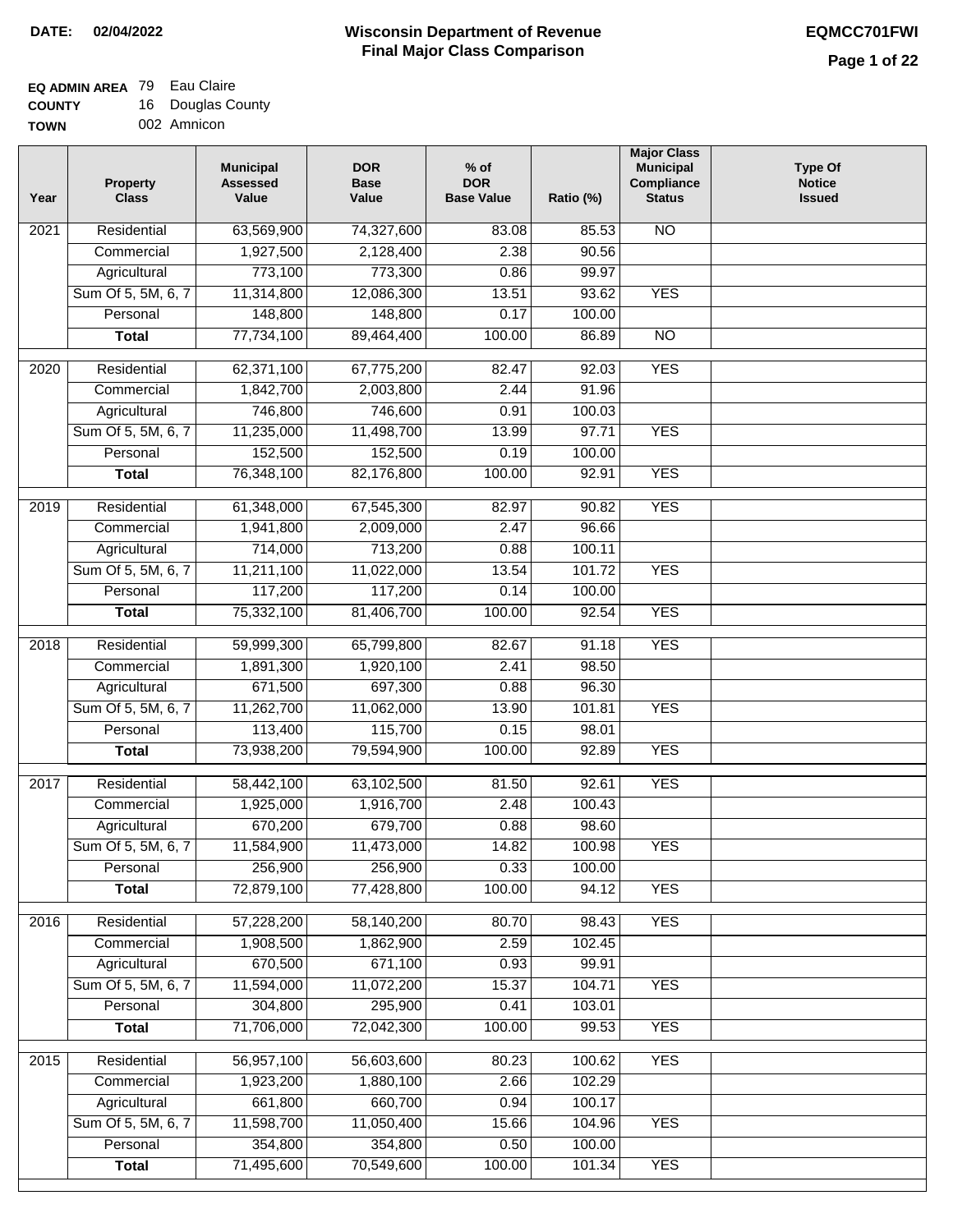#### **EQ ADMIN AREA** 79 Eau Claire **COUNTY**  $16<sub>2</sub>$

| <b>COUNTY</b> | 16 Douglas County |
|---------------|-------------------|
| <b>TOWN</b>   | 004 Bennett       |

| Residential<br>45,986,600<br>$\overline{NO}$<br>$\overline{202}1$<br>53,920,300<br>74.89<br>85.29<br>3,512,900<br>5.11<br>95.46<br>Commercial<br>3,679,800<br>Agricultural<br>128,400<br>127,800<br>100.47<br>0.18<br>Sum Of 5, 5M, 6, 7<br>12,983,600<br>13,678,100<br>19.00<br>94.92<br><b>YES</b><br>592,374<br>592,400<br>Personal<br>0.82<br>100.00<br>63,203,874<br>71,998,400<br>100.00<br>87.79<br>$\overline{NO}$<br><b>Total</b><br><b>YES</b><br>$\overline{2020}$<br>Residential<br>45, 141, 700<br>49,143,900<br>73.90<br>91.86<br>5.34<br>97.30<br>Commercial<br>3,452,900<br>3,548,800<br>122,700<br>122,900<br>0.18<br>99.84<br>Agricultural<br>Sum Of 5, 5M, 6, 7<br>12,963,800<br>13,047,100<br>19.62<br>99.36<br><b>YES</b><br>638,900<br>100.00<br>Personal<br>638,892<br>0.96<br>66,501,600<br>100.00<br><b>YES</b><br>62,319,992<br>93.71<br><b>Total</b><br><b>YES</b><br>2019<br>Residential<br>44,795,000<br>47,287,900<br>74.00<br>94.73<br>3,451,900<br>3,378,900<br>5.29<br>102.16<br>Commercial<br>117,600<br>118,300<br>0.19<br>99.41<br>Agricultural<br>104.52<br><b>YES</b><br>Sum Of 5, 5M, 6, 7<br>13,045,100<br>12,480,400<br>19.53<br>639,658<br>639,600<br>Personal<br>1.00<br>100.01<br>62,049,258<br>63,905,100<br>100.00<br>97.10<br><b>YES</b><br><b>Total</b><br>Residential<br>43,721,700<br>44,273,400<br>98.75<br><b>YES</b><br>2018<br>72.63<br>104.22<br>Commercial<br>3,426,900<br>3,288,200<br>5.39<br>115,700<br>115,400<br>100.26<br>Agricultural<br>0.19<br>Sum Of 5, 5M, 6, 7<br>13,138,600<br>12,575,300<br>20.63<br>104.48<br><b>YES</b><br>Personal<br>703,637<br>703,600<br>100.01<br>1.15<br>61,106,537<br>60,955,900<br>100.00<br>100.25<br><b>YES</b><br><b>Total</b><br>2017<br>Residential<br>43,342,000<br>42,678,300<br>72.61<br>101.56<br><b>YES</b><br>Commercial<br>3,426,600<br>3,192,400<br>5.43<br>107.34<br>109,600<br>109,400<br>0.19<br>100.18<br>Agricultural<br>13,260,800<br>12,159,100<br>20.69<br>Sum Of 5, 5M, 6, 7<br>109.06<br><b>YES</b><br>642,162<br>1.09<br>Personal<br>642,200<br>99.99<br>60,781,162<br>58,781,400<br>100.00<br>103.40<br><b>YES</b><br><b>Total</b><br><b>YES</b><br>2016<br>Residential<br>42,770,500<br>41,624,000<br>102.75<br>71.43<br>3,426,600<br>3,129,800<br>5.37<br>109.48<br>Commercial<br>107,800<br>107,600<br>100.19<br>Agricultural<br>0.18<br>Sum Of 5, 5M, 6, 7<br>13,208,600<br>12,988,600<br>22.29<br><b>YES</b><br>101.69<br>419,384<br>Personal<br>419,500<br>0.72<br>99.97<br><b>YES</b><br>59,932,884<br>58,269,500<br>100.00<br>102.85<br><b>Total</b><br>Residential<br><b>YES</b><br>2015<br>42,367,700<br>44,454,800<br>72.51<br>95.31<br>3,426,600<br>3,129,800<br>5.10<br>109.48<br><b>YES</b><br>Commercial<br>106,300<br>106,600<br>0.17<br>99.72<br>Agricultural<br>Sum Of 5, 5M, 6, 7<br>13,268,000<br>13,185,300<br>21.51<br>100.63<br><b>YES</b><br>435,911<br>435,900<br>0.71<br>100.00<br>Personal<br>59,604,511<br>61,312,400<br>100.00<br><b>YES</b><br><b>Total</b><br>97.21 | Year | <b>Property</b><br><b>Class</b> | <b>Municipal</b><br><b>Assessed</b><br>Value | <b>DOR</b><br><b>Base</b><br>Value | % of<br><b>DOR</b><br><b>Base Value</b> | Ratio (%) | <b>Major Class</b><br><b>Municipal</b><br>Compliance<br><b>Status</b> | <b>Type Of</b><br><b>Notice</b><br><b>Issued</b> |
|-----------------------------------------------------------------------------------------------------------------------------------------------------------------------------------------------------------------------------------------------------------------------------------------------------------------------------------------------------------------------------------------------------------------------------------------------------------------------------------------------------------------------------------------------------------------------------------------------------------------------------------------------------------------------------------------------------------------------------------------------------------------------------------------------------------------------------------------------------------------------------------------------------------------------------------------------------------------------------------------------------------------------------------------------------------------------------------------------------------------------------------------------------------------------------------------------------------------------------------------------------------------------------------------------------------------------------------------------------------------------------------------------------------------------------------------------------------------------------------------------------------------------------------------------------------------------------------------------------------------------------------------------------------------------------------------------------------------------------------------------------------------------------------------------------------------------------------------------------------------------------------------------------------------------------------------------------------------------------------------------------------------------------------------------------------------------------------------------------------------------------------------------------------------------------------------------------------------------------------------------------------------------------------------------------------------------------------------------------------------------------------------------------------------------------------------------------------------------------------------------------------------------------------------------------------------------------------------------------------------------------------------------------------------------------------------------------------------------------------------------------------------------------------------------------------------------------------------------------------------------------------------------------------------------------------------------------------------------------------------------------------------------------|------|---------------------------------|----------------------------------------------|------------------------------------|-----------------------------------------|-----------|-----------------------------------------------------------------------|--------------------------------------------------|
|                                                                                                                                                                                                                                                                                                                                                                                                                                                                                                                                                                                                                                                                                                                                                                                                                                                                                                                                                                                                                                                                                                                                                                                                                                                                                                                                                                                                                                                                                                                                                                                                                                                                                                                                                                                                                                                                                                                                                                                                                                                                                                                                                                                                                                                                                                                                                                                                                                                                                                                                                                                                                                                                                                                                                                                                                                                                                                                                                                                                                             |      |                                 |                                              |                                    |                                         |           |                                                                       |                                                  |
|                                                                                                                                                                                                                                                                                                                                                                                                                                                                                                                                                                                                                                                                                                                                                                                                                                                                                                                                                                                                                                                                                                                                                                                                                                                                                                                                                                                                                                                                                                                                                                                                                                                                                                                                                                                                                                                                                                                                                                                                                                                                                                                                                                                                                                                                                                                                                                                                                                                                                                                                                                                                                                                                                                                                                                                                                                                                                                                                                                                                                             |      |                                 |                                              |                                    |                                         |           |                                                                       |                                                  |
|                                                                                                                                                                                                                                                                                                                                                                                                                                                                                                                                                                                                                                                                                                                                                                                                                                                                                                                                                                                                                                                                                                                                                                                                                                                                                                                                                                                                                                                                                                                                                                                                                                                                                                                                                                                                                                                                                                                                                                                                                                                                                                                                                                                                                                                                                                                                                                                                                                                                                                                                                                                                                                                                                                                                                                                                                                                                                                                                                                                                                             |      |                                 |                                              |                                    |                                         |           |                                                                       |                                                  |
|                                                                                                                                                                                                                                                                                                                                                                                                                                                                                                                                                                                                                                                                                                                                                                                                                                                                                                                                                                                                                                                                                                                                                                                                                                                                                                                                                                                                                                                                                                                                                                                                                                                                                                                                                                                                                                                                                                                                                                                                                                                                                                                                                                                                                                                                                                                                                                                                                                                                                                                                                                                                                                                                                                                                                                                                                                                                                                                                                                                                                             |      |                                 |                                              |                                    |                                         |           |                                                                       |                                                  |
|                                                                                                                                                                                                                                                                                                                                                                                                                                                                                                                                                                                                                                                                                                                                                                                                                                                                                                                                                                                                                                                                                                                                                                                                                                                                                                                                                                                                                                                                                                                                                                                                                                                                                                                                                                                                                                                                                                                                                                                                                                                                                                                                                                                                                                                                                                                                                                                                                                                                                                                                                                                                                                                                                                                                                                                                                                                                                                                                                                                                                             |      |                                 |                                              |                                    |                                         |           |                                                                       |                                                  |
|                                                                                                                                                                                                                                                                                                                                                                                                                                                                                                                                                                                                                                                                                                                                                                                                                                                                                                                                                                                                                                                                                                                                                                                                                                                                                                                                                                                                                                                                                                                                                                                                                                                                                                                                                                                                                                                                                                                                                                                                                                                                                                                                                                                                                                                                                                                                                                                                                                                                                                                                                                                                                                                                                                                                                                                                                                                                                                                                                                                                                             |      |                                 |                                              |                                    |                                         |           |                                                                       |                                                  |
|                                                                                                                                                                                                                                                                                                                                                                                                                                                                                                                                                                                                                                                                                                                                                                                                                                                                                                                                                                                                                                                                                                                                                                                                                                                                                                                                                                                                                                                                                                                                                                                                                                                                                                                                                                                                                                                                                                                                                                                                                                                                                                                                                                                                                                                                                                                                                                                                                                                                                                                                                                                                                                                                                                                                                                                                                                                                                                                                                                                                                             |      |                                 |                                              |                                    |                                         |           |                                                                       |                                                  |
|                                                                                                                                                                                                                                                                                                                                                                                                                                                                                                                                                                                                                                                                                                                                                                                                                                                                                                                                                                                                                                                                                                                                                                                                                                                                                                                                                                                                                                                                                                                                                                                                                                                                                                                                                                                                                                                                                                                                                                                                                                                                                                                                                                                                                                                                                                                                                                                                                                                                                                                                                                                                                                                                                                                                                                                                                                                                                                                                                                                                                             |      |                                 |                                              |                                    |                                         |           |                                                                       |                                                  |
|                                                                                                                                                                                                                                                                                                                                                                                                                                                                                                                                                                                                                                                                                                                                                                                                                                                                                                                                                                                                                                                                                                                                                                                                                                                                                                                                                                                                                                                                                                                                                                                                                                                                                                                                                                                                                                                                                                                                                                                                                                                                                                                                                                                                                                                                                                                                                                                                                                                                                                                                                                                                                                                                                                                                                                                                                                                                                                                                                                                                                             |      |                                 |                                              |                                    |                                         |           |                                                                       |                                                  |
|                                                                                                                                                                                                                                                                                                                                                                                                                                                                                                                                                                                                                                                                                                                                                                                                                                                                                                                                                                                                                                                                                                                                                                                                                                                                                                                                                                                                                                                                                                                                                                                                                                                                                                                                                                                                                                                                                                                                                                                                                                                                                                                                                                                                                                                                                                                                                                                                                                                                                                                                                                                                                                                                                                                                                                                                                                                                                                                                                                                                                             |      |                                 |                                              |                                    |                                         |           |                                                                       |                                                  |
|                                                                                                                                                                                                                                                                                                                                                                                                                                                                                                                                                                                                                                                                                                                                                                                                                                                                                                                                                                                                                                                                                                                                                                                                                                                                                                                                                                                                                                                                                                                                                                                                                                                                                                                                                                                                                                                                                                                                                                                                                                                                                                                                                                                                                                                                                                                                                                                                                                                                                                                                                                                                                                                                                                                                                                                                                                                                                                                                                                                                                             |      |                                 |                                              |                                    |                                         |           |                                                                       |                                                  |
|                                                                                                                                                                                                                                                                                                                                                                                                                                                                                                                                                                                                                                                                                                                                                                                                                                                                                                                                                                                                                                                                                                                                                                                                                                                                                                                                                                                                                                                                                                                                                                                                                                                                                                                                                                                                                                                                                                                                                                                                                                                                                                                                                                                                                                                                                                                                                                                                                                                                                                                                                                                                                                                                                                                                                                                                                                                                                                                                                                                                                             |      |                                 |                                              |                                    |                                         |           |                                                                       |                                                  |
|                                                                                                                                                                                                                                                                                                                                                                                                                                                                                                                                                                                                                                                                                                                                                                                                                                                                                                                                                                                                                                                                                                                                                                                                                                                                                                                                                                                                                                                                                                                                                                                                                                                                                                                                                                                                                                                                                                                                                                                                                                                                                                                                                                                                                                                                                                                                                                                                                                                                                                                                                                                                                                                                                                                                                                                                                                                                                                                                                                                                                             |      |                                 |                                              |                                    |                                         |           |                                                                       |                                                  |
|                                                                                                                                                                                                                                                                                                                                                                                                                                                                                                                                                                                                                                                                                                                                                                                                                                                                                                                                                                                                                                                                                                                                                                                                                                                                                                                                                                                                                                                                                                                                                                                                                                                                                                                                                                                                                                                                                                                                                                                                                                                                                                                                                                                                                                                                                                                                                                                                                                                                                                                                                                                                                                                                                                                                                                                                                                                                                                                                                                                                                             |      |                                 |                                              |                                    |                                         |           |                                                                       |                                                  |
|                                                                                                                                                                                                                                                                                                                                                                                                                                                                                                                                                                                                                                                                                                                                                                                                                                                                                                                                                                                                                                                                                                                                                                                                                                                                                                                                                                                                                                                                                                                                                                                                                                                                                                                                                                                                                                                                                                                                                                                                                                                                                                                                                                                                                                                                                                                                                                                                                                                                                                                                                                                                                                                                                                                                                                                                                                                                                                                                                                                                                             |      |                                 |                                              |                                    |                                         |           |                                                                       |                                                  |
|                                                                                                                                                                                                                                                                                                                                                                                                                                                                                                                                                                                                                                                                                                                                                                                                                                                                                                                                                                                                                                                                                                                                                                                                                                                                                                                                                                                                                                                                                                                                                                                                                                                                                                                                                                                                                                                                                                                                                                                                                                                                                                                                                                                                                                                                                                                                                                                                                                                                                                                                                                                                                                                                                                                                                                                                                                                                                                                                                                                                                             |      |                                 |                                              |                                    |                                         |           |                                                                       |                                                  |
|                                                                                                                                                                                                                                                                                                                                                                                                                                                                                                                                                                                                                                                                                                                                                                                                                                                                                                                                                                                                                                                                                                                                                                                                                                                                                                                                                                                                                                                                                                                                                                                                                                                                                                                                                                                                                                                                                                                                                                                                                                                                                                                                                                                                                                                                                                                                                                                                                                                                                                                                                                                                                                                                                                                                                                                                                                                                                                                                                                                                                             |      |                                 |                                              |                                    |                                         |           |                                                                       |                                                  |
|                                                                                                                                                                                                                                                                                                                                                                                                                                                                                                                                                                                                                                                                                                                                                                                                                                                                                                                                                                                                                                                                                                                                                                                                                                                                                                                                                                                                                                                                                                                                                                                                                                                                                                                                                                                                                                                                                                                                                                                                                                                                                                                                                                                                                                                                                                                                                                                                                                                                                                                                                                                                                                                                                                                                                                                                                                                                                                                                                                                                                             |      |                                 |                                              |                                    |                                         |           |                                                                       |                                                  |
|                                                                                                                                                                                                                                                                                                                                                                                                                                                                                                                                                                                                                                                                                                                                                                                                                                                                                                                                                                                                                                                                                                                                                                                                                                                                                                                                                                                                                                                                                                                                                                                                                                                                                                                                                                                                                                                                                                                                                                                                                                                                                                                                                                                                                                                                                                                                                                                                                                                                                                                                                                                                                                                                                                                                                                                                                                                                                                                                                                                                                             |      |                                 |                                              |                                    |                                         |           |                                                                       |                                                  |
|                                                                                                                                                                                                                                                                                                                                                                                                                                                                                                                                                                                                                                                                                                                                                                                                                                                                                                                                                                                                                                                                                                                                                                                                                                                                                                                                                                                                                                                                                                                                                                                                                                                                                                                                                                                                                                                                                                                                                                                                                                                                                                                                                                                                                                                                                                                                                                                                                                                                                                                                                                                                                                                                                                                                                                                                                                                                                                                                                                                                                             |      |                                 |                                              |                                    |                                         |           |                                                                       |                                                  |
|                                                                                                                                                                                                                                                                                                                                                                                                                                                                                                                                                                                                                                                                                                                                                                                                                                                                                                                                                                                                                                                                                                                                                                                                                                                                                                                                                                                                                                                                                                                                                                                                                                                                                                                                                                                                                                                                                                                                                                                                                                                                                                                                                                                                                                                                                                                                                                                                                                                                                                                                                                                                                                                                                                                                                                                                                                                                                                                                                                                                                             |      |                                 |                                              |                                    |                                         |           |                                                                       |                                                  |
|                                                                                                                                                                                                                                                                                                                                                                                                                                                                                                                                                                                                                                                                                                                                                                                                                                                                                                                                                                                                                                                                                                                                                                                                                                                                                                                                                                                                                                                                                                                                                                                                                                                                                                                                                                                                                                                                                                                                                                                                                                                                                                                                                                                                                                                                                                                                                                                                                                                                                                                                                                                                                                                                                                                                                                                                                                                                                                                                                                                                                             |      |                                 |                                              |                                    |                                         |           |                                                                       |                                                  |
|                                                                                                                                                                                                                                                                                                                                                                                                                                                                                                                                                                                                                                                                                                                                                                                                                                                                                                                                                                                                                                                                                                                                                                                                                                                                                                                                                                                                                                                                                                                                                                                                                                                                                                                                                                                                                                                                                                                                                                                                                                                                                                                                                                                                                                                                                                                                                                                                                                                                                                                                                                                                                                                                                                                                                                                                                                                                                                                                                                                                                             |      |                                 |                                              |                                    |                                         |           |                                                                       |                                                  |
|                                                                                                                                                                                                                                                                                                                                                                                                                                                                                                                                                                                                                                                                                                                                                                                                                                                                                                                                                                                                                                                                                                                                                                                                                                                                                                                                                                                                                                                                                                                                                                                                                                                                                                                                                                                                                                                                                                                                                                                                                                                                                                                                                                                                                                                                                                                                                                                                                                                                                                                                                                                                                                                                                                                                                                                                                                                                                                                                                                                                                             |      |                                 |                                              |                                    |                                         |           |                                                                       |                                                  |
|                                                                                                                                                                                                                                                                                                                                                                                                                                                                                                                                                                                                                                                                                                                                                                                                                                                                                                                                                                                                                                                                                                                                                                                                                                                                                                                                                                                                                                                                                                                                                                                                                                                                                                                                                                                                                                                                                                                                                                                                                                                                                                                                                                                                                                                                                                                                                                                                                                                                                                                                                                                                                                                                                                                                                                                                                                                                                                                                                                                                                             |      |                                 |                                              |                                    |                                         |           |                                                                       |                                                  |
|                                                                                                                                                                                                                                                                                                                                                                                                                                                                                                                                                                                                                                                                                                                                                                                                                                                                                                                                                                                                                                                                                                                                                                                                                                                                                                                                                                                                                                                                                                                                                                                                                                                                                                                                                                                                                                                                                                                                                                                                                                                                                                                                                                                                                                                                                                                                                                                                                                                                                                                                                                                                                                                                                                                                                                                                                                                                                                                                                                                                                             |      |                                 |                                              |                                    |                                         |           |                                                                       |                                                  |
|                                                                                                                                                                                                                                                                                                                                                                                                                                                                                                                                                                                                                                                                                                                                                                                                                                                                                                                                                                                                                                                                                                                                                                                                                                                                                                                                                                                                                                                                                                                                                                                                                                                                                                                                                                                                                                                                                                                                                                                                                                                                                                                                                                                                                                                                                                                                                                                                                                                                                                                                                                                                                                                                                                                                                                                                                                                                                                                                                                                                                             |      |                                 |                                              |                                    |                                         |           |                                                                       |                                                  |
|                                                                                                                                                                                                                                                                                                                                                                                                                                                                                                                                                                                                                                                                                                                                                                                                                                                                                                                                                                                                                                                                                                                                                                                                                                                                                                                                                                                                                                                                                                                                                                                                                                                                                                                                                                                                                                                                                                                                                                                                                                                                                                                                                                                                                                                                                                                                                                                                                                                                                                                                                                                                                                                                                                                                                                                                                                                                                                                                                                                                                             |      |                                 |                                              |                                    |                                         |           |                                                                       |                                                  |
|                                                                                                                                                                                                                                                                                                                                                                                                                                                                                                                                                                                                                                                                                                                                                                                                                                                                                                                                                                                                                                                                                                                                                                                                                                                                                                                                                                                                                                                                                                                                                                                                                                                                                                                                                                                                                                                                                                                                                                                                                                                                                                                                                                                                                                                                                                                                                                                                                                                                                                                                                                                                                                                                                                                                                                                                                                                                                                                                                                                                                             |      |                                 |                                              |                                    |                                         |           |                                                                       |                                                  |
|                                                                                                                                                                                                                                                                                                                                                                                                                                                                                                                                                                                                                                                                                                                                                                                                                                                                                                                                                                                                                                                                                                                                                                                                                                                                                                                                                                                                                                                                                                                                                                                                                                                                                                                                                                                                                                                                                                                                                                                                                                                                                                                                                                                                                                                                                                                                                                                                                                                                                                                                                                                                                                                                                                                                                                                                                                                                                                                                                                                                                             |      |                                 |                                              |                                    |                                         |           |                                                                       |                                                  |
|                                                                                                                                                                                                                                                                                                                                                                                                                                                                                                                                                                                                                                                                                                                                                                                                                                                                                                                                                                                                                                                                                                                                                                                                                                                                                                                                                                                                                                                                                                                                                                                                                                                                                                                                                                                                                                                                                                                                                                                                                                                                                                                                                                                                                                                                                                                                                                                                                                                                                                                                                                                                                                                                                                                                                                                                                                                                                                                                                                                                                             |      |                                 |                                              |                                    |                                         |           |                                                                       |                                                  |
|                                                                                                                                                                                                                                                                                                                                                                                                                                                                                                                                                                                                                                                                                                                                                                                                                                                                                                                                                                                                                                                                                                                                                                                                                                                                                                                                                                                                                                                                                                                                                                                                                                                                                                                                                                                                                                                                                                                                                                                                                                                                                                                                                                                                                                                                                                                                                                                                                                                                                                                                                                                                                                                                                                                                                                                                                                                                                                                                                                                                                             |      |                                 |                                              |                                    |                                         |           |                                                                       |                                                  |
|                                                                                                                                                                                                                                                                                                                                                                                                                                                                                                                                                                                                                                                                                                                                                                                                                                                                                                                                                                                                                                                                                                                                                                                                                                                                                                                                                                                                                                                                                                                                                                                                                                                                                                                                                                                                                                                                                                                                                                                                                                                                                                                                                                                                                                                                                                                                                                                                                                                                                                                                                                                                                                                                                                                                                                                                                                                                                                                                                                                                                             |      |                                 |                                              |                                    |                                         |           |                                                                       |                                                  |
|                                                                                                                                                                                                                                                                                                                                                                                                                                                                                                                                                                                                                                                                                                                                                                                                                                                                                                                                                                                                                                                                                                                                                                                                                                                                                                                                                                                                                                                                                                                                                                                                                                                                                                                                                                                                                                                                                                                                                                                                                                                                                                                                                                                                                                                                                                                                                                                                                                                                                                                                                                                                                                                                                                                                                                                                                                                                                                                                                                                                                             |      |                                 |                                              |                                    |                                         |           |                                                                       |                                                  |
|                                                                                                                                                                                                                                                                                                                                                                                                                                                                                                                                                                                                                                                                                                                                                                                                                                                                                                                                                                                                                                                                                                                                                                                                                                                                                                                                                                                                                                                                                                                                                                                                                                                                                                                                                                                                                                                                                                                                                                                                                                                                                                                                                                                                                                                                                                                                                                                                                                                                                                                                                                                                                                                                                                                                                                                                                                                                                                                                                                                                                             |      |                                 |                                              |                                    |                                         |           |                                                                       |                                                  |
|                                                                                                                                                                                                                                                                                                                                                                                                                                                                                                                                                                                                                                                                                                                                                                                                                                                                                                                                                                                                                                                                                                                                                                                                                                                                                                                                                                                                                                                                                                                                                                                                                                                                                                                                                                                                                                                                                                                                                                                                                                                                                                                                                                                                                                                                                                                                                                                                                                                                                                                                                                                                                                                                                                                                                                                                                                                                                                                                                                                                                             |      |                                 |                                              |                                    |                                         |           |                                                                       |                                                  |
|                                                                                                                                                                                                                                                                                                                                                                                                                                                                                                                                                                                                                                                                                                                                                                                                                                                                                                                                                                                                                                                                                                                                                                                                                                                                                                                                                                                                                                                                                                                                                                                                                                                                                                                                                                                                                                                                                                                                                                                                                                                                                                                                                                                                                                                                                                                                                                                                                                                                                                                                                                                                                                                                                                                                                                                                                                                                                                                                                                                                                             |      |                                 |                                              |                                    |                                         |           |                                                                       |                                                  |
|                                                                                                                                                                                                                                                                                                                                                                                                                                                                                                                                                                                                                                                                                                                                                                                                                                                                                                                                                                                                                                                                                                                                                                                                                                                                                                                                                                                                                                                                                                                                                                                                                                                                                                                                                                                                                                                                                                                                                                                                                                                                                                                                                                                                                                                                                                                                                                                                                                                                                                                                                                                                                                                                                                                                                                                                                                                                                                                                                                                                                             |      |                                 |                                              |                                    |                                         |           |                                                                       |                                                  |
|                                                                                                                                                                                                                                                                                                                                                                                                                                                                                                                                                                                                                                                                                                                                                                                                                                                                                                                                                                                                                                                                                                                                                                                                                                                                                                                                                                                                                                                                                                                                                                                                                                                                                                                                                                                                                                                                                                                                                                                                                                                                                                                                                                                                                                                                                                                                                                                                                                                                                                                                                                                                                                                                                                                                                                                                                                                                                                                                                                                                                             |      |                                 |                                              |                                    |                                         |           |                                                                       |                                                  |
|                                                                                                                                                                                                                                                                                                                                                                                                                                                                                                                                                                                                                                                                                                                                                                                                                                                                                                                                                                                                                                                                                                                                                                                                                                                                                                                                                                                                                                                                                                                                                                                                                                                                                                                                                                                                                                                                                                                                                                                                                                                                                                                                                                                                                                                                                                                                                                                                                                                                                                                                                                                                                                                                                                                                                                                                                                                                                                                                                                                                                             |      |                                 |                                              |                                    |                                         |           |                                                                       |                                                  |
|                                                                                                                                                                                                                                                                                                                                                                                                                                                                                                                                                                                                                                                                                                                                                                                                                                                                                                                                                                                                                                                                                                                                                                                                                                                                                                                                                                                                                                                                                                                                                                                                                                                                                                                                                                                                                                                                                                                                                                                                                                                                                                                                                                                                                                                                                                                                                                                                                                                                                                                                                                                                                                                                                                                                                                                                                                                                                                                                                                                                                             |      |                                 |                                              |                                    |                                         |           |                                                                       |                                                  |
|                                                                                                                                                                                                                                                                                                                                                                                                                                                                                                                                                                                                                                                                                                                                                                                                                                                                                                                                                                                                                                                                                                                                                                                                                                                                                                                                                                                                                                                                                                                                                                                                                                                                                                                                                                                                                                                                                                                                                                                                                                                                                                                                                                                                                                                                                                                                                                                                                                                                                                                                                                                                                                                                                                                                                                                                                                                                                                                                                                                                                             |      |                                 |                                              |                                    |                                         |           |                                                                       |                                                  |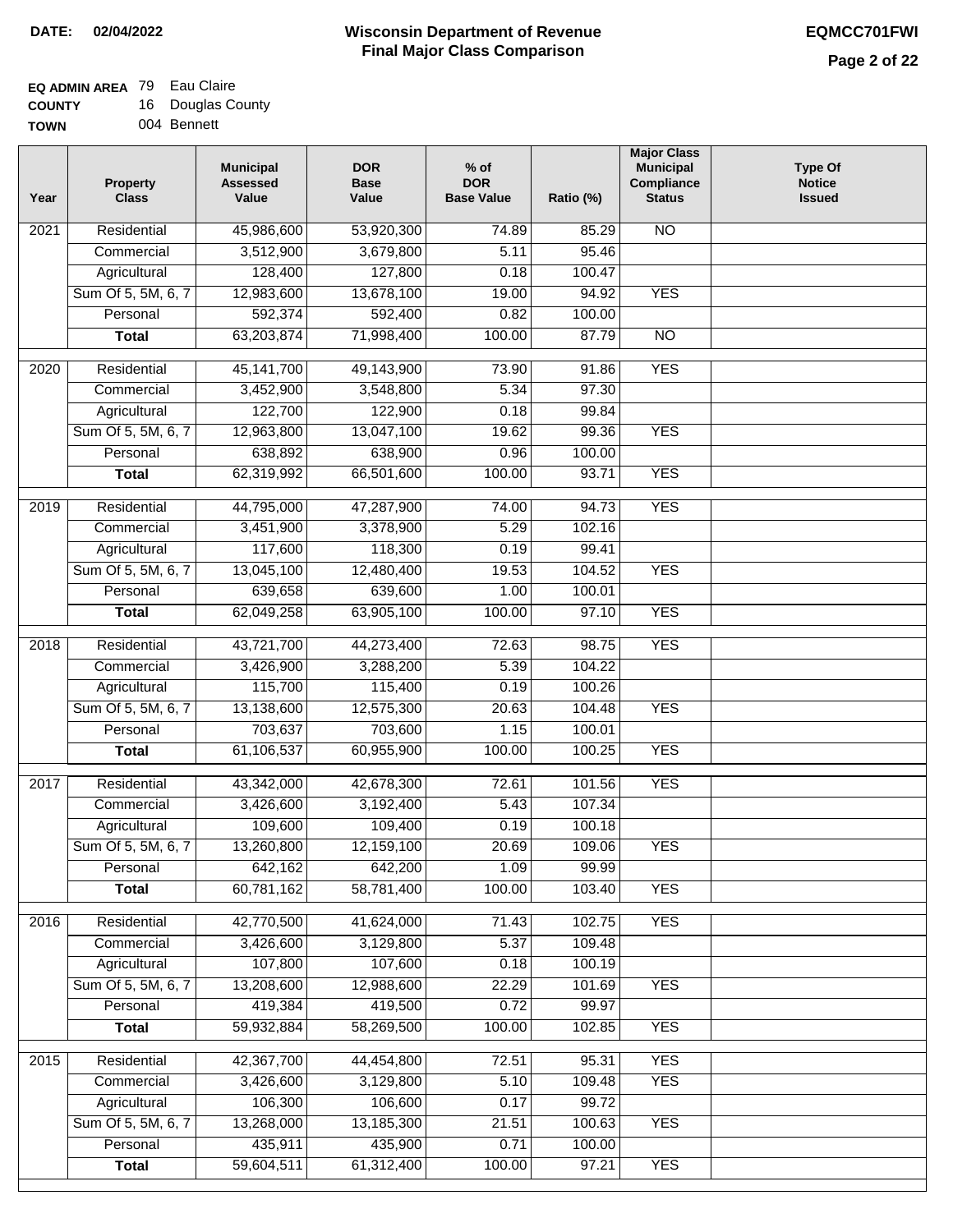#### **EQ ADMIN AREA** 79 Eau Claire **COUNTY** 16 Douglas County

| <b>TOWN</b> | 006 Brule |  |
|-------------|-----------|--|

| Year              | <b>Property</b><br><b>Class</b> | <b>Municipal</b><br><b>Assessed</b><br>Value | <b>DOR</b><br><b>Base</b><br>Value | $%$ of<br><b>DOR</b><br><b>Base Value</b> | Ratio (%) | <b>Major Class</b><br><b>Municipal</b><br>Compliance<br><b>Status</b> | <b>Type Of</b><br><b>Notice</b><br><b>Issued</b> |
|-------------------|---------------------------------|----------------------------------------------|------------------------------------|-------------------------------------------|-----------|-----------------------------------------------------------------------|--------------------------------------------------|
| $\overline{202}1$ | Residential                     | 39,033,200                                   | 44,422,700                         | 72.06                                     | 87.87     | $\overline{NO}$                                                       |                                                  |
|                   | Commercial                      | 3,479,200                                    | 3,789,200                          | 6.15                                      | 91.82     |                                                                       |                                                  |
|                   | Agricultural                    | 483,700                                      | 483,200                            | 0.78                                      | 100.10    |                                                                       |                                                  |
|                   | Sum Of 5, 5M, 6, 7              | 11,314,400                                   | 10,844,700                         | 17.59                                     | 104.33    | <b>YES</b>                                                            |                                                  |
|                   | Personal                        | 2,105,400                                    | 2,105,400                          | 3.42                                      | 100.00    |                                                                       |                                                  |
|                   | <b>Total</b>                    | 56,415,900                                   | 61,645,200                         | 100.00                                    | 91.52     | $\overline{NO}$                                                       |                                                  |
| $\overline{2020}$ | Residential                     | 38,506,900                                   | 43,079,800                         | 72.02                                     | 89.39     | $\overline{NO}$                                                       |                                                  |
|                   | Commercial                      | 3,450,800                                    | 3,687,100                          | 6.16                                      | 93.59     |                                                                       |                                                  |
|                   | Agricultural                    | 467,300                                      | 467,200                            | 0.78                                      | 100.02    |                                                                       |                                                  |
|                   | Sum Of 5, 5M, 6, 7              | 11,550,100                                   | 10,502,600                         | 17.56                                     | 109.97    | <b>YES</b>                                                            |                                                  |
|                   | Personal                        | 2,082,800                                    | 2,082,800                          | 3.48                                      | 100.00    |                                                                       |                                                  |
|                   | <b>Total</b>                    | 56,057,900                                   | 59,819,500                         | 100.00                                    | 93.71     | $\overline{NO}$                                                       |                                                  |
| 2019              | Residential                     | 38,014,900                                   | 39,470,200                         | 69.69                                     | 96.31     | <b>YES</b>                                                            |                                                  |
|                   | Commercial                      | 3,455,100                                    | 3,515,900                          | 6.21                                      | 98.27     |                                                                       |                                                  |
|                   | Agricultural                    | 445,100                                      | 444,800                            | 0.79                                      | 100.07    |                                                                       |                                                  |
|                   | Sum Of 5, 5M, 6, 7              | 11,613,600                                   | 11,118,800                         | 19.63                                     | 104.45    | <b>YES</b>                                                            |                                                  |
|                   | Personal                        | 2,089,600                                    | 2,089,600                          | 3.69                                      | 100.00    |                                                                       |                                                  |
|                   | <b>Total</b>                    | 55,618,300                                   | 56,639,300                         | 100.00                                    | 98.20     | <b>YES</b>                                                            |                                                  |
|                   |                                 |                                              |                                    |                                           |           |                                                                       |                                                  |
| 2018              | Residential                     | 34,449,000                                   | 36,865,100                         | 68.45                                     | 93.45     | <b>YES</b>                                                            |                                                  |
|                   | Commercial                      | 3,455,000                                    | 3,492,900                          | 6.49                                      | 98.91     |                                                                       |                                                  |
|                   | Agricultural                    | 413,600                                      | 431,800                            | 0.80                                      | 95.79     |                                                                       |                                                  |
|                   | Sum Of 5, 5M, 6, 7              | 14,007,300                                   | 11,112,600                         | 20.63                                     | 126.05    | $\overline{10}$                                                       |                                                  |
|                   | Personal                        | 1,957,100                                    | 1,957,100                          | 3.63                                      | 100.00    |                                                                       |                                                  |
|                   | <b>Total</b>                    | 54,282,000                                   | 53,859,500                         | 100.00                                    | 100.78    | $\overline{10}$                                                       | 1st Notice of Non-Compliance                     |
| $\overline{2017}$ | Residential                     | 33,810,400                                   | 35,545,600                         | 66.52                                     | 95.12     | <b>YES</b>                                                            |                                                  |
|                   | Commercial                      | 3,455,000                                    | 3,424,400                          | 6.41                                      | 100.89    |                                                                       |                                                  |
|                   | Agricultural                    | 411,900                                      | 420,000                            | 0.79                                      | 98.07     |                                                                       |                                                  |
|                   | Sum Of 5, 5M, 6, 7              | 14,122,800                                   | 12,121,000                         | 22.68                                     | 116.52    | <b>NO</b>                                                             |                                                  |
|                   | Personal                        | 1,923,300                                    | 1,923,300                          | 3.60                                      | 100.00    |                                                                       |                                                  |
|                   | <b>Total</b>                    | 53,723,400                                   | 53,434,300                         | 100.00                                    | 100.54    | <b>NO</b>                                                             |                                                  |
| 2016              | Residential                     | 33,584,500                                   | 33,360,400                         | 65.13                                     | 100.67    | <b>YES</b>                                                            |                                                  |
|                   | Commercial                      | 3,430,600                                    | 3,333,300                          | 6.51                                      | 102.92    |                                                                       |                                                  |
|                   | Agricultural                    | 421,900                                      | 424,300                            | 0.83                                      | 99.43     |                                                                       |                                                  |
|                   | Sum Of 5, 5M, 6, 7              | 14,195,000                                   | 12,185,000                         | 23.79                                     | 116.50    | $\overline{NO}$                                                       |                                                  |
|                   | Personal                        | 1,920,900                                    | 1,920,900                          | 3.75                                      | 100.00    |                                                                       |                                                  |
|                   | <b>Total</b>                    | 53,552,900                                   | 51,223,900                         | 100.00                                    | 104.55    | $\overline{NO}$                                                       |                                                  |
| 2015              | Residential                     | 33,370,900                                   | 30,455,800                         | 63.25                                     | 109.57    | <b>YES</b>                                                            |                                                  |
|                   | Commercial                      | 3,433,600                                    | 3,333,300                          | 6.92                                      | 103.01    | <b>YES</b>                                                            |                                                  |
|                   | Agricultural                    | 421,300                                      | 418,700                            | 0.87                                      | 100.62    |                                                                       |                                                  |
|                   | Sum Of 5, 5M, 6, 7              | 14,070,100                                   | 12,055,200                         | 25.04                                     | 116.71    | <b>NO</b>                                                             |                                                  |
|                   | Personal                        | 1,944,300                                    | 1,887,700                          | 3.92                                      | 103.00    |                                                                       |                                                  |
|                   | <b>Total</b>                    | 53,240,200                                   | 48,150,700                         | 100.00                                    | 110.57    | $\overline{NO}$                                                       |                                                  |
|                   |                                 |                                              |                                    |                                           |           |                                                                       |                                                  |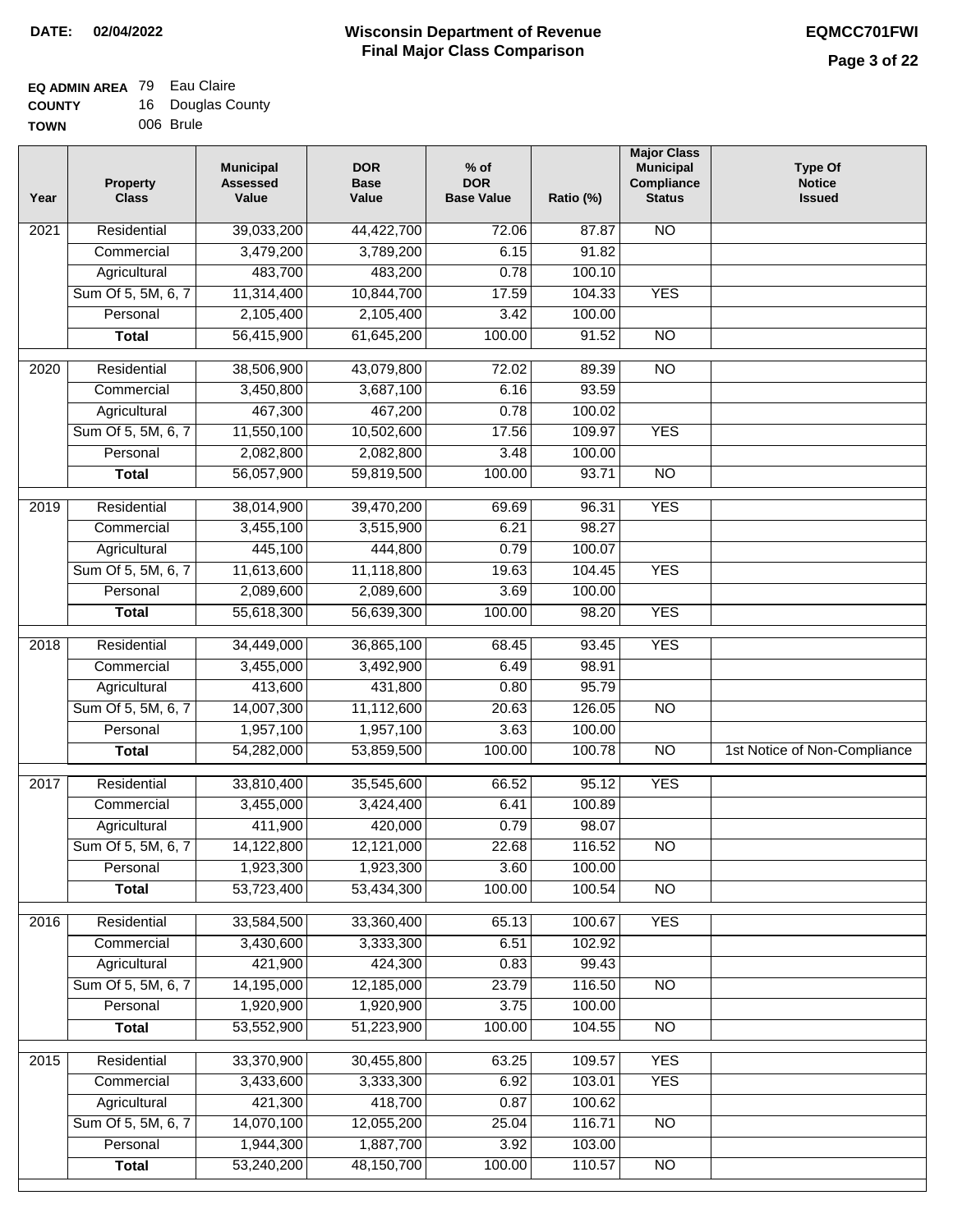## **EQ ADMIN AREA** 79 Eau Claire

**COUNTY TOWN** 16 Douglas County 008 Cloverland

| Year              | <b>Property</b><br><b>Class</b> | <b>Municipal</b><br><b>Assessed</b><br>Value | <b>DOR</b><br><b>Base</b><br>Value | $%$ of<br><b>DOR</b><br><b>Base Value</b> | Ratio (%) | <b>Major Class</b><br><b>Municipal</b><br>Compliance<br><b>Status</b> | <b>Type Of</b><br><b>Notice</b><br><b>Issued</b> |
|-------------------|---------------------------------|----------------------------------------------|------------------------------------|-------------------------------------------|-----------|-----------------------------------------------------------------------|--------------------------------------------------|
| 2021              | Residential                     | 11,146,000                                   | 12,419,100                         | 55.99                                     | 89.75     | $\overline{NO}$                                                       |                                                  |
|                   | Commercial                      | 105,500                                      | 88,600                             | 0.40                                      | 119.07    |                                                                       |                                                  |
|                   | Agricultural                    | 756,600                                      | 755,200                            | 3.40                                      | 100.19    |                                                                       |                                                  |
|                   | Sum Of 5, 5M, 6, 7              | 8,848,700                                    | 8,899,100                          | 40.12                                     | 99.43     | <b>YES</b>                                                            |                                                  |
|                   | Personal                        | 17,552                                       | 17,600                             | 0.08                                      | 99.73     |                                                                       |                                                  |
|                   | <b>Total</b>                    | 20,874,352                                   | 22,179,600                         | 100.00                                    | 94.12     | $\overline{NO}$                                                       |                                                  |
| $\overline{2020}$ | Residential                     | 11,029,900                                   | 12,037,400                         | 55.77                                     | 91.63     | <b>YES</b>                                                            |                                                  |
|                   | Commercial                      | 105,500                                      | 86,800                             | 0.40                                      | 121.54    |                                                                       |                                                  |
|                   | Agricultural                    | 729,600                                      | 727,400                            | 3.37                                      | 100.30    |                                                                       |                                                  |
|                   | Sum Of 5, 5M, 6, 7              | 8,935,600                                    | 8,705,000                          | 40.33                                     | 102.65    | <b>YES</b>                                                            |                                                  |
|                   | Personal                        | 28,200                                       | 28,200                             | 0.13                                      | 100.00    |                                                                       |                                                  |
|                   | <b>Total</b>                    | 20,828,800                                   | 21,584,800                         | 100.00                                    | 96.50     | <b>YES</b>                                                            |                                                  |
|                   |                                 |                                              |                                    |                                           |           |                                                                       |                                                  |
| 2019              | Residential                     | 10,808,700                                   | 11,043,200                         | 53.27                                     | 97.88     | <b>YES</b>                                                            |                                                  |
|                   | Commercial                      | 105,500                                      | 82,700                             | 0.40                                      | 127.57    |                                                                       |                                                  |
|                   | Agricultural                    | 700,400                                      | 699,700                            | 3.38                                      | 100.10    |                                                                       |                                                  |
|                   | Sum Of 5, 5M, 6, 7              | 8,971,600                                    | 8,854,000                          | 42.71                                     | 101.33    | <b>YES</b>                                                            |                                                  |
|                   | Personal                        | 49,156                                       | 49,200                             | 0.24                                      | 99.91     |                                                                       |                                                  |
|                   | <b>Total</b>                    | 20,635,356                                   | 20,728,800                         | 100.00                                    | 99.55     | <b>YES</b>                                                            |                                                  |
| 2018              | Residential                     | 10,729,900                                   | 10,406,100                         | 52.74                                     | 103.11    | <b>YES</b>                                                            |                                                  |
|                   | Commercial                      | 105,500                                      | 81,100                             | 0.41                                      | 130.09    |                                                                       |                                                  |
|                   | Agricultural                    | 675,500                                      | 676,900                            | 3.43                                      | 99.79     |                                                                       |                                                  |
|                   | Sum Of 5, 5M, 6, 7              | 8,889,100                                    | 8,540,800                          | 43.28                                     | 104.08    | <b>YES</b>                                                            |                                                  |
|                   | Personal                        | 27,623                                       | 27,600                             | 0.14                                      | 100.08    |                                                                       |                                                  |
|                   | <b>Total</b>                    | 20,427,623                                   | 19,732,500                         | 100.00                                    | 103.52    | <b>YES</b>                                                            |                                                  |
| 2017              | Residential                     | 10,283,700                                   | 9,971,300                          | 50.48                                     | 103.13    | <b>YES</b>                                                            |                                                  |
|                   | Commercial                      | 105,500                                      | 81,100                             | 0.41                                      | 130.09    |                                                                       |                                                  |
|                   | Agricultural                    | 661,500                                      | 660,600                            | 3.34                                      | 100.14    |                                                                       |                                                  |
|                   | Sum Of 5, 5M, 6, 7              | 8,889,100                                    | 9,015,900                          | 45.65                                     | 98.59     | <b>YES</b>                                                            |                                                  |
|                   | Personal                        | 23,237                                       | 23,200                             | 0.12                                      | 100.16    |                                                                       |                                                  |
|                   | <b>Total</b>                    | 19,963,037                                   | 19,752,100                         | 100.00                                    | 101.07    | <b>YES</b>                                                            |                                                  |
| 2016              | Residential                     | 10,182,000                                   | 9,548,800                          | 49.44                                     | 106.63    | <b>YES</b>                                                            |                                                  |
|                   | Commercial                      | 105,500                                      | 79,500                             | 0.41                                      | 132.70    |                                                                       |                                                  |
|                   | Agricultural                    | 650,800                                      | 650,900                            | 3.37                                      | 99.98     |                                                                       |                                                  |
|                   | Sum Of 5, 5M, 6, 7              | 8,885,400                                    | 9,011,500                          | 46.65                                     | 98.60     | <b>YES</b>                                                            |                                                  |
|                   | Personal                        | 24,640                                       | 24,600                             | 0.13                                      | 100.16    |                                                                       |                                                  |
|                   | <b>Total</b>                    | 19,848,340                                   | 19,315,300                         | 100.00                                    | 102.76    | <b>YES</b>                                                            |                                                  |
| 2015              | Residential                     | 10,048,100                                   | 9,230,200                          | 47.13                                     | 108.86    | <b>YES</b>                                                            |                                                  |
|                   | Commercial                      | 105,500                                      | 79,500                             | 0.41                                      | 132.70    |                                                                       |                                                  |
|                   | Agricultural                    | 648,100                                      | 646,500                            | 3.30                                      | 100.25    |                                                                       |                                                  |
|                   | Sum Of 5, 5M, 6, 7              | 8,848,600                                    | 9,603,700                          | 49.04                                     | 92.14     | <b>YES</b>                                                            |                                                  |
|                   | Personal                        | 23,730                                       | 23,700                             | 0.12                                      | 100.13    |                                                                       |                                                  |
|                   | <b>Total</b>                    | 19,674,030                                   | 19,583,600                         | 100.00                                    | 100.46    | <b>YES</b>                                                            |                                                  |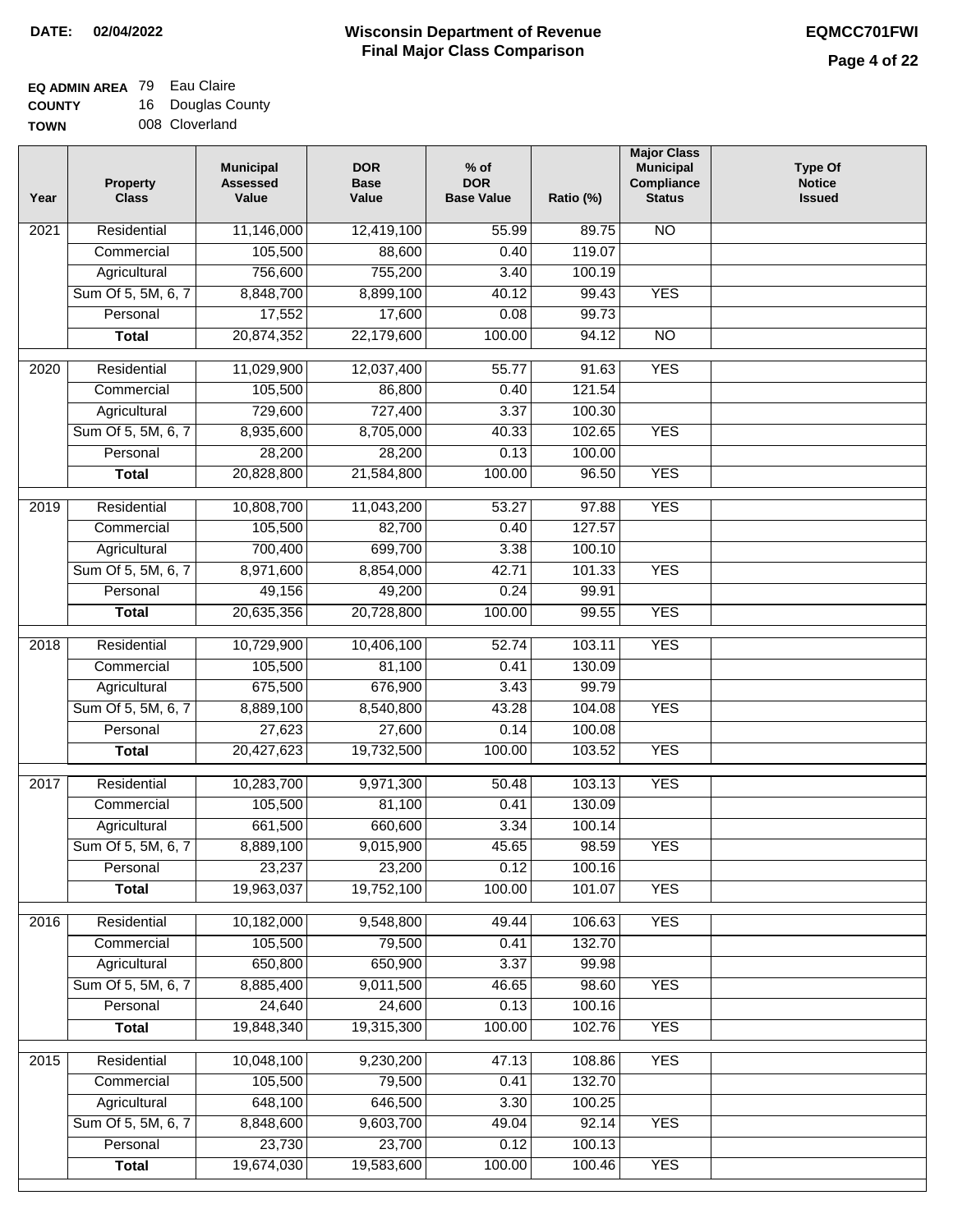### **Wisconsin Department of Revenue Final Major Class Comparison DATE: 02/04/2022 EQMCC701FWI**

٦

### **EQ ADMIN AREA** 79 Eau Claire

**COUNTY TOW** 16 Douglas County

| NIT | ιv | Duuyias U     |
|-----|----|---------------|
| 'N  |    | 010 Dairyland |

| Year              | <b>Property</b><br><b>Class</b> | <b>Municipal</b><br><b>Assessed</b><br>Value | <b>DOR</b><br><b>Base</b><br>Value | $%$ of<br><b>DOR</b><br><b>Base Value</b> | Ratio (%) | <b>Major Class</b><br><b>Municipal</b><br>Compliance<br><b>Status</b> | <b>Type Of</b><br><b>Notice</b><br><b>Issued</b> |
|-------------------|---------------------------------|----------------------------------------------|------------------------------------|-------------------------------------------|-----------|-----------------------------------------------------------------------|--------------------------------------------------|
| 2021              | Residential                     | 15,077,900                                   | 17,227,500                         | 42.93                                     | 87.52     | <b>NO</b>                                                             |                                                  |
|                   | Commercial                      | 255,300                                      | 354,600                            | 0.88                                      | 72.00     |                                                                       |                                                  |
|                   | Agricultural                    | 330,400                                      | 338,100                            | 0.84                                      | 97.72     |                                                                       |                                                  |
|                   | Sum Of 5, 5M, 6, 7              | 21,597,900                                   | 21,915,100                         | 54.61                                     | 98.55     | <b>YES</b>                                                            |                                                  |
|                   | Personal                        | 285,400                                      | 298,100                            | 0.74                                      | 95.74     |                                                                       |                                                  |
|                   | <b>Total</b>                    | 37,546,900                                   | 40,133,400                         | 100.00                                    | 93.56     | $\overline{NO}$                                                       |                                                  |
| $\overline{2020}$ | Residential                     | 14,818,200                                   | 16,122,900                         | 41.47                                     | 91.91     | <b>YES</b>                                                            |                                                  |
|                   | Commercial                      | 255,300                                      | 347,600                            | 0.89                                      | 73.45     |                                                                       |                                                  |
|                   | Agricultural                    | 330,900                                      | 325,400                            | 0.84                                      | 101.69    |                                                                       |                                                  |
|                   | Sum Of 5, 5M, 6, 7              | 21,538,400                                   | 21,782,500                         | 56.03                                     | 98.88     | <b>YES</b>                                                            |                                                  |
|                   | Personal                        | 282,500                                      | 297,400                            | 0.77                                      | 94.99     |                                                                       |                                                  |
|                   | <b>Total</b>                    | 37,225,300                                   | 38,875,800                         | 100.00                                    | 95.75     | <b>YES</b>                                                            |                                                  |
| $\frac{2019}{ }$  | Residential                     | 14,634,000                                   | 16,089,900                         | 41.46                                     | 90.95     | <b>YES</b>                                                            |                                                  |
|                   | Commercial                      | 255,300                                      | 331,100                            | 0.85                                      | 77.11     |                                                                       |                                                  |
|                   | Agricultural                    | 323,100                                      | 322,200                            | 0.83                                      | 100.28    |                                                                       |                                                  |
|                   | Sum Of 5, 5M, 6, 7              | 21,541,400                                   | 21,773,400                         | 56.10                                     | 98.93     | <b>YES</b>                                                            |                                                  |
|                   | Personal                        | 293,800                                      | 293,800                            | 0.76                                      | 100.00    |                                                                       |                                                  |
|                   | <b>Total</b>                    | 37,047,600                                   | 38,810,400                         | 100.00                                    | 95.46     | <b>YES</b>                                                            |                                                  |
|                   |                                 |                                              |                                    |                                           |           |                                                                       |                                                  |
| 2018              | Residential                     | 14,103,100                                   | 15,188,100                         | 41.22                                     | 92.86     | <b>YES</b>                                                            |                                                  |
|                   | Commercial                      | 255,300                                      | 324,600                            | 0.88                                      | 78.65     |                                                                       |                                                  |
|                   | Agricultural                    | 313,800                                      | 313,600                            | 0.85                                      | 100.06    |                                                                       |                                                  |
|                   | Sum Of 5, 5M, 6, 7              | 21,479,300                                   | 20,723,700                         | 56.25                                     | 103.65    | <b>YES</b>                                                            |                                                  |
|                   | Personal                        | 294,200                                      | 294,200                            | 0.80                                      | 100.00    | <b>YES</b>                                                            |                                                  |
|                   | <b>Total</b>                    | 36,445,700                                   | 36,844,200                         | 100.00                                    | 98.92     |                                                                       |                                                  |
| 2017              | Residential                     | 14,152,000                                   | 14,720,600                         | 41.71                                     | 96.14     | <b>YES</b>                                                            |                                                  |
|                   | Commercial                      | 255,300                                      | 315,200                            | 0.89                                      | 81.00     |                                                                       |                                                  |
|                   | Agricultural                    | 306,800                                      | 307,300                            | 0.87                                      | 99.84     |                                                                       |                                                  |
|                   | Sum Of 5, 5M, 6, 7              | 21,366,600                                   | 19,670,100                         | 55.73                                     | 108.62    | <b>YES</b>                                                            |                                                  |
|                   | Personal                        | 282,900                                      | 282,900                            | 0.80                                      | 100.00    |                                                                       |                                                  |
|                   | <b>Total</b>                    | 36,363,600                                   | 35,296,100                         | 100.00                                    | 103.02    | <b>YES</b>                                                            |                                                  |
| 2016              | Residential                     | 14,302,900                                   | 14,299,800                         | 37.91                                     | 100.02    | <b>YES</b>                                                            |                                                  |
|                   | Commercial                      | 255,300                                      | 309,000                            | 0.82                                      | 82.62     |                                                                       |                                                  |
|                   | Agricultural                    | 303,900                                      | 303,900                            | 0.81                                      | 100.00    |                                                                       |                                                  |
|                   | Sum Of 5, 5M, 6, 7              | 21,280,000                                   | 22,551,200                         | 59.79                                     | 94.36     | <b>YES</b>                                                            |                                                  |
|                   | Personal                        | 255,500                                      | 255,500                            | 0.68                                      | 100.00    |                                                                       |                                                  |
|                   | <b>Total</b>                    | 36,397,600                                   | 37,719,400                         | 100.00                                    | 96.50     | <b>YES</b>                                                            |                                                  |
| 2015              | Residential                     | 14,256,200                                   | 14,252,400                         | 38.91                                     | 100.03    | <b>YES</b>                                                            |                                                  |
|                   | Commercial                      | 255,300                                      | 309,000                            | 0.84                                      | 82.62     |                                                                       |                                                  |
|                   | Agricultural                    | 298,600                                      | 298,800                            | 0.82                                      | 99.93     |                                                                       |                                                  |
|                   | Sum Of 5, 5M, 6, 7              | 29,470,200                                   | 21,562,600                         | 58.86                                     | 136.67    | N <sub>O</sub>                                                        |                                                  |
|                   | Personal                        | 210,000                                      | 210,000                            | 0.57                                      | 100.00    |                                                                       |                                                  |
|                   | <b>Total</b>                    | 44,490,300                                   | 36,632,800                         | 100.00                                    | 121.45    | $\overline{NO}$                                                       | Final Notice of Non-Compliance                   |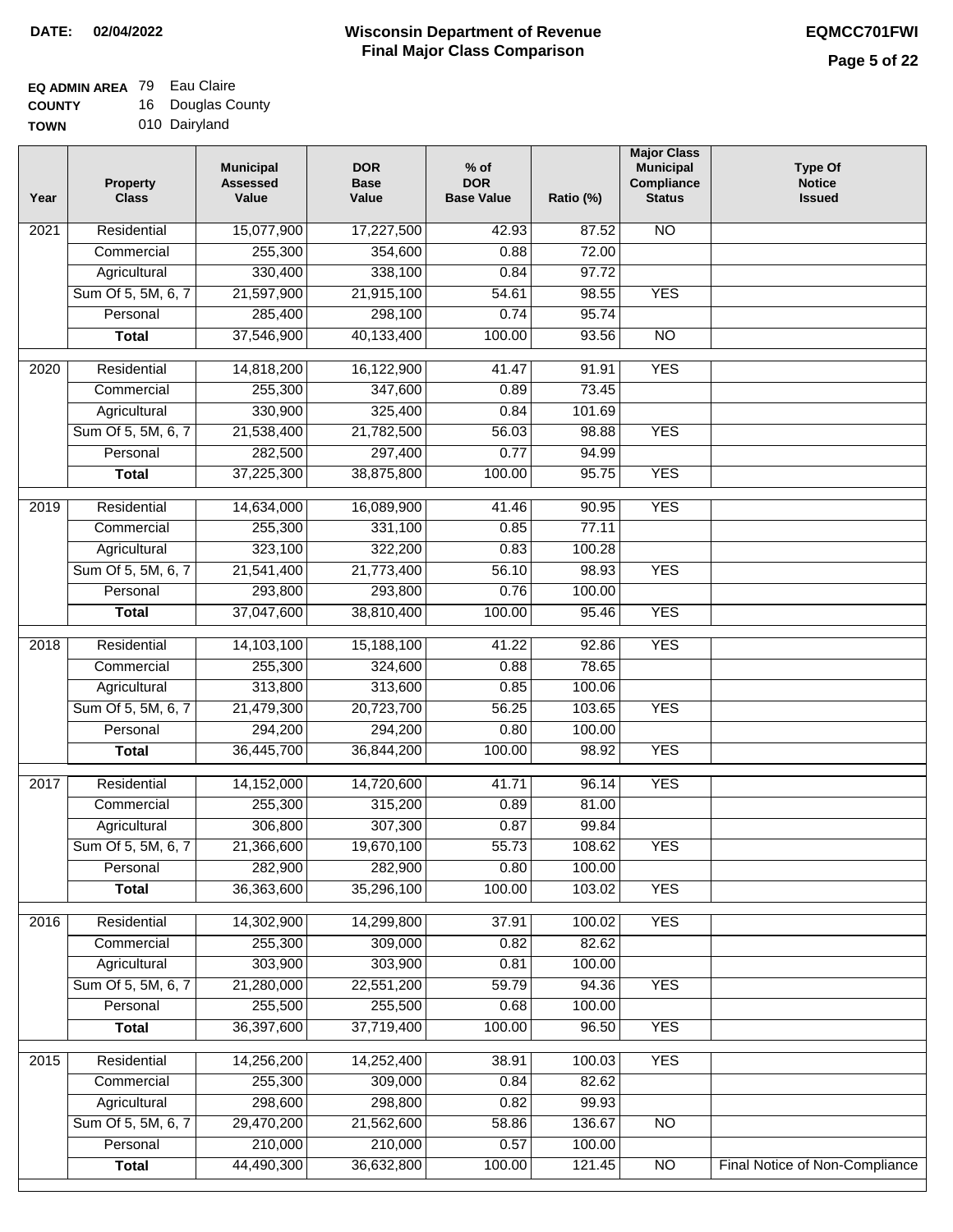### **EQ ADMIN AREA** 79 Eau Claire

**COUNTY** 16 Douglas County

**TOWN** 012 Gordon

| Year              | <b>Property</b><br><b>Class</b> | <b>Municipal</b><br><b>Assessed</b><br>Value | <b>DOR</b><br><b>Base</b><br>Value | % of<br><b>DOR</b><br><b>Base Value</b> | Ratio (%) | <b>Major Class</b><br><b>Municipal</b><br>Compliance<br><b>Status</b> | <b>Type Of</b><br><b>Notice</b><br><b>Issued</b> |
|-------------------|---------------------------------|----------------------------------------------|------------------------------------|-----------------------------------------|-----------|-----------------------------------------------------------------------|--------------------------------------------------|
| $\overline{202}1$ | Residential                     | 83,918,300                                   | 101,251,300                        | 80.12                                   | 82.88     | $\overline{NO}$                                                       |                                                  |
|                   | Commercial                      | 4,319,500                                    | 5,088,100                          | 4.03                                    | 84.89     |                                                                       |                                                  |
|                   | Agricultural                    | 69,200                                       | 68,600                             | 0.05                                    | 100.87    |                                                                       |                                                  |
|                   | Sum Of 5, 5M, 6, 7              | 17,141,600                                   | 19,423,900                         | 15.37                                   | 88.25     | N <sub>O</sub>                                                        |                                                  |
|                   | Personal                        | 543,200                                      | 543,200                            | 0.43                                    | 100.00    |                                                                       |                                                  |
|                   | <b>Total</b>                    | 105,991,800                                  | 126,375,100                        | 100.00                                  | 83.87     | $\overline{NO}$                                                       |                                                  |
| $\overline{2020}$ | Residential                     | 82,461,600                                   | 93,530,200                         | 78.34                                   | 88.17     | $\overline{NO}$                                                       |                                                  |
|                   | Commercial                      | 4,286,500                                    | 4,956,000                          | 4.15                                    | 86.49     |                                                                       |                                                  |
|                   | Agricultural                    | 66,500                                       | 66,100                             | 0.06                                    | 100.61    |                                                                       |                                                  |
|                   | Sum Of 5, 5M, 6, 7              | 18,407,200                                   | 20,239,200                         | 16.95                                   | 90.95     | <b>YES</b>                                                            |                                                  |
|                   | Personal                        | 592,900                                      | 592,900                            | 0.50                                    | 100.00    |                                                                       |                                                  |
|                   | <b>Total</b>                    | 105,814,700                                  | 119,384,400                        | 100.00                                  | 88.63     | $\overline{NO}$                                                       |                                                  |
| 2019              | Residential                     | 81,605,100                                   | 85,901,700                         | 78.40                                   | 95.00     | <b>YES</b>                                                            |                                                  |
|                   | Commercial                      | 4,259,600                                    | 4,694,400                          | 4.28                                    | 90.74     |                                                                       |                                                  |
|                   | Agricultural                    | 64,200                                       | 64,200                             | 0.06                                    | 100.00    |                                                                       |                                                  |
|                   | Sum Of 5, 5M, 6, 7              | 16,751,900                                   | 18,315,100                         | 16.72                                   | 91.46     | <b>YES</b>                                                            |                                                  |
|                   | Personal                        | 597,300                                      | 597,300                            | 0.55                                    | 100.00    |                                                                       |                                                  |
|                   | <b>Total</b>                    | 103,278,100                                  | 109,572,700                        | 100.00                                  | 94.26     | <b>YES</b>                                                            |                                                  |
| 2018              | Residential                     | 80,438,800                                   | 84,772,600                         | 78.10                                   | 94.89     | <b>YES</b>                                                            |                                                  |
|                   | Commercial                      | 4,300,300                                    | 4,635,000                          | 4.27                                    | 92.78     |                                                                       |                                                  |
|                   | Agricultural                    | 62,100                                       | 62,100                             | 0.06                                    | 100.00    |                                                                       |                                                  |
|                   | Sum Of 5, 5M, 6, 7              | 16,944,700                                   | 18,515,800                         | 17.06                                   | 91.51     | <b>YES</b>                                                            |                                                  |
|                   | Personal                        | 569,700                                      | 558,600                            | 0.51                                    | 101.99    |                                                                       |                                                  |
|                   | <b>Total</b>                    | 102,315,600                                  | 108,544,100                        | 100.00                                  | 94.26     | <b>YES</b>                                                            |                                                  |
| 2017              | Residential                     | 79,130,400                                   | 77,519,700                         | 77.18                                   | 102.08    | <b>YES</b>                                                            |                                                  |
|                   | Commercial                      | 4,300,300                                    | 4,414,300                          | 4.40                                    | 97.42     |                                                                       |                                                  |
|                   | Agricultural                    | 60,600                                       | 60,600                             | 0.06                                    | 100.00    |                                                                       |                                                  |
|                   | Sum Of 5, 5M, 6, 7              | 16,895,200                                   | 17,827,000                         | 17.75                                   | 94.77     | <b>YES</b>                                                            |                                                  |
|                   | Personal                        | 616,800                                      | 616,800                            | 0.61                                    | 100.00    |                                                                       |                                                  |
|                   | <b>Total</b>                    | 101,003,300                                  | 100,438,400                        | 100.00                                  | 100.56    | <b>YES</b>                                                            |                                                  |
| 2016              | Residential                     | 78,474,700                                   | 76,982,200                         | 78.16                                   | 101.94    | <b>YES</b>                                                            |                                                  |
|                   | Commercial                      | 4,300,300                                    | 4,327,700                          | 4.39                                    | 99.37     |                                                                       |                                                  |
|                   | Agricultural                    | 59,700                                       | 59,700                             | 0.06                                    | 100.00    |                                                                       |                                                  |
|                   | Sum Of 5, 5M, 6, 7              | 16,876,500                                   | 16,470,400                         | 16.72                                   | 102.47    | <b>YES</b>                                                            |                                                  |
|                   | Personal                        | 654,300                                      | 654,300                            | 0.66                                    | 100.00    |                                                                       |                                                  |
|                   | <b>Total</b>                    | 100,365,500                                  | 98,494,300                         | 100.00                                  | 101.90    | <b>YES</b>                                                            |                                                  |
| 2015              | Residential                     | 83,202,000                                   | 77,930,300                         | 77.25                                   | 106.76    | <b>YES</b>                                                            |                                                  |
|                   | Commercial                      | 4,863,300                                    | 4,548,400                          | 4.51                                    | 106.92    |                                                                       |                                                  |
|                   | Agricultural                    | 57,500                                       | 57,600                             | 0.06                                    | 99.83     |                                                                       |                                                  |
|                   | Sum Of 5, 5M, 6, 7              | 22,266,900                                   | 17,667,000                         | 17.51                                   | 126.04    | $\overline{NO}$                                                       |                                                  |
|                   | Personal                        | 727,400                                      | 679,800                            | 0.67                                    | 107.00    |                                                                       |                                                  |
|                   | <b>Total</b>                    | 111,117,100                                  | 100,883,100                        | 100.00                                  | 110.14    | N <sub>O</sub>                                                        |                                                  |
|                   |                                 |                                              |                                    |                                         |           |                                                                       |                                                  |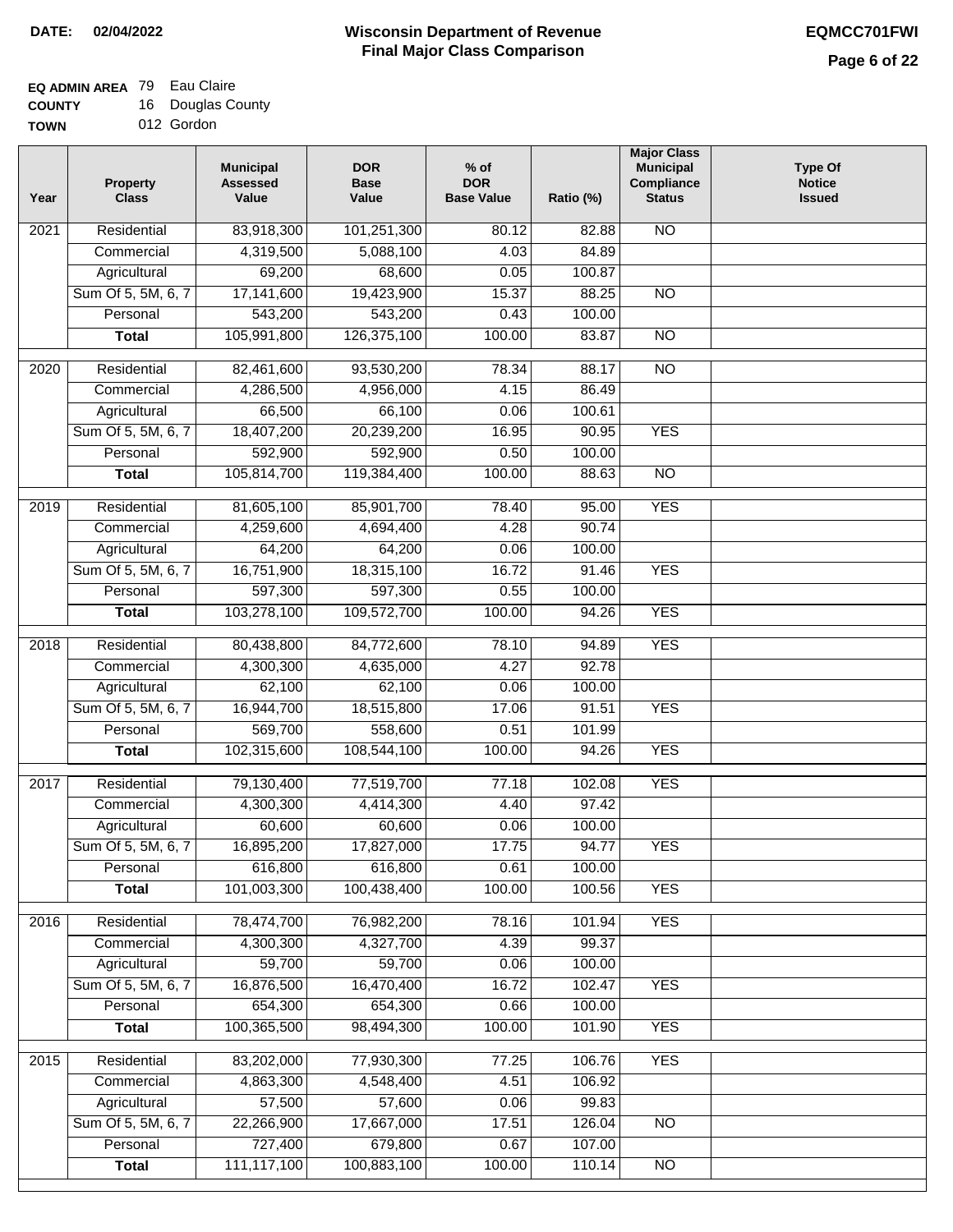### **Wisconsin Department of Revenue Final Major Class Comparison DATE: 02/04/2022 EQMCC701FWI**

### **EQ ADMIN AREA** 79 Eau Claire

**COUNTY TOW** 16 Douglas County

| 'N | 014 Hawthorne |
|----|---------------|
|    |               |

| 66,278,000<br><b>YES</b><br>Residential<br>66,050,700<br>79.35<br>100.34<br>2021<br>2,939,100<br>3,249,200<br>3.90<br>90.46<br>Commercial<br>80,350<br>80,100<br>100.31<br>Agricultural<br>0.10<br><b>YES</b><br>Sum Of 5, 5M, 6, 7<br>13,532,700<br>13,376,100<br>16.07<br>101.17 |  |
|------------------------------------------------------------------------------------------------------------------------------------------------------------------------------------------------------------------------------------------------------------------------------------|--|
|                                                                                                                                                                                                                                                                                    |  |
|                                                                                                                                                                                                                                                                                    |  |
|                                                                                                                                                                                                                                                                                    |  |
|                                                                                                                                                                                                                                                                                    |  |
| 480,200<br>479,400<br>Personal<br>0.58<br>100.17                                                                                                                                                                                                                                   |  |
| 83,310,350<br>83,235,500<br>100.00<br><b>YES</b><br>100.09<br><b>Total</b>                                                                                                                                                                                                         |  |
| <b>YES</b><br>$\frac{1}{2020}$<br>Residential<br>57,863,100<br>60,317,800<br>95.93<br>78.04                                                                                                                                                                                        |  |
| 80.41<br>Commercial<br>2,561,500<br>3,185,500<br>4.12                                                                                                                                                                                                                              |  |
| 105,100<br>Agricultural<br>119,600<br>0.15<br>87.88                                                                                                                                                                                                                                |  |
| Sum Of 5, 5M, 6, 7<br>14,373,600<br>13,180,900<br>17.05<br>109.05<br><b>YES</b>                                                                                                                                                                                                    |  |
| 475,800<br>490,500<br>Personal<br>0.63<br>97.00                                                                                                                                                                                                                                    |  |
| 75,379,100<br><b>YES</b><br><b>Total</b><br>77,294,300<br>100.00<br>97.52                                                                                                                                                                                                          |  |
| <b>YES</b><br>$\frac{1}{2019}$<br>Residential<br>57,444,200<br>61,117,000<br>79.22<br>93.99                                                                                                                                                                                        |  |
| 3.93<br>Commercial<br>2,561,500<br>3,033,800<br>84.43                                                                                                                                                                                                                              |  |
| 105,100<br>114,700<br>91.63<br>Agricultural<br>0.15                                                                                                                                                                                                                                |  |
| Sum Of 5, 5M, 6, 7<br>14,296,200<br>12,416,900<br>115.14<br>$\overline{NO}$<br>16.10                                                                                                                                                                                               |  |
| 463,000<br>0.60<br>Personal<br>463,000<br>100.00                                                                                                                                                                                                                                   |  |
| 74,870,000<br>1st Notice of Non-Compliance<br>77,145,400<br>100.00<br>97.05<br>$\overline{NO}$<br><b>Total</b>                                                                                                                                                                     |  |
|                                                                                                                                                                                                                                                                                    |  |
| 57,168,000<br><b>YES</b><br>2018<br>Residential<br>57,967,000<br>78.40<br>98.62                                                                                                                                                                                                    |  |
| Commercial<br>2,561,500<br>2,974,300<br>4.02<br>86.12<br>105,100<br>111,200<br>0.15<br>94.51                                                                                                                                                                                       |  |
| Agricultural<br>Sum Of 5, 5M, 6, 7<br>14,353,100<br>16.86<br>115.14<br><b>NO</b><br>12,466,300                                                                                                                                                                                     |  |
| 0.57<br>417,800<br>417,800<br>100.00<br>Personal                                                                                                                                                                                                                                   |  |
| 74,605,500<br>73,936,600<br>100.00<br>100.90<br>$\overline{NO}$<br><b>Total</b>                                                                                                                                                                                                    |  |
|                                                                                                                                                                                                                                                                                    |  |
| <b>YES</b><br>Residential<br>56,607,700<br>59,840,800<br>79.26<br>2017<br>94.60                                                                                                                                                                                                    |  |
| 2,561,500<br>2,974,300<br>3.94<br>86.12<br>Commercial                                                                                                                                                                                                                              |  |
| 105,050<br>96.73<br>108,600<br>0.14<br>Agricultural                                                                                                                                                                                                                                |  |
| Sum Of 5, 5M, 6, 7<br>14,414,300<br>12,023,900<br>15.92<br>119.88<br>$\overline{NO}$                                                                                                                                                                                               |  |
| 555,700<br>555,700<br>Personal<br>0.74<br>100.00                                                                                                                                                                                                                                   |  |
| 74,244,250<br>75,503,300<br>100.00<br>NO<br>98.33<br><b>Total</b>                                                                                                                                                                                                                  |  |
| <b>YES</b><br>2016<br>Residential<br>56,335,500<br>58,993,300<br>78.57<br>95.49                                                                                                                                                                                                    |  |
| Commercial<br>2,561,500<br>2,915,900<br>3.88<br>87.85                                                                                                                                                                                                                              |  |
| 104,550<br>107,900<br>0.14<br>96.90<br>Agricultural                                                                                                                                                                                                                                |  |
| Sum Of 5, 5M, 6, 7<br>14,396,700<br>12,500,100<br>16.65<br>115.17<br>N <sub>O</sub>                                                                                                                                                                                                |  |
| 568,200<br>568,200<br>Personal<br>0.76<br>100.00                                                                                                                                                                                                                                   |  |
| 73,966,450<br><b>Total</b><br>75,085,400<br>100.00<br>98.51<br>$\overline{NO}$                                                                                                                                                                                                     |  |
| 2015<br>56,381,900<br>57,841,900<br><b>YES</b><br>Residential<br>77.24<br>97.48                                                                                                                                                                                                    |  |
| 2,915,900<br>87.85<br>Commercial<br>2,561,500<br>3.89                                                                                                                                                                                                                              |  |
| 104,550<br>106,600<br>0.14<br>98.08<br>Agricultural                                                                                                                                                                                                                                |  |
| Sum Of 5, 5M, 6, 7<br>14,478,200<br>13,537,600<br>18.08<br>106.95<br><b>YES</b>                                                                                                                                                                                                    |  |
| 479,200<br>Personal<br>479,200<br>0.64<br>100.00                                                                                                                                                                                                                                   |  |
| 74,005,350<br>74,881,200<br>100.00<br><b>YES</b><br>98.83<br><b>Total</b>                                                                                                                                                                                                          |  |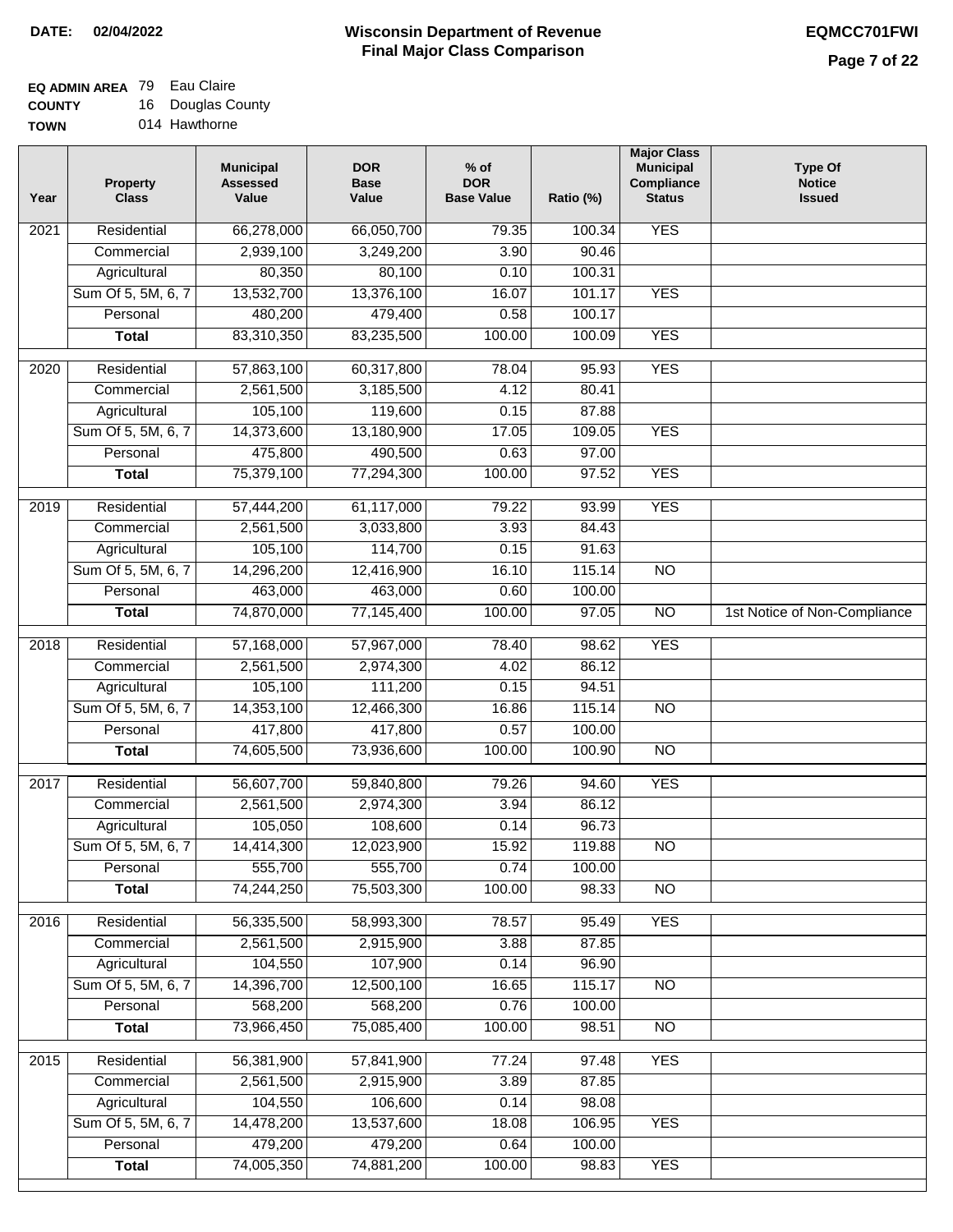## **EQ ADMIN AREA** 79 Eau Claire

**COUNTY TOWN** 16 Douglas County 016 Highland

| Year | <b>Property</b><br><b>Class</b> | <b>Municipal</b><br><b>Assessed</b><br>Value | <b>DOR</b><br><b>Base</b><br>Value | $%$ of<br><b>DOR</b><br><b>Base Value</b> | Ratio (%) | <b>Major Class</b><br><b>Municipal</b><br>Compliance<br><b>Status</b> | <b>Type Of</b><br><b>Notice</b><br><b>Issued</b> |
|------|---------------------------------|----------------------------------------------|------------------------------------|-------------------------------------------|-----------|-----------------------------------------------------------------------|--------------------------------------------------|
| 2021 | Residential                     | 51,567,400                                   | 52,061,700                         | 83.31                                     | 99.05     | <b>YES</b>                                                            |                                                  |
|      | Commercial                      | 488,900                                      | 588,600                            | 0.94                                      | 83.06     |                                                                       |                                                  |
|      | Agricultural                    | 35,000                                       | 34,900                             | 0.06                                      | 100.29    |                                                                       |                                                  |
|      | Sum Of 5, 5M, 6, 7              | 9,660,100                                    | 9,622,500                          | 15.40                                     | 100.39    | <b>YES</b>                                                            |                                                  |
|      | Personal                        | 183,600                                      | 183,600                            | 0.29                                      | 100.00    |                                                                       |                                                  |
|      | <b>Total</b>                    | 61,935,000                                   | 62,491,300                         | 100.00                                    | 99.11     | <b>YES</b>                                                            |                                                  |
| 2020 | Residential                     | 45,128,400                                   | 51,011,900                         | 84.74                                     | 88.47     | $\overline{NO}$                                                       |                                                  |
|      | Commercial                      | 456,400                                      | 577,000                            | 0.96                                      | 79.10     |                                                                       |                                                  |
|      | Agricultural                    | 33,700                                       | 33,600                             | 0.06                                      | 100.30    |                                                                       |                                                  |
|      | Sum Of 5, 5M, 6, 7              | 11,639,100                                   | 8,396,300                          | 13.95                                     | 138.62    | $\overline{NO}$                                                       |                                                  |
|      | Personal                        | 178,500                                      | 178,500                            | 0.30                                      | 100.00    |                                                                       |                                                  |
|      | <b>Total</b>                    | 57,436,100                                   | 60,197,300                         | 100.00                                    | 95.41     | $\overline{NO}$                                                       | 2nd Notice of Non-Compliance                     |
|      |                                 |                                              |                                    |                                           |           |                                                                       |                                                  |
| 2019 | Residential                     | 44,194,800                                   | 46,810,300                         | 82.97                                     | 94.41     | <b>YES</b>                                                            |                                                  |
|      | Commercial                      | 453,700                                      | 547,000                            | 0.97                                      | 82.94     |                                                                       |                                                  |
|      | Agricultural                    | 30,200                                       | 32,100                             | 0.06                                      | 94.08     |                                                                       |                                                  |
|      | Sum Of 5, 5M, 6, 7              | 11,664,900                                   | 8,847,000                          | 15.68                                     | 131.85    | $\overline{NO}$                                                       |                                                  |
|      | Personal                        | 181,700                                      | 181,700                            | 0.32                                      | 100.00    |                                                                       |                                                  |
|      | <b>Total</b>                    | 56,525,300                                   | 56,418,100                         | 100.00                                    | 100.19    | $\overline{NO}$                                                       | 1st Notice of Non-Compliance                     |
| 2018 | Residential                     | 43,701,000                                   | 43,716,100                         | 82.42                                     | 99.97     | <b>YES</b>                                                            |                                                  |
|      | Commercial                      | 452,600                                      | 536,300                            | 1.01                                      | 84.39     |                                                                       |                                                  |
|      | Agricultural                    | 30,200                                       | 31,500                             | 0.06                                      | 95.87     |                                                                       |                                                  |
|      | Sum Of 5, 5M, 6, 7              | 11,844,200                                   | 8,578,600                          | 16.17                                     | 138.07    | <b>NO</b>                                                             |                                                  |
|      | Personal                        | 177,200                                      | 177,200                            | 0.33                                      | 100.00    |                                                                       |                                                  |
|      | <b>Total</b>                    | 56,205,200                                   | 53,039,700                         | 100.00                                    | 105.97    | <b>NO</b>                                                             |                                                  |
| 2017 | Residential                     | 43,312,100                                   | 43,365,800                         | 81.14                                     | 99.88     | <b>YES</b>                                                            |                                                  |
|      | Commercial                      | 452,600                                      | 536,300                            | 1.00                                      | 84.39     |                                                                       |                                                  |
|      | Agricultural                    | 30,200                                       | 30,800                             | 0.06                                      | 98.05     |                                                                       |                                                  |
|      | Sum Of 5, 5M, 6, 7              | 11,736,500                                   | 9,280,900                          | 17.37                                     | 126.46    | NO                                                                    |                                                  |
|      | Personal                        | 231,100                                      | 231,100                            | 0.43                                      | 100.00    |                                                                       |                                                  |
|      | <b>Total</b>                    | 55,762,500                                   | 53,444,900                         | 100.00                                    | 104.34    | <b>NO</b>                                                             |                                                  |
| 2016 | Residential                     | 42,571,400                                   | 40,232,100                         | 78.69                                     | 105.81    | <b>YES</b>                                                            |                                                  |
|      | Commercial                      | 452,600                                      | 525,700                            | 1.03                                      | 86.09     |                                                                       |                                                  |
|      | Agricultural                    | 30,200                                       | 30,200                             | 0.06                                      | 100.00    |                                                                       |                                                  |
|      | Sum Of 5, 5M, 6, 7              | 11,783,500                                   | 10,109,500                         | 19.77                                     | 116.56    | N <sub>O</sub>                                                        |                                                  |
|      | Personal                        | 227,800                                      | 227,800                            | 0.45                                      | 100.00    |                                                                       |                                                  |
|      | <b>Total</b>                    | 55,065,500                                   | 51,125,300                         | 100.00                                    | 107.71    | N <sub>O</sub>                                                        |                                                  |
|      |                                 |                                              |                                    |                                           |           |                                                                       |                                                  |
| 2015 | Residential                     | 42,225,200                                   | 39,909,400                         | 76.07                                     | 105.80    | <b>YES</b>                                                            |                                                  |
|      | Commercial                      | 440,600                                      | 513,700                            | 0.98                                      | 85.77     |                                                                       |                                                  |
|      | Agricultural                    | 30,200                                       | 30,100                             | 0.06                                      | 100.33    |                                                                       |                                                  |
|      | Sum Of 5, 5M, 6, 7              | 12,230,400                                   | 11,830,800                         | 22.55                                     | 103.38    | <b>YES</b>                                                            |                                                  |
|      | Personal                        | 196,400                                      | 178,600                            | 0.34                                      | 109.97    |                                                                       |                                                  |
|      | <b>Total</b>                    | 55,122,800                                   | 52,462,600                         | 100.00                                    | 105.07    | <b>YES</b>                                                            |                                                  |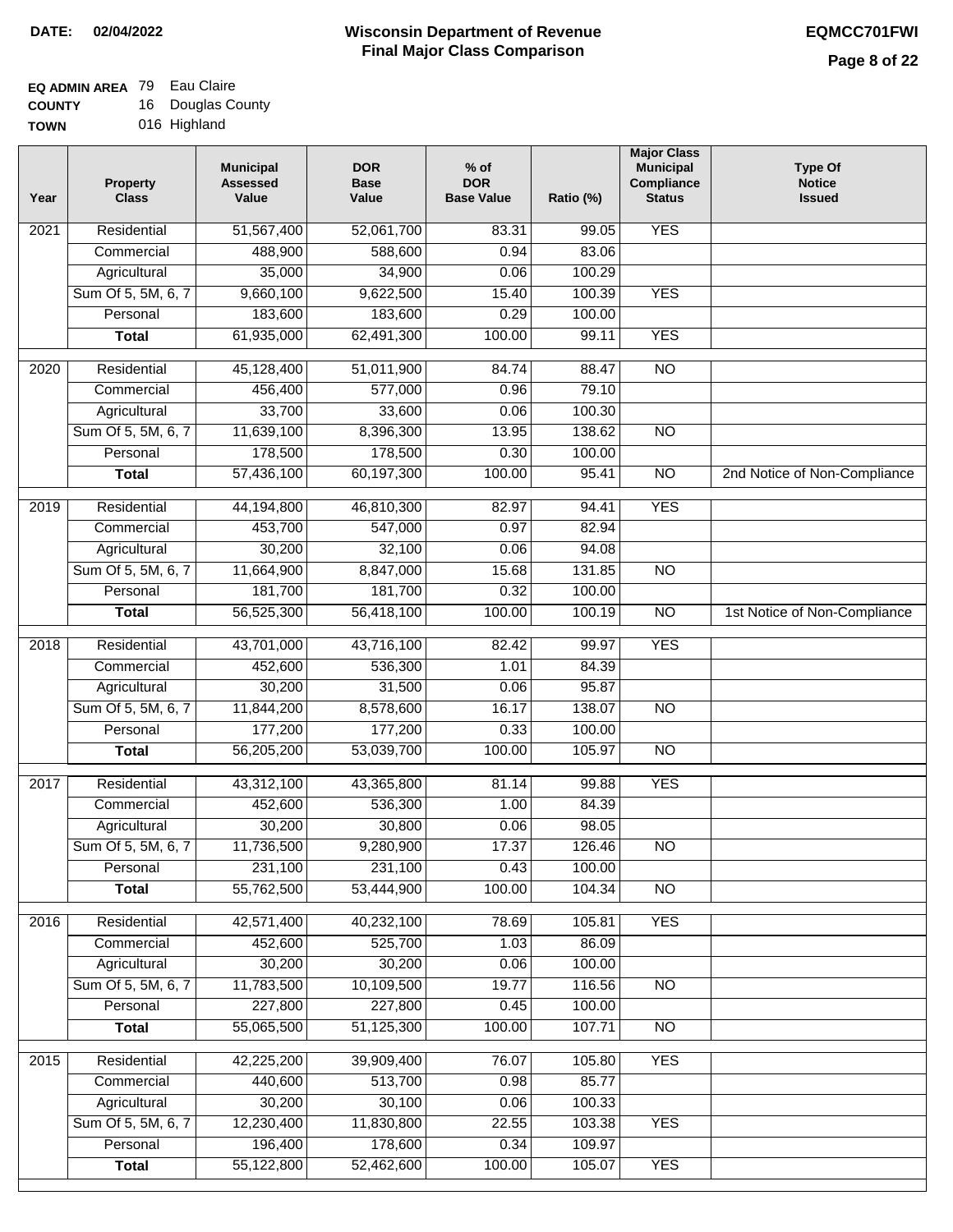## **EQ ADMIN AREA** 79 Eau Claire

**COUNTY TOWN** 16 Douglas County 018 Lakeside

| Year | <b>Property</b><br><b>Class</b> | <b>Municipal</b><br><b>Assessed</b><br>Value | <b>DOR</b><br><b>Base</b><br>Value | $%$ of<br><b>DOR</b><br><b>Base Value</b> | Ratio (%) | <b>Major Class</b><br><b>Municipal</b><br>Compliance<br><b>Status</b> | <b>Type Of</b><br><b>Notice</b><br><b>Issued</b> |
|------|---------------------------------|----------------------------------------------|------------------------------------|-------------------------------------------|-----------|-----------------------------------------------------------------------|--------------------------------------------------|
| 2021 | Residential                     | 41,088,400                                   | 47,866,700                         | 73.85                                     | 85.84     | N <sub>O</sub>                                                        |                                                  |
|      | Commercial                      | 100,100                                      | 91,600                             | 0.14                                      | 109.28    |                                                                       |                                                  |
|      | Agricultural                    | 588,900                                      | 587,700                            | 0.91                                      | 100.20    |                                                                       |                                                  |
|      | Sum Of 5, 5M, 6, 7              | 16,729,100                                   | 16,260,300                         | 25.09                                     | 102.88    | <b>YES</b>                                                            |                                                  |
|      | Personal                        | 6,300                                        | 6,300                              | 0.01                                      | 100.00    |                                                                       |                                                  |
|      | <b>Total</b>                    | 58,512,800                                   | 64,812,600                         | 100.00                                    | 90.28     | $\overline{NO}$                                                       |                                                  |
| 2020 | Residential                     | 40,704,200                                   | 46,665,200                         | 74.31                                     | 87.23     | $\overline{NO}$                                                       |                                                  |
|      | Commercial                      | 73,100                                       | 63,400                             | 0.10                                      | 115.30    |                                                                       |                                                  |
|      | Agricultural                    | 584,700                                      | 582,800                            | 0.93                                      | 100.33    |                                                                       |                                                  |
|      | Sum Of 5, 5M, 6, 7              | 16,717,900                                   | 15,480,900                         | 24.65                                     | 107.99    | <b>YES</b>                                                            |                                                  |
|      | Personal                        | 8,200                                        | 8,200                              | 0.01                                      | 100.00    |                                                                       |                                                  |
|      | <b>Total</b>                    | 58,088,100                                   | 62,800,500                         | 100.00                                    | 92.50     | $\overline{NO}$                                                       |                                                  |
|      |                                 |                                              |                                    |                                           |           |                                                                       |                                                  |
| 2019 | Residential                     | 40,198,700                                   | 43,229,700                         | 73.69                                     | 92.99     | <b>YES</b>                                                            |                                                  |
|      | Commercial                      | 66,700                                       | 54,300                             | 0.09                                      | 122.84    |                                                                       |                                                  |
|      | Agricultural                    | 555,600                                      | 556,400                            | 0.95                                      | 99.86     |                                                                       |                                                  |
|      | Sum Of 5, 5M, 6, 7              | 16,778,700                                   | 14,812,600                         | 25.25                                     | 113.27    | <b>NO</b>                                                             |                                                  |
|      | Personal                        | 10,500                                       | 10,500                             | 0.02                                      | 100.00    |                                                                       |                                                  |
|      | <b>Total</b>                    | 57,610,200                                   | 58,663,500                         | 100.00                                    | 98.20     | $\overline{NO}$                                                       |                                                  |
| 2018 | Residential                     | 39,537,600                                   | 40,231,700                         | 70.83                                     | 98.27     | <b>YES</b>                                                            |                                                  |
|      | Commercial                      | 49,100                                       | 36,000                             | 0.06                                      | 136.39    |                                                                       |                                                  |
|      | Agricultural                    | 545,400                                      | 546,100                            | 0.96                                      | 99.87     |                                                                       |                                                  |
|      | Sum Of 5, 5M, 6, 7              | 16,764,400                                   | 15,978,300                         | 28.13                                     | 104.92    | <b>YES</b>                                                            |                                                  |
|      | Personal                        | 11,400                                       | 11,300                             | 0.02                                      | 100.88    |                                                                       |                                                  |
|      | <b>Total</b>                    | 56,907,900                                   | 56,803,400                         | 100.00                                    | 100.18    | <b>YES</b>                                                            |                                                  |
| 2017 | Residential                     | 39,025,900                                   | 39,726,700                         | 70.59                                     | 98.24     | <b>YES</b>                                                            |                                                  |
|      | Commercial                      | 49,100                                       | 36,000                             | 0.06                                      | 136.39    |                                                                       |                                                  |
|      | Agricultural                    | 518,400                                      | 532,200                            | 0.95                                      | 97.41     |                                                                       |                                                  |
|      | Sum Of 5, 5M, 6, 7              | 16,789,100                                   | 15,967,000                         | 28.37                                     | 105.15    | <b>YES</b>                                                            |                                                  |
|      | Personal                        | 20,400                                       | 19,800                             | 0.04                                      | 103.03    |                                                                       |                                                  |
|      | <b>Total</b>                    | 56,402,900                                   | 56,281,700                         | 100.00                                    | 100.22    | <b>YES</b>                                                            |                                                  |
|      |                                 |                                              |                                    |                                           |           |                                                                       |                                                  |
| 2016 | Residential                     | 38,682,900                                   | 38,328,700                         | 70.09                                     | 100.92    | <b>YES</b>                                                            |                                                  |
|      | Commercial                      | 49,100                                       | 35,300                             | 0.06                                      | 139.09    |                                                                       |                                                  |
|      | Agricultural                    | 522,000                                      | 527,000                            | 0.96                                      | 99.05     |                                                                       |                                                  |
|      | Sum Of 5, 5M, 6, 7              | 16,768,800                                   | 15,770,800                         | 28.84                                     | 106.33    | <b>YES</b>                                                            |                                                  |
|      | Personal                        | 23,100                                       | 23,100                             | 0.04                                      | 100.00    |                                                                       |                                                  |
|      | <b>Total</b>                    | 56,045,900                                   | 54,684,900                         | 100.00                                    | 102.49    | <b>YES</b>                                                            |                                                  |
| 2015 | Residential                     | 38,643,600                                   | 38,214,800                         | 69.09                                     | 101.12    | <b>YES</b>                                                            |                                                  |
|      | Commercial                      | 49,100                                       | 35,300                             | 0.06                                      | 139.09    |                                                                       |                                                  |
|      | Agricultural                    | 522,000                                      | 521,800                            | 0.94                                      | 100.04    |                                                                       |                                                  |
|      | Sum Of 5, 5M, 6, 7              | 16,769,400                                   | 16,513,800                         | 29.86                                     | 101.55    | <b>YES</b>                                                            |                                                  |
|      | Personal                        | 25,200                                       | 25,200                             | 0.05                                      | 100.00    |                                                                       |                                                  |
|      | <b>Total</b>                    | 56,009,300                                   | 55,310,900                         | 100.00                                    | 101.26    | <b>YES</b>                                                            |                                                  |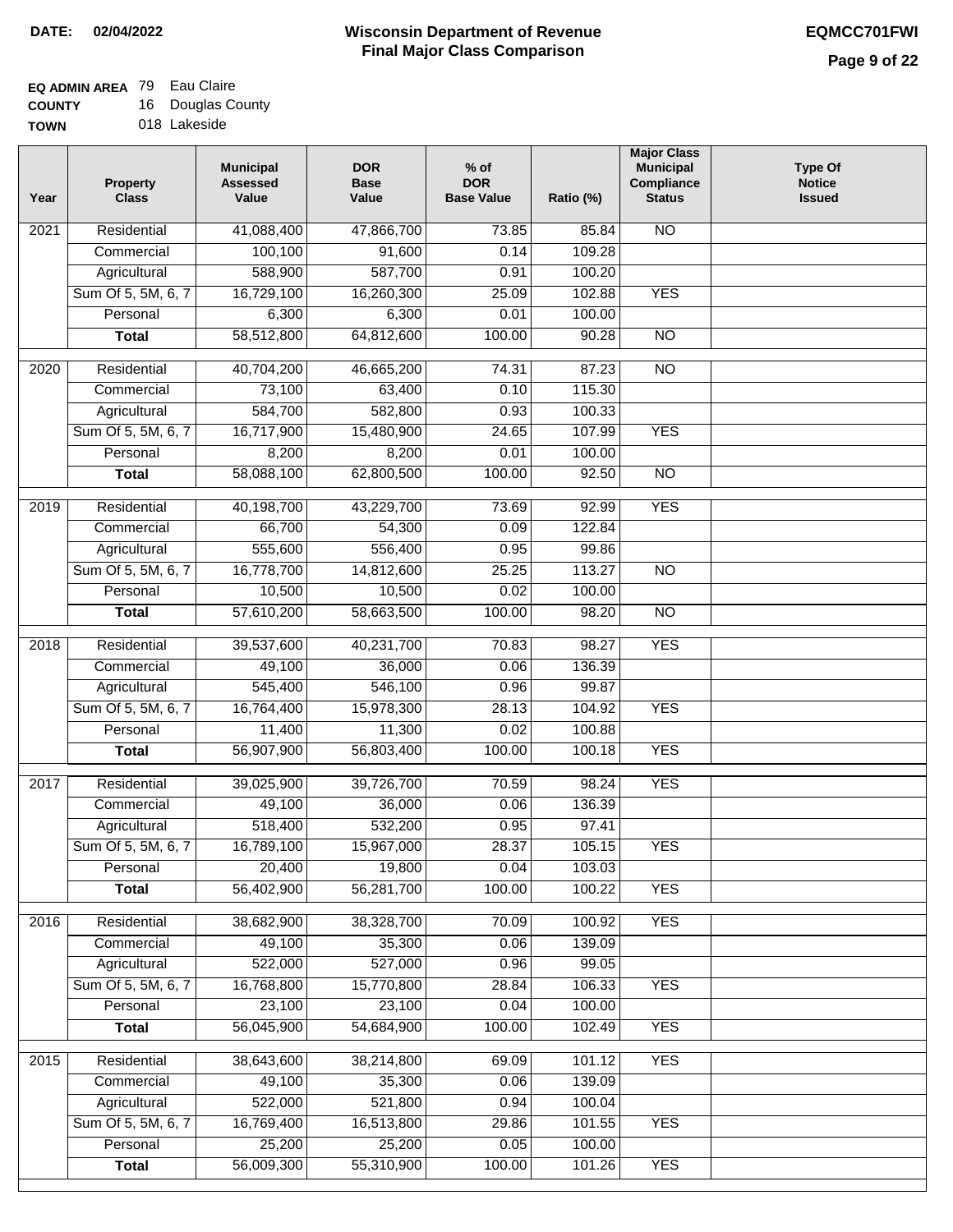### **EQ ADMIN AREA** 79 Eau Claire

| <b>COUNTY</b> | 16 Douglas County |
|---------------|-------------------|
| <b>TOWN</b>   | 020 Maple         |

| Year              | <b>Property</b><br><b>Class</b> | <b>Municipal</b><br><b>Assessed</b><br>Value | <b>DOR</b><br><b>Base</b><br>Value | $%$ of<br><b>DOR</b><br><b>Base Value</b> | Ratio (%) | <b>Major Class</b><br><b>Municipal</b><br>Compliance<br><b>Status</b> | <b>Type Of</b><br><b>Notice</b><br><b>Issued</b> |
|-------------------|---------------------------------|----------------------------------------------|------------------------------------|-------------------------------------------|-----------|-----------------------------------------------------------------------|--------------------------------------------------|
| 2021              | Residential                     | 29,480,300                                   | 34,313,600                         | 77.18                                     | 85.91     | <b>NO</b>                                                             |                                                  |
|                   | Commercial                      | 729,200                                      | 804,100                            | 1.81                                      | 90.69     |                                                                       |                                                  |
|                   | Agricultural                    | 702,900                                      | 701,100                            | 1.58                                      | 100.26    |                                                                       |                                                  |
|                   | Sum Of 5, 5M, 6, 7              | 8,887,000                                    | 8,612,400                          | 19.37                                     | 103.19    | <b>YES</b>                                                            |                                                  |
|                   | Personal                        | 29,900                                       | 29,900                             | 0.07                                      | 100.00    |                                                                       |                                                  |
|                   | Total                           | 39,829,300                                   | 44,461,100                         | 100.00                                    | 89.58     | $\overline{NO}$                                                       |                                                  |
| $\overline{2020}$ | Residential                     | 28,719,000                                   | 31, 151, 700                       | 75.97                                     | 92.19     | <b>YES</b>                                                            |                                                  |
|                   | Commercial                      | 729,200                                      | 788,300                            | 1.92                                      | 92.50     |                                                                       |                                                  |
|                   | Agricultural                    | 670,700                                      | 668,100                            | 1.63                                      | 100.39    |                                                                       |                                                  |
|                   | Sum Of 5, 5M, 6, 7              | 8,982,900                                    | 8,356,500                          | 20.38                                     | 107.50    | <b>YES</b>                                                            |                                                  |
|                   | Personal                        | 38,300                                       | 38,300                             | 0.09                                      | 100.00    |                                                                       |                                                  |
|                   | <b>Total</b>                    | 39,140,100                                   | 41,002,900                         | 100.00                                    | 95.46     | <b>YES</b>                                                            |                                                  |
| 2019              | Residential                     | 28,265,000                                   | 29,855,900                         | 74.60                                     | 94.67     | <b>YES</b>                                                            |                                                  |
|                   | Commercial                      | 734,100                                      | 756,200                            | 1.89                                      | 97.08     |                                                                       |                                                  |
|                   | Agricultural                    | 641,800                                      | 642,200                            | 1.60                                      | 99.94     |                                                                       |                                                  |
|                   | Sum Of 5, 5M, 6, 7              | 8,983,400                                    | 8,709,000                          | 21.76                                     | 103.15    | <b>YES</b>                                                            |                                                  |
|                   | Personal                        | 55,400                                       | 55,400                             | 0.14                                      | 100.00    |                                                                       |                                                  |
|                   | <b>Total</b>                    | 38,679,700                                   | 40,018,700                         | 100.00                                    | 96.65     | <b>YES</b>                                                            |                                                  |
|                   |                                 |                                              |                                    |                                           |           |                                                                       |                                                  |
| 2018              | Residential                     | 27,954,800                                   | 28,179,800                         | 74.20                                     | 99.20     | <b>YES</b>                                                            |                                                  |
|                   | Commercial                      | 741,100                                      | 748,800                            | 1.97                                      | 98.97     |                                                                       |                                                  |
|                   | Agricultural                    | 621,400                                      | 622,800                            | 1.64                                      | 99.78     |                                                                       |                                                  |
|                   | Sum Of 5, 5M, 6, 7              | 8,964,300                                    | 8,366,000                          | 22.03                                     | 107.15    | <b>YES</b>                                                            |                                                  |
|                   | Personal                        | 63,100                                       | 61,300                             | 0.16                                      | 102.94    |                                                                       |                                                  |
|                   | <b>Total</b>                    | 38,344,700                                   | 37,978,700                         | 100.00                                    | 100.96    | <b>YES</b>                                                            |                                                  |
| 2017              | Residential                     | 27,480,400                                   | 27,800,800                         | 72.65                                     | 98.85     | <b>YES</b>                                                            |                                                  |
|                   | Commercial                      | 736,500                                      | 745,200                            | 1.95                                      | 98.83     |                                                                       |                                                  |
|                   | Agricultural                    | 593,600                                      | 602,400                            | 1.57                                      | 98.54     |                                                                       |                                                  |
|                   | Sum Of 5, 5M, 6, 7              | 8,945,100                                    | 9,039,100                          | 23.62                                     | 98.96     | <b>YES</b>                                                            |                                                  |
|                   | Personal                        | 80,600                                       | 79,800                             | 0.21                                      | 101.00    |                                                                       |                                                  |
|                   | <b>Total</b>                    | 37,836,200                                   | 38,267,300                         | 100.00                                    | 98.87     | <b>YES</b>                                                            |                                                  |
| 2016              | Residential                     | 27,487,300                                   | 27,550,300                         | 73.30                                     | 99.77     | <b>YES</b>                                                            |                                                  |
|                   | Commercial                      | 694,500                                      | 689,800                            | 1.84                                      | 100.68    |                                                                       |                                                  |
|                   | Agricultural                    | 592,100                                      | 591,200                            | 1.57                                      | 100.15    |                                                                       |                                                  |
|                   | Sum Of 5, 5M, 6, 7              | 8,901,700                                    | 8,672,600                          | 23.07                                     | 102.64    | <b>YES</b>                                                            |                                                  |
|                   | Personal                        | 83,200                                       | 83,200                             | 0.22                                      | 100.00    |                                                                       |                                                  |
|                   | <b>Total</b>                    | 37,758,800                                   | 37,587,100                         | 100.00                                    | 100.46    | <b>YES</b>                                                            |                                                  |
| 2015              | Residential                     | 28,034,300                                   | 26,823,800                         | 70.43                                     | 104.51    | <b>YES</b>                                                            |                                                  |
|                   | Commercial                      | 800,000                                      | 770,100                            | 2.02                                      | 103.88    |                                                                       |                                                  |
|                   | Agricultural                    | 620,300                                      | 619,500                            | 1.63                                      | 100.13    |                                                                       |                                                  |
|                   | Sum Of 5, 5M, 6, 7              | 13,800,500                                   | 9,783,400                          | 25.69                                     | 141.06    | $\overline{NO}$                                                       |                                                  |
|                   | Personal                        | 99,600                                       | 90,600                             | 0.24                                      | 109.93    |                                                                       |                                                  |
|                   | <b>Total</b>                    | 43,354,700                                   | 38,087,400                         | 100.00                                    | 113.83    | $\overline{NO}$                                                       | Non-Compliance Notice                            |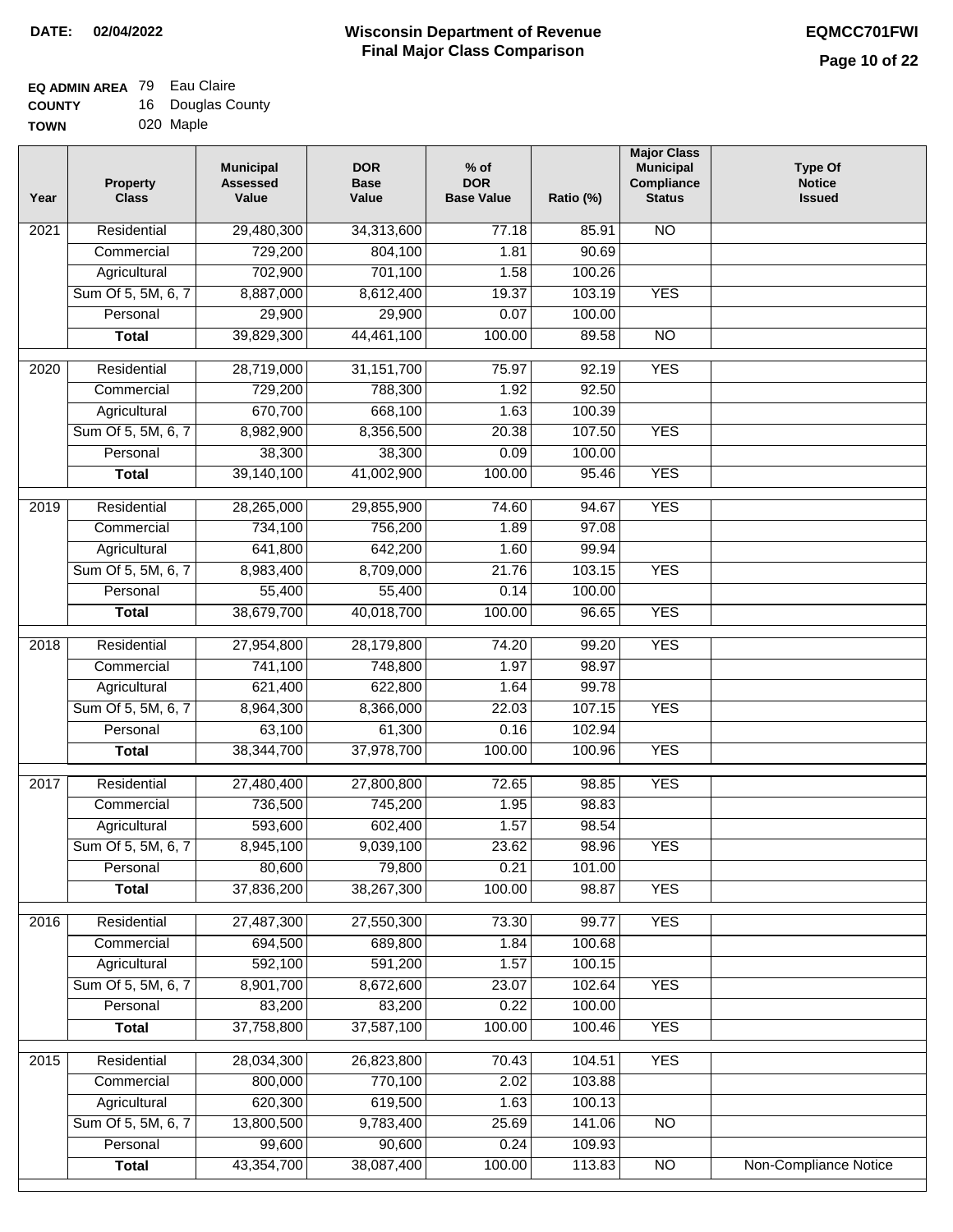### **EQ ADMIN AREA** 79 Eau Claire

**COUNTY TOWN** 16 Douglas County

|  |  | 022 Oakland |
|--|--|-------------|

| Year              | <b>Property</b><br><b>Class</b> | <b>Municipal</b><br><b>Assessed</b><br>Value | <b>DOR</b><br><b>Base</b><br>Value | % of<br><b>DOR</b><br><b>Base Value</b> | Ratio (%) | <b>Major Class</b><br><b>Municipal</b><br>Compliance<br><b>Status</b> | <b>Type Of</b><br><b>Notice</b><br><b>Issued</b> |
|-------------------|---------------------------------|----------------------------------------------|------------------------------------|-----------------------------------------|-----------|-----------------------------------------------------------------------|--------------------------------------------------|
| 2021              | Residential                     | 74,319,100                                   | 79,760,700                         | 82.66                                   | 93.18     | <b>YES</b>                                                            |                                                  |
|                   | Commercial                      | 628,200                                      | 689,300                            | 0.71                                    | 91.14     |                                                                       |                                                  |
|                   | Agricultural                    | 319,300                                      | 344,800                            | 0.36                                    | 92.60     |                                                                       |                                                  |
|                   | Sum Of 5, 5M, 6, 7              | 13,480,750                                   | 15,683,800                         | 16.25                                   | 85.95     | $\overline{NO}$                                                       |                                                  |
|                   | Personal                        | 13,700                                       | 14,800                             | 0.02                                    | 92.57     |                                                                       |                                                  |
|                   | <b>Total</b>                    | 88,761,050                                   | 96,493,400                         | 100.00                                  | 91.99     | $\overline{NO}$                                                       |                                                  |
| 2020              | Residential                     | 73,612,900                                   | 79,071,100                         | 82.85                                   | 93.10     | <b>YES</b>                                                            |                                                  |
|                   | Commercial                      | 628,200                                      | 675,800                            | 0.71                                    | 92.96     |                                                                       |                                                  |
|                   | Agricultural                    | 306,150                                      | 331,700                            | 0.35                                    | 92.30     |                                                                       |                                                  |
|                   | Sum Of 5, 5M, 6, 7              | 13,516,550                                   | 15,335,100                         | 16.07                                   | 88.14     | $\overline{NO}$                                                       |                                                  |
|                   | Personal                        | 19,400                                       | 21,100                             | 0.02                                    | 91.94     |                                                                       |                                                  |
|                   | <b>Total</b>                    | 88,083,200                                   | 95,434,800                         | 100.00                                  | 92.30     | $\overline{NO}$                                                       |                                                  |
|                   |                                 |                                              |                                    |                                         |           |                                                                       |                                                  |
| 2019              | Residential                     | 73,246,000                                   | 79,484,600                         | 83.54                                   | 92.15     | <b>YES</b>                                                            |                                                  |
|                   | Commercial                      | 628,200                                      | 643,600                            | 0.68                                    | 97.61     |                                                                       |                                                  |
|                   | Agricultural                    | 295,150                                      | 318,700                            | 0.33                                    | 92.61     |                                                                       |                                                  |
|                   | Sum Of 5, 5M, 6, 7              | 13,527,850                                   | 14,685,300                         | 15.43                                   | 92.12     | <b>YES</b>                                                            |                                                  |
|                   | Personal                        | 18,700                                       | 18,700                             | 0.02                                    | 100.00    |                                                                       |                                                  |
|                   | <b>Total</b>                    | 87,715,900                                   | 95,150,900                         | 100.00                                  | 92.19     | <b>YES</b>                                                            |                                                  |
| $\overline{2018}$ | Residential                     | 72,583,300                                   | 76,574,600                         | 83.24                                   | 94.79     | <b>YES</b>                                                            |                                                  |
|                   | Commercial                      | 628,200                                      | 631,000                            | 0.69                                    | 99.56     |                                                                       |                                                  |
|                   | Agricultural                    | 295,150                                      | 309,800                            | 0.34                                    | 95.27     |                                                                       |                                                  |
|                   | Sum Of 5, 5M, 6, 7              | 13,409,050                                   | 14,420,900                         | 15.68                                   | 92.98     | <b>YES</b>                                                            |                                                  |
|                   | Personal                        | 56,200                                       | 56,200                             | 0.06                                    | 100.00    |                                                                       |                                                  |
|                   | <b>Total</b>                    | 86,971,900                                   | 91,992,500                         | 100.00                                  | 94.54     | <b>YES</b>                                                            |                                                  |
| 2017              | Residential                     | 72,142,800                                   | 73,944,500                         | 83.17                                   | 97.56     | <b>YES</b>                                                            |                                                  |
|                   | Commercial                      | 628,200                                      | 612,600                            | 0.69                                    | 102.55    |                                                                       |                                                  |
|                   | Agricultural                    | 294,450                                      | 301,700                            | 0.34                                    | 97.60     |                                                                       |                                                  |
|                   | Sum Of 5, 5M, 6, 7              | 13,427,600                                   | 13,937,400                         | 15.68                                   | 96.34     | <b>YES</b>                                                            |                                                  |
|                   | Personal                        | 110,000                                      | 110,000                            | 0.12                                    | 100.00    |                                                                       |                                                  |
|                   | <b>Total</b>                    | 86,603,050                                   | 88,906,200                         | 100.00                                  | 97.41     | <b>YES</b>                                                            |                                                  |
| 2016              | Residential                     | 71,521,200                                   | 71,292,400                         | 82.77                                   | 100.32    | <b>YES</b>                                                            |                                                  |
|                   | Commercial                      | 628,200                                      | 600,600                            | 0.70                                    | 104.60    |                                                                       |                                                  |
|                   | Agricultural                    | 294,450                                      | 296,100                            | 0.34                                    | 99.44     |                                                                       |                                                  |
|                   | Sum Of 5, 5M, 6, 7              | 13,492,700                                   | 13,836,800                         | 16.06                                   | 97.51     | <b>YES</b>                                                            |                                                  |
|                   | Personal                        | 111,400                                      | 111,400                            | 0.13                                    | 100.00    |                                                                       |                                                  |
|                   |                                 | 86,047,950                                   | 86,137,300                         | 100.00                                  | 99.90     | <b>YES</b>                                                            |                                                  |
|                   | <b>Total</b>                    |                                              |                                    |                                         |           |                                                                       |                                                  |
| 2015              | Residential                     | 70,910,700                                   | 70,823,100                         | 82.35                                   | 100.12    | <b>YES</b>                                                            |                                                  |
|                   | Commercial                      | 628,200                                      | 600,600                            | 0.70                                    | 104.60    |                                                                       |                                                  |
|                   | Agricultural                    | 294,750                                      | 294,700                            | 0.34                                    | 100.02    |                                                                       |                                                  |
|                   | Sum Of 5, 5M, 6, 7              | 13,875,000                                   | 14,205,800                         | 16.52                                   | 97.67     | <b>YES</b>                                                            |                                                  |
|                   | Personal                        | 80,800                                       | 80,800                             | 0.09                                    | 100.00    |                                                                       |                                                  |
|                   | <b>Total</b>                    | 85,789,450                                   | 86,005,000                         | 100.00                                  | 99.75     | <b>YES</b>                                                            |                                                  |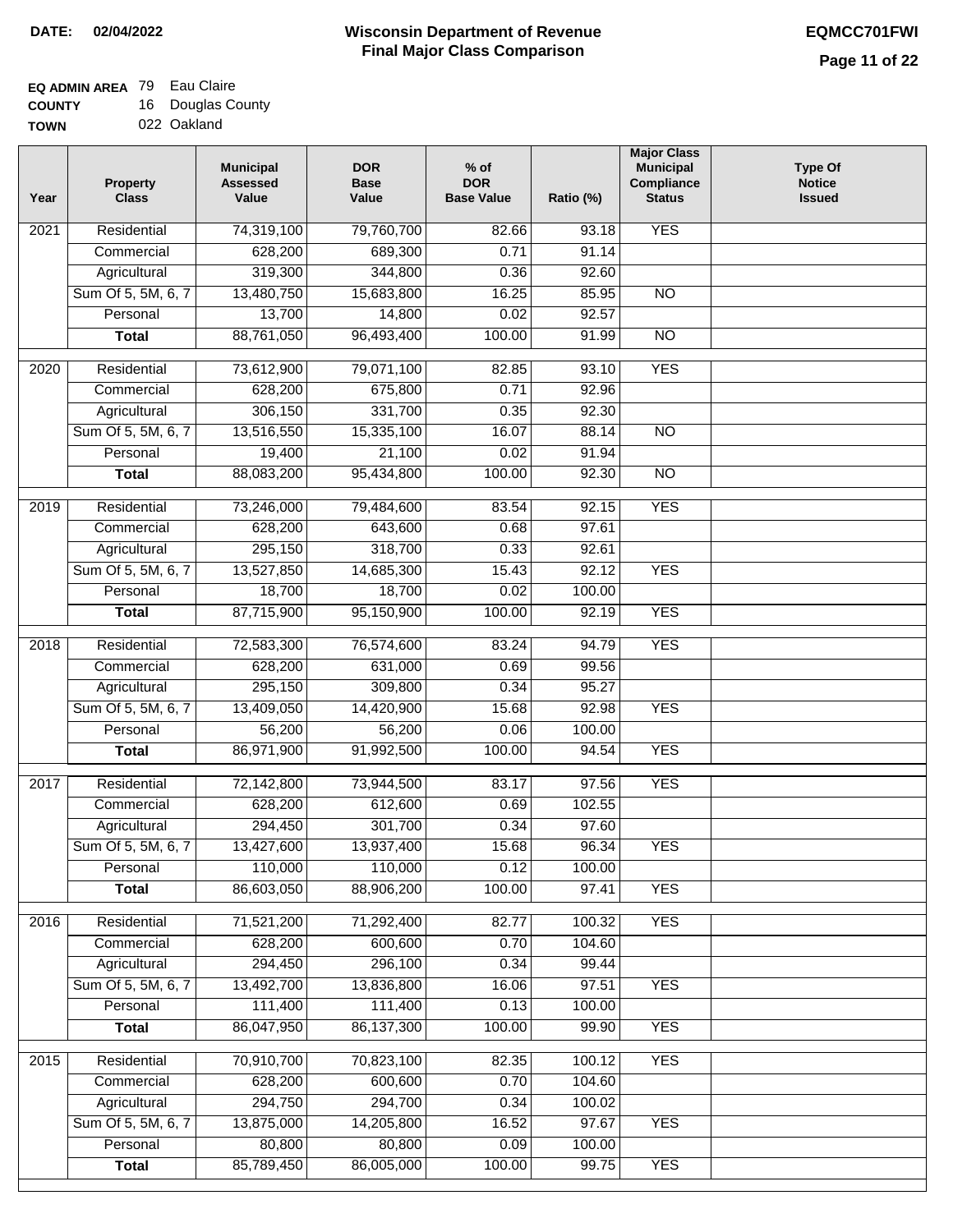## **EQ ADMIN AREA** 79 Eau Claire

**COUNTY TOWN** 16 Douglas County 024 Parkland

| Year              | <b>Property</b><br><b>Class</b> | <b>Municipal</b><br><b>Assessed</b><br>Value | <b>DOR</b><br><b>Base</b><br>Value | $%$ of<br><b>DOR</b><br><b>Base Value</b> | Ratio (%) | <b>Major Class</b><br><b>Municipal</b><br>Compliance<br><b>Status</b> | <b>Type Of</b><br><b>Notice</b><br><b>Issued</b> |
|-------------------|---------------------------------|----------------------------------------------|------------------------------------|-------------------------------------------|-----------|-----------------------------------------------------------------------|--------------------------------------------------|
| 2021              | Residential                     | 63,645,300                                   | 82,647,100                         | 86.07                                     | 77.01     | <b>NO</b>                                                             |                                                  |
|                   | Commercial                      | 2,067,100                                    | 2,326,200                          | 2.42                                      | 88.86     |                                                                       |                                                  |
|                   | Agricultural                    | 227,100                                      | 333,400                            | 0.35                                      | 68.12     |                                                                       |                                                  |
|                   | Sum Of 5, 5M, 6, 7              | 10,282,300                                   | 10,657,700                         | 11.10                                     | 96.48     | <b>YES</b>                                                            |                                                  |
|                   | Personal                        | 52,600                                       | 64,200                             | 0.07                                      | 81.93     |                                                                       |                                                  |
|                   | <b>Total</b>                    | 76,274,400                                   | 96,028,600                         | 100.00                                    | 79.43     | $\overline{NO}$                                                       | 1st Notice of Non-Compliance                     |
| $\overline{20}20$ | Residential                     | 63,509,400                                   | 78,352,800                         | 85.89                                     | 81.06     | $\overline{NO}$                                                       |                                                  |
|                   | Commercial                      | 2,037,800                                    | 2,245,500                          | 2.46                                      | 90.75     |                                                                       |                                                  |
|                   | Agricultural                    | 226,900                                      | 321,000                            | 0.35                                      | 70.69     |                                                                       |                                                  |
|                   | Sum Of 5, 5M, 6, 7              | 10,283,600                                   | 10,242,200                         | 11.23                                     | 100.40    | <b>YES</b>                                                            |                                                  |
|                   | Personal                        | 53,500                                       | 63,000                             | 0.07                                      | 84.92     |                                                                       |                                                  |
|                   | <b>Total</b>                    | 76,111,200                                   | 91,224,500                         | 100.00                                    | 83.43     | $\overline{NO}$                                                       |                                                  |
|                   |                                 |                                              |                                    |                                           |           |                                                                       |                                                  |
| $\frac{2019}{ }$  | Residential                     | 62,964,600                                   | 78,489,900                         | 86.48                                     | 80.22     | $\overline{NO}$                                                       |                                                  |
|                   | Commercial                      | 2,037,800                                    | 2,138,600                          | 2.36                                      | 95.29     |                                                                       |                                                  |
|                   | Agricultural                    | 247,700                                      | 309,000                            | 0.34                                      | 80.16     |                                                                       |                                                  |
|                   | Sum Of 5, 5M, 6, 7              | 10,273,400                                   | 9,751,800                          | 10.74                                     | 105.35    | <b>YES</b>                                                            |                                                  |
|                   | Personal                        | 68,300                                       | 75,900                             | 0.08                                      | 89.99     |                                                                       |                                                  |
|                   | <b>Total</b>                    | 75,591,800                                   | 90,765,200                         | 100.00                                    | 83.28     | $\overline{N}$                                                        |                                                  |
| 2018              | Residential                     | 62,643,500                                   | 73,029,800                         | 86.51                                     | 85.78     | $\overline{NO}$                                                       |                                                  |
|                   | Commercial                      | 2,037,800                                    | 2,096,700                          | 2.48                                      | 97.19     |                                                                       |                                                  |
|                   | Agricultural                    | 249,700                                      | 298,300                            | 0.35                                      | 83.71     |                                                                       |                                                  |
|                   | Sum Of 5, 5M, 6, 7              | 10,356,100                                   | 8,933,200                          | 10.58                                     | 115.93    | $\overline{3}$                                                        |                                                  |
|                   | Personal                        | 57,100                                       | 63,500                             | 0.08                                      | 89.92     |                                                                       |                                                  |
|                   | <b>Total</b>                    | 75,344,200                                   | 84,421,500                         | 100.00                                    | 89.25     | N <sub>O</sub>                                                        |                                                  |
| 2017              | Residential                     | 62,321,300                                   | 67,919,300                         | 84.20                                     | 91.76     | <b>YES</b>                                                            |                                                  |
|                   | Commercial                      | 2,007,800                                    | 1,995,900                          | 2.47                                      | 100.60    |                                                                       |                                                  |
|                   | Agricultural                    | 259,800                                      | 291,900                            | 0.36                                      | 89.00     |                                                                       |                                                  |
|                   | Sum Of 5, 5M, 6, 7              | 10,512,200                                   | 10,255,900                         | 12.71                                     | 102.50    | YES                                                                   |                                                  |
|                   | Personal                        | 188,800                                      | 203,000                            | 0.25                                      | 93.00     |                                                                       |                                                  |
|                   | <b>Total</b>                    | 75,289,900                                   | 80,666,000                         | 100.00                                    | 93.34     | <b>YES</b>                                                            |                                                  |
| 2016              | Residential                     | 61,520,900                                   | 65,114,400                         | 83.62                                     | 94.48     | <b>YES</b>                                                            |                                                  |
|                   | Commercial                      | 2,041,100                                    | 1,984,600                          | 2.55                                      | 102.85    |                                                                       |                                                  |
|                   | Agricultural                    | 263,700                                      | 287,400                            | 0.37                                      | 91.75     |                                                                       |                                                  |
|                   | Sum Of 5, 5M, 6, 7              | 10,549,700                                   | 10,276,100                         | 13.20                                     | 102.66    | <b>YES</b>                                                            |                                                  |
|                   | Personal                        | 200,400                                      | 208,700                            | 0.27                                      | 96.02     |                                                                       |                                                  |
|                   | <b>Total</b>                    | 74,575,800                                   | 77,871,200                         | 100.00                                    | 95.77     | <b>YES</b>                                                            |                                                  |
|                   |                                 |                                              |                                    |                                           |           |                                                                       |                                                  |
| 2015              | Residential                     | 60,941,600                                   | 64,591,300                         | 83.49                                     | 94.35     | <b>YES</b>                                                            |                                                  |
|                   | Commercial                      | 2,031,100                                    | 1,982,100                          | 2.56                                      | 102.47    |                                                                       |                                                  |
|                   | Agricultural                    | 264,200                                      | 283,200                            | 0.37                                      | 93.29     |                                                                       |                                                  |
|                   | Sum Of 5, 5M, 6, 7              | 10,568,100                                   | 10,291,300                         | 13.30                                     | 102.69    | <b>YES</b>                                                            |                                                  |
|                   | Personal                        | 206,100                                      | 219,200                            | 0.28                                      | 94.02     |                                                                       |                                                  |
|                   | <b>Total</b>                    | 74,011,100                                   | 77,367,100                         | 100.00                                    | 95.66     | <b>YES</b>                                                            |                                                  |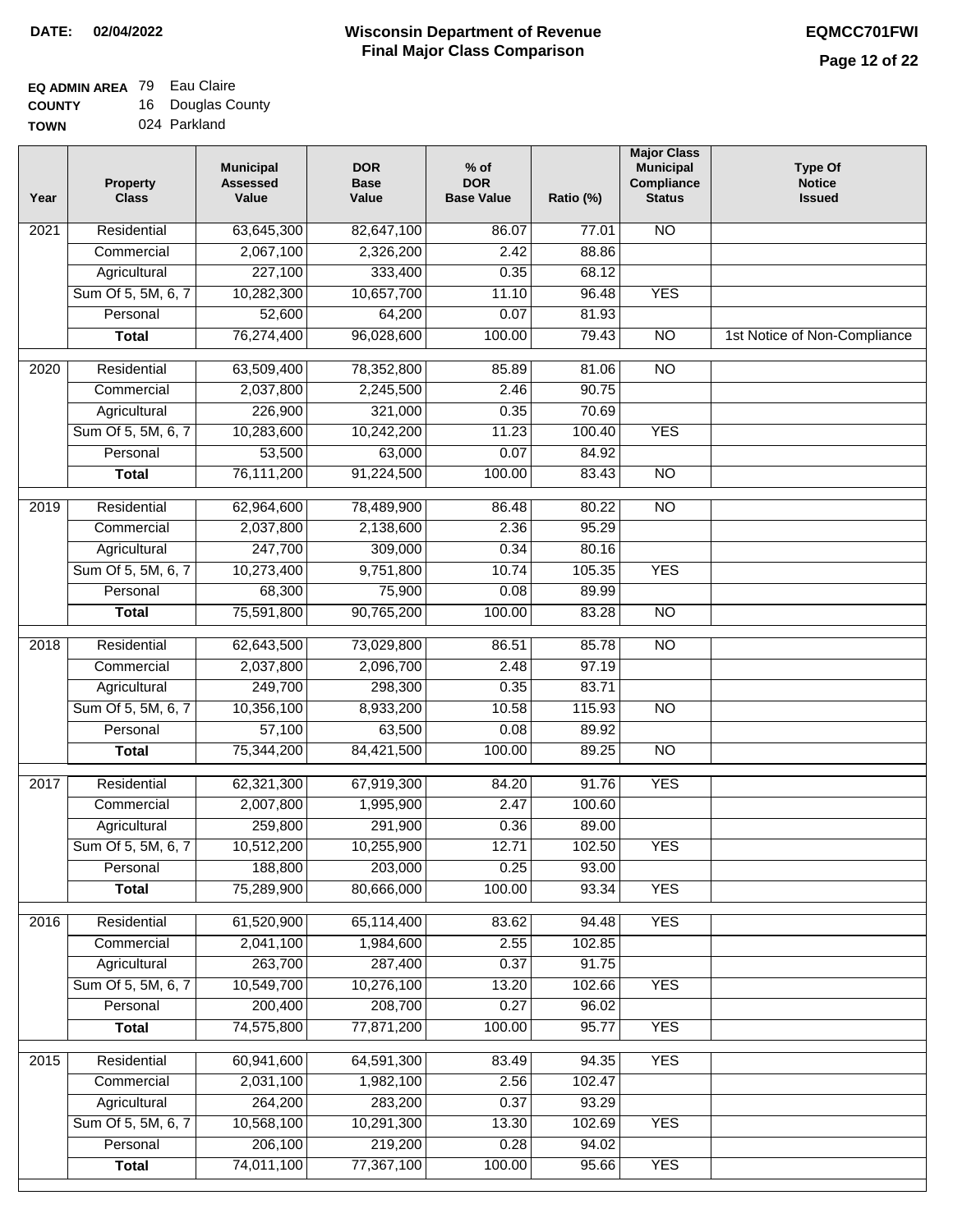#### **EQ ADMIN AREA** 79 Eau Claire **COUNTY** 16 Douglas County

**TOWN** 026 Solon Springs

| Year | <b>Property</b><br><b>Class</b> | <b>Municipal</b><br><b>Assessed</b><br>Value | <b>DOR</b><br><b>Base</b><br>Value | $%$ of<br><b>DOR</b><br><b>Base Value</b> | Ratio (%)       | <b>Major Class</b><br><b>Municipal</b><br>Compliance<br><b>Status</b> | <b>Type Of</b><br><b>Notice</b><br><b>Issued</b> |
|------|---------------------------------|----------------------------------------------|------------------------------------|-------------------------------------------|-----------------|-----------------------------------------------------------------------|--------------------------------------------------|
| 2021 | Residential                     | 115,225,900                                  | 133,382,500                        | 88.72                                     | 86.39           | <b>NO</b>                                                             |                                                  |
|      | Commercial                      | 3,920,500                                    | 4,306,000                          | 2.86                                      | 91.05           |                                                                       |                                                  |
|      | Agricultural                    | 95,200                                       | 99,400                             | 0.07                                      | 95.77           |                                                                       |                                                  |
|      | Sum Of 5, 5M, 6, 7              | 10,033,000                                   | 11,715,900                         | 7.79                                      | 85.64           |                                                                       |                                                  |
|      | Personal                        | 841,900                                      | 841,900                            | 0.56                                      | 100.00          |                                                                       |                                                  |
|      | <b>Total</b>                    | 130,116,500                                  | 150,345,700                        | 100.00                                    | 86.54           | $\overline{NO}$                                                       |                                                  |
| 2020 | Residential                     | 113,732,600                                  | 124,441,600                        | 88.01                                     | 91.39           | <b>YES</b>                                                            |                                                  |
|      | Commercial                      | 3,825,200                                    | 4,137,600                          | 2.93                                      | 92.45           |                                                                       |                                                  |
|      | Agricultural                    | 91,100                                       | 90,600                             | 0.06                                      | 100.55          |                                                                       |                                                  |
|      | Sum Of 5, 5M, 6, 7              | 10,575,800                                   | 11,905,800                         | 8.42                                      | 88.83           |                                                                       |                                                  |
|      | Personal                        | 822,800                                      | 822,800                            | 0.58                                      | 100.00          |                                                                       |                                                  |
|      | <b>Total</b>                    | 129,047,500                                  | 141,398,400                        | 100.00                                    | 91.27           | <b>YES</b>                                                            |                                                  |
|      |                                 |                                              |                                    |                                           |                 |                                                                       |                                                  |
| 2019 | Residential                     | 112,549,800                                  | 115,198,400                        | 87.81                                     | 97.70           | <b>YES</b>                                                            |                                                  |
|      | Commercial                      | 3,706,900                                    | 3,827,900                          | 2.92                                      | 96.84           |                                                                       |                                                  |
|      | Agricultural                    | 86,900                                       | 86,800                             | 0.07                                      | 100.12          |                                                                       |                                                  |
|      | Sum Of 5, 5M, 6, 7              | 10,700,100                                   | 11,273,000                         | 8.59                                      | 94.92           |                                                                       |                                                  |
|      | Personal                        | 808,900                                      | 808,900                            | 0.62<br>100.00                            | 100.00<br>97.45 | <b>YES</b>                                                            |                                                  |
|      | <b>Total</b>                    | 127,852,600                                  | 131,195,000                        |                                           |                 |                                                                       |                                                  |
| 2018 | Residential                     | 111,241,500                                  | 113,955,300                        | 87.59                                     | 97.62           | <b>YES</b>                                                            |                                                  |
|      | Commercial                      | 3,706,900                                    | 3,752,800                          | 2.88                                      | 98.78           |                                                                       |                                                  |
|      | Agricultural                    | 84,500                                       | 84,400                             | 0.06                                      | 100.12          |                                                                       |                                                  |
|      | Sum Of 5, 5M, 6, 7              | 10,793,800                                   | 11,521,900                         | 8.86                                      | 93.68           |                                                                       |                                                  |
|      | Personal                        | 782,400                                      | 782,400                            | 0.60                                      | 100.00          |                                                                       |                                                  |
|      | <b>Total</b>                    | 126,609,100                                  | 130,096,800                        | 100.00                                    | 97.32           | <b>YES</b>                                                            |                                                  |
| 2017 | Residential                     | 110,613,900                                  | 103,058,200                        | 86.48                                     | 107.33          | <b>YES</b>                                                            |                                                  |
|      | Commercial                      | 3,662,600                                    | 3,531,900                          | 2.96                                      | 103.70          |                                                                       |                                                  |
|      | Agricultural                    | 82,600                                       | 82,500                             | 0.07                                      | 100.12          |                                                                       |                                                  |
|      | Sum Of 5, 5M, 6, 7              | 10,851,800                                   | 11,663,700                         | 9.79                                      | 93.04           |                                                                       |                                                  |
|      | Personal                        | 828,400                                      | 828,400                            | 0.70                                      | 100.00          |                                                                       |                                                  |
|      | <b>Total</b>                    | 126,039,300                                  | 119,164,700                        | 100.00                                    | 105.77          | <b>YES</b>                                                            |                                                  |
| 2016 | Residential                     | 109,794,800                                  | 105,287,700                        | 87.26                                     | 104.28          | <b>YES</b>                                                            |                                                  |
|      | Commercial                      | 3,662,600                                    | 3,462,600                          | 2.87                                      | 105.78          |                                                                       |                                                  |
|      | Agricultural                    | 81,500                                       | 81,100                             | 0.07                                      | 100.49          |                                                                       |                                                  |
|      | Sum Of 5, 5M, 6, 7              | 10,518,300                                   | 11,054,500                         | 9.16                                      | 95.15           |                                                                       |                                                  |
|      | Personal                        | 778,700                                      | 778,700                            | 0.65                                      | 100.00          |                                                                       |                                                  |
|      | <b>Total</b>                    | 124,835,900                                  | 120,664,600                        | 100.00                                    | 103.46          | <b>YES</b>                                                            |                                                  |
|      |                                 |                                              |                                    |                                           |                 |                                                                       |                                                  |
| 2015 | Residential<br>Commercial       | 109,319,400<br>3,714,600                     | 110,154,200<br>3,511,800           | 87.35<br>2.78                             | 99.24<br>105.77 | <b>YES</b>                                                            |                                                  |
|      | Agricultural                    | 79,700                                       | 80,100                             | 0.06                                      | 99.50           |                                                                       |                                                  |
|      | Sum Of 5, 5M, 6, 7              | 10,514,900                                   | 11,571,000                         | 9.18                                      | 90.87           | <b>YES</b>                                                            |                                                  |
|      | Personal                        | 788,600                                      | 788,600                            | 0.63                                      | 100.00          |                                                                       |                                                  |
|      | <b>Total</b>                    | 124,417,200                                  | 126, 105, 700                      | 100.00                                    | 98.66           | <b>YES</b>                                                            |                                                  |
|      |                                 |                                              |                                    |                                           |                 |                                                                       |                                                  |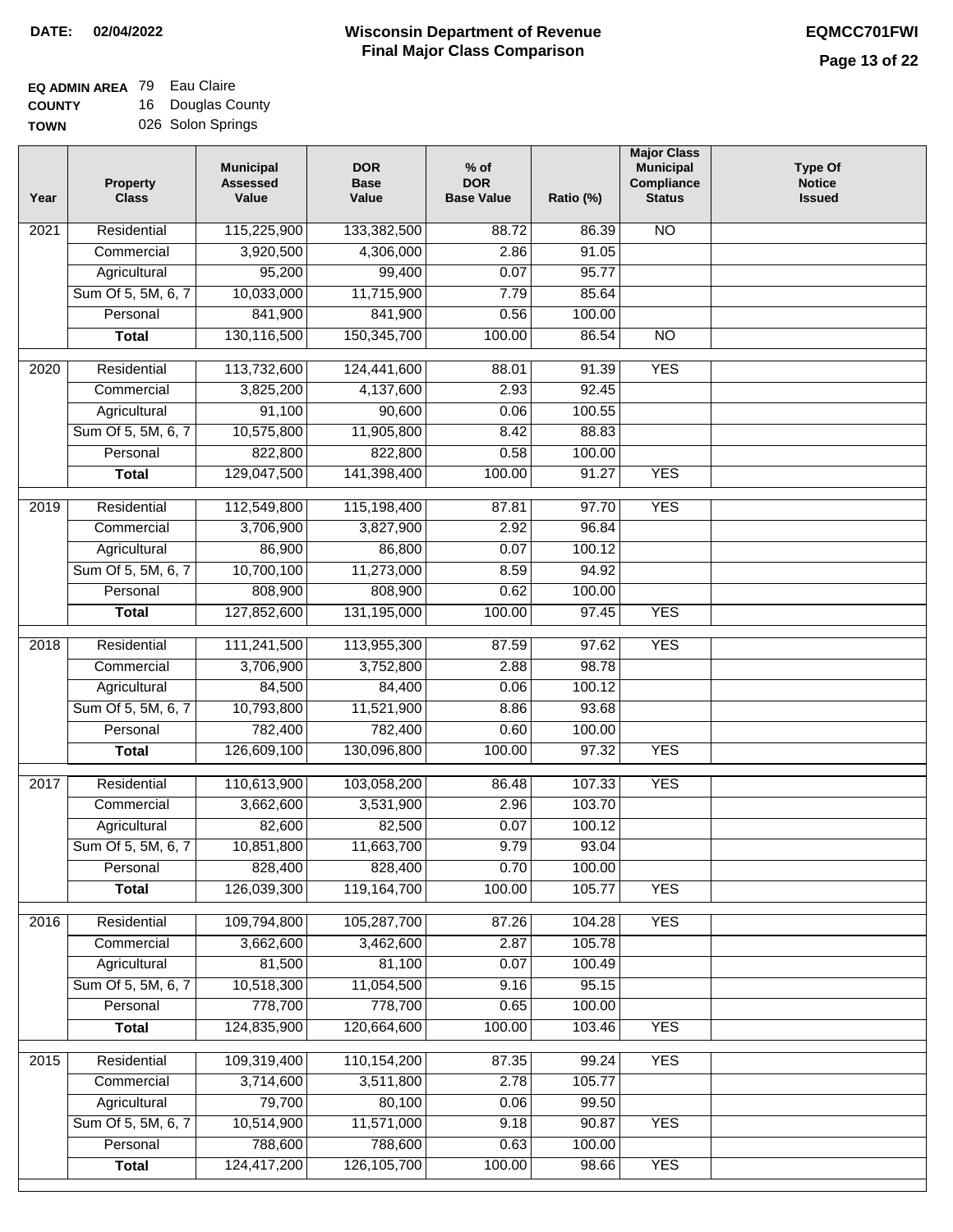# **EQ ADMIN AREA** 79 Eau Claire

| <b>COUNTY</b> | 16. | Douglas County |
|---------------|-----|----------------|
| <b>TOWN</b>   |     | 028 Summit     |

| Year              | <b>Property</b><br><b>Class</b> | <b>Municipal</b><br><b>Assessed</b><br>Value | <b>DOR</b><br><b>Base</b><br>Value | $%$ of<br><b>DOR</b><br><b>Base Value</b> | Ratio (%) | <b>Major Class</b><br><b>Municipal</b><br><b>Compliance</b><br><b>Status</b> | <b>Type Of</b><br><b>Notice</b><br><b>Issued</b> |
|-------------------|---------------------------------|----------------------------------------------|------------------------------------|-------------------------------------------|-----------|------------------------------------------------------------------------------|--------------------------------------------------|
| 2021              | Residential                     | 76,574,000                                   | 76,604,300                         | 78.74                                     | 99.96     | <b>YES</b>                                                                   |                                                  |
|                   | Commercial                      | 1,847,900                                    | 1,807,900                          | 1.86                                      | 102.21    |                                                                              |                                                  |
|                   | Agricultural                    | 351,500                                      | 350,900                            | 0.36                                      | 100.17    |                                                                              |                                                  |
|                   | Sum Of 5, 5M, 6, 7              | 18,498,400                                   | 18,378,300                         | 18.89                                     | 100.65    | <b>YES</b>                                                                   |                                                  |
|                   | Personal                        | 149,900                                      | 149,900                            | 0.15                                      | 100.00    |                                                                              |                                                  |
|                   | <b>Total</b>                    | 97,421,700                                   | 97,291,300                         | 100.00                                    | 100.13    | <b>YES</b>                                                                   |                                                  |
| 2020              | Residential                     | 66,686,700                                   | 72,557,400                         | 78.68                                     | 91.91     | <b>YES</b>                                                                   |                                                  |
|                   | Commercial                      | 1,681,000                                    | 1,770,100                          | 1.92                                      | 94.97     |                                                                              |                                                  |
|                   | Agricultural                    | 325,000                                      | 337,900                            | 0.37                                      | 96.18     |                                                                              |                                                  |
|                   | Sum Of 5, 5M, 6, 7              | 20,585,000                                   | 17,458,300                         | 18.93                                     | 117.91    | $\overline{NO}$                                                              |                                                  |
|                   | Personal                        | 94,400                                       | 94,400                             | 0.10                                      | 100.00    |                                                                              |                                                  |
|                   | <b>Total</b>                    | 89,372,100                                   | 92,218,100                         | 100.00                                    | 96.91     | $\overline{NO}$                                                              | 2nd Notice of Non-Compliance                     |
| 2019              | Residential                     | 66,122,500                                   | 72,714,500                         | 78.78                                     | 90.93     | <b>YES</b>                                                                   |                                                  |
|                   | Commercial                      | 1,680,100                                    | 1,684,900                          | 1.83                                      | 99.72     |                                                                              |                                                  |
|                   | Agricultural                    | 322,900                                      | 324,800                            | 0.35                                      | 99.42     |                                                                              |                                                  |
|                   | Sum Of 5, 5M, 6, 7              | 20,585,900                                   | 17,431,200                         | 18.89                                     | 118.10    | $\overline{NO}$                                                              |                                                  |
|                   | Personal                        | 140,100                                      | 145,900                            | 0.16                                      | 96.02     |                                                                              |                                                  |
|                   | <b>Total</b>                    | 88,851,500                                   | 92,301,300                         | 100.00                                    | 96.26     | $\overline{NO}$                                                              | 1st Notice of Non-Compliance                     |
| 2018              | Residential                     | 65,404,900                                   | 69,883,400                         | 78.86                                     | 93.59     | <b>YES</b>                                                                   |                                                  |
|                   | Commercial                      | 1,679,100                                    | 1,650,900                          | 1.86                                      | 101.71    |                                                                              |                                                  |
|                   | Agricultural                    | 315,400                                      | 315,300                            | 0.36                                      | 100.03    |                                                                              |                                                  |
|                   | Sum Of 5, 5M, 6, 7              | 20,550,100                                   | 16,670,500                         | 18.81                                     | 123.27    | <b>NO</b>                                                                    |                                                  |
|                   | Personal                        | 97,700                                       | 97,700                             | 0.11                                      | 100.00    |                                                                              |                                                  |
|                   | <b>Total</b>                    | 88,047,200                                   | 88,617,800                         | 100.00                                    | 99.36     | <b>NO</b>                                                                    |                                                  |
|                   |                                 |                                              |                                    |                                           |           |                                                                              |                                                  |
| 2017              | Residential                     | 64,983,700                                   | 67,473,600                         | 77.48                                     | 96.31     | <b>YES</b>                                                                   |                                                  |
|                   | Commercial                      | 1,628,200                                    | 1,587,000                          | 1.82                                      | 102.60    |                                                                              |                                                  |
|                   | Agricultural                    | 308,000                                      | 307,200                            | 0.35                                      | 100.26    |                                                                              |                                                  |
|                   | Sum Of 5, 5M, 6, 7              | 20,582,200                                   | 16,863,200                         | 19.36                                     | 122.05    | NO                                                                           |                                                  |
|                   | Personal                        | 858,200                                      | 858,200                            | 0.99                                      | 100.00    |                                                                              |                                                  |
|                   | <b>Total</b>                    | 88,360,300                                   | 87,089,200                         | 100.00                                    | 101.46    | $\overline{NO}$                                                              |                                                  |
| 2016              | Residential                     | 64,597,900                                   | 64,687,700                         | 75.33                                     | 99.86     | <b>YES</b>                                                                   |                                                  |
|                   | Commercial                      | 1,628,200                                    | 1,555,900                          | 1.81                                      | 104.65    |                                                                              |                                                  |
|                   | Agricultural                    | 305,900                                      | 304,800                            | 0.35                                      | 100.36    |                                                                              |                                                  |
|                   | Sum Of 5, 5M, 6, 7              | 20,594,700                                   | 18,332,500                         | 21.35                                     | 112.34    | $\overline{NO}$                                                              |                                                  |
|                   | Personal                        | 992,100                                      | 992,100                            | 1.16                                      | 100.00    |                                                                              |                                                  |
|                   | <b>Total</b>                    | 88,118,800                                   | 85,873,000                         | 100.00                                    | 102.62    | $\overline{NO}$                                                              |                                                  |
| $\overline{2015}$ | Residential                     | 63,948,500                                   | 64,197,000                         | 74.40                                     | 99.61     | <b>YES</b>                                                                   |                                                  |
|                   | Commercial                      | 1,597,800                                    | 1,555,900                          | 1.80                                      | 102.69    |                                                                              |                                                  |
|                   | Agricultural                    | 300,800                                      | 299,900                            | 0.35                                      | 100.30    |                                                                              |                                                  |
|                   | Sum Of 5, 5M, 6, 7              | 20,766,600                                   | 20,129,500                         | 23.33                                     | 103.17    | <b>YES</b>                                                                   |                                                  |
|                   | Personal                        | 100,300                                      | 100,300                            | 0.12                                      | 100.00    |                                                                              |                                                  |
|                   | <b>Total</b>                    | 86,714,000                                   | 86,282,600                         | 100.00                                    | 100.50    | <b>YES</b>                                                                   |                                                  |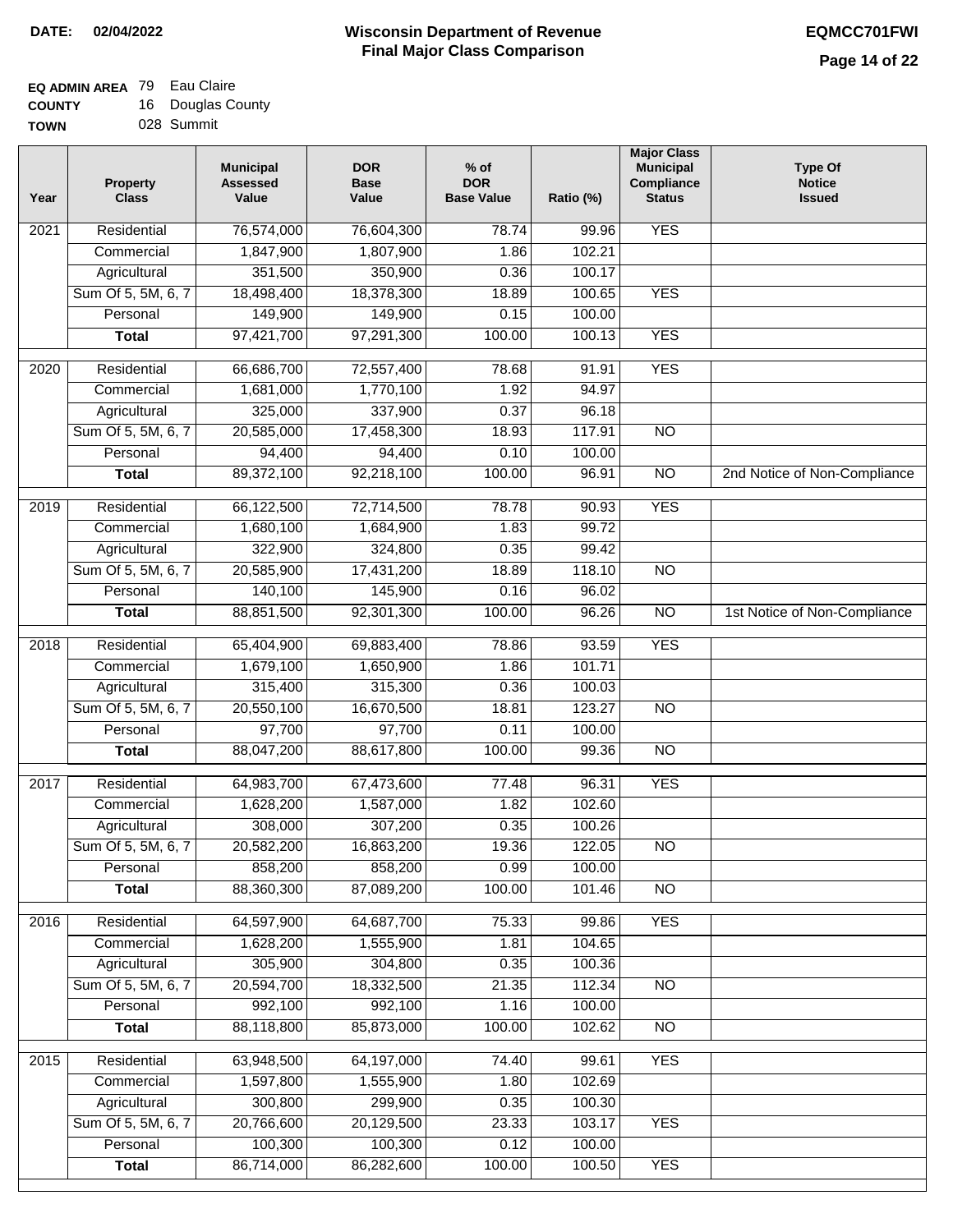### **Wisconsin Department of Revenue Final Major Class Comparison DATE: 02/04/2022 EQMCC701FWI**

## **EQ ADMIN AREA** 79 Eau Claire

| <b>COUNTY</b> | 16 | Douglas County |
|---------------|----|----------------|
| <b>TOWN</b>   |    | 030 Superior   |

| Year             | <b>Property</b><br><b>Class</b> | <b>Municipal</b><br><b>Assessed</b><br>Value | <b>DOR</b><br><b>Base</b><br>Value | $%$ of<br><b>DOR</b><br><b>Base Value</b> | Ratio (%) | <b>Major Class</b><br><b>Municipal</b><br>Compliance<br><b>Status</b> | <b>Type Of</b><br><b>Notice</b><br><b>Issued</b> |
|------------------|---------------------------------|----------------------------------------------|------------------------------------|-------------------------------------------|-----------|-----------------------------------------------------------------------|--------------------------------------------------|
| 2021             | Residential                     | 170,813,800                                  | 178,497,000                        | 80.79                                     | 95.70     | <b>YES</b>                                                            |                                                  |
|                  | Commercial                      | 9,199,600                                    | 9,572,500                          | 4.33                                      | 96.10     |                                                                       |                                                  |
|                  | Agricultural                    | 908,100                                      | 906,600                            | 0.41                                      | 100.17    |                                                                       |                                                  |
|                  | Sum Of 5, 5M, 6, 7              | 30,906,600                                   | 31,538,600                         | 14.27                                     | 98.00     | <b>YES</b>                                                            |                                                  |
|                  | Personal                        | 422,800                                      | 422,800                            | 0.19                                      | 100.00    |                                                                       |                                                  |
|                  | <b>Total</b>                    | 212,250,900                                  | 220,937,500                        | 100.00                                    | 96.07     | <b>YES</b>                                                            |                                                  |
| 2020             | Residential                     | 168,423,300                                  | 167,711,100                        | 79.68                                     | 100.42    | <b>YES</b>                                                            |                                                  |
|                  | Commercial                      | 9,197,600                                    | 9,382,900                          | 4.46                                      | 98.03     |                                                                       |                                                  |
|                  | Agricultural                    | 873,900                                      | 872,300                            | 0.41                                      | 100.18    |                                                                       |                                                  |
|                  | Sum Of 5, 5M, 6, 7              | 31,461,900                                   | 32, 152, 300                       | 15.28                                     | 97.85     | <b>YES</b>                                                            |                                                  |
|                  | Personal                        | 356,000                                      | 356,000                            | 0.17                                      | 100.00    |                                                                       |                                                  |
|                  | <b>Total</b>                    | 210,312,700                                  | 210,474,600                        | 100.00                                    | 99.92     | <b>YES</b>                                                            |                                                  |
| $\frac{2019}{ }$ | Residential                     | 166,488,400                                  | 167,286,300                        | 80.42                                     | 99.52     | <b>YES</b>                                                            |                                                  |
|                  | Commercial                      | 9,171,000                                    | 8,911,000                          | 4.28                                      | 102.92    |                                                                       |                                                  |
|                  | Agricultural                    | 613,600                                      | 833,900                            | 0.40                                      | 73.58     |                                                                       |                                                  |
|                  | Sum Of 5, 5M, 6, 7              | 31,453,500                                   | 30,683,600                         | 14.75                                     | 102.51    | <b>YES</b>                                                            |                                                  |
|                  | Personal                        | 291,200                                      | 291,200                            | 0.14                                      | 100.00    |                                                                       |                                                  |
|                  | <b>Total</b>                    | 208,017,700                                  | 208,006,000                        | 100.00                                    | 100.01    | <b>YES</b>                                                            |                                                  |
|                  |                                 |                                              |                                    |                                           |           |                                                                       |                                                  |
| 2018             | Residential                     | 132,717,200                                  | 162,153,500                        | 80.88                                     | 81.85     | $\overline{NO}$                                                       |                                                  |
|                  | Commercial                      | 8,339,900                                    | 8,714,500                          | 4.35                                      | 95.70     |                                                                       |                                                  |
|                  | Agricultural                    | 607,700                                      | 788,000                            | 0.39                                      | 77.12     |                                                                       |                                                  |
|                  | Sum Of 5, 5M, 6, 7              | 27,599,500                                   | 28,465,300                         | 14.20                                     | 96.96     | <b>YES</b>                                                            |                                                  |
|                  | Personal                        | 321,400                                      | 357,100                            | 0.18                                      | 90.00     |                                                                       |                                                  |
|                  | <b>Total</b>                    | 169,585,700                                  | 200,478,400                        | 100.00                                    | 84.59     | <b>NO</b>                                                             | 1st Notice of Non-Compliance                     |
| 2017             | Residential                     | 131, 175, 200                                | 155,825,800                        | 79.83                                     | 84.18     | $\overline{NO}$                                                       |                                                  |
|                  | Commercial                      | 8,214,600                                    | 8,323,500                          | 4.26                                      | 98.69     |                                                                       |                                                  |
|                  | Agricultural                    | 574,300                                      | 768,700                            | 0.39                                      | 74.71     |                                                                       |                                                  |
|                  | Sum Of 5, 5M, 6, 7              | 27,515,100                                   | 29,662,600                         | 15.20                                     | 92.76     | YES                                                                   |                                                  |
|                  | Personal                        | 529,500                                      | 622,900                            | 0.32                                      | 85.01     |                                                                       |                                                  |
|                  | <b>Total</b>                    | 168,008,700                                  | 195,203,500                        | 100.00                                    | 86.07     | $\overline{NO}$                                                       |                                                  |
| 2016             | Residential                     | 128,504,800                                  | 148,291,600                        | 78.71                                     | 86.66     | N <sub>O</sub>                                                        |                                                  |
|                  | Commercial                      | 7,865,400                                    | 7,787,300                          | 4.13                                      | 101.00    |                                                                       |                                                  |
|                  | Agricultural                    | 575,400                                      | 754,600                            | 0.40                                      | 76.25     |                                                                       |                                                  |
|                  | Sum Of 5, 5M, 6, 7              | 27,444,900                                   | 30,829,800                         | 16.36                                     | 89.02     | N <sub>O</sub>                                                        |                                                  |
|                  | Personal                        | 629,700                                      | 732,100                            | 0.39                                      | 86.01     |                                                                       |                                                  |
|                  | <b>Total</b>                    | 165,020,200                                  | 188,395,400                        | 100.00                                    | 87.59     | N <sub>O</sub>                                                        |                                                  |
| 2015             | Residential                     | 126,944,600                                  | 145,094,100                        | 78.59                                     | 87.49     | $\overline{NO}$                                                       |                                                  |
|                  | Commercial                      | 7,820,200                                    | 7,807,000                          | 4.23                                      | 100.17    |                                                                       |                                                  |
|                  | Agricultural                    | 627,500                                      | 743,200                            | 0.40                                      | 84.43     |                                                                       |                                                  |
|                  | Sum Of 5, 5M, 6, 7              | 26,981,200                                   | 30,311,500                         | 16.42                                     | 89.01     | $\overline{NO}$                                                       |                                                  |
|                  | Personal                        | 604,900                                      | 672,100                            | 0.36                                      | 90.00     |                                                                       |                                                  |
|                  | <b>Total</b>                    | 162,978,400                                  | 184,627,900                        | 100.00                                    | 88.27     | $\overline{NO}$                                                       |                                                  |
|                  |                                 |                                              |                                    |                                           |           |                                                                       |                                                  |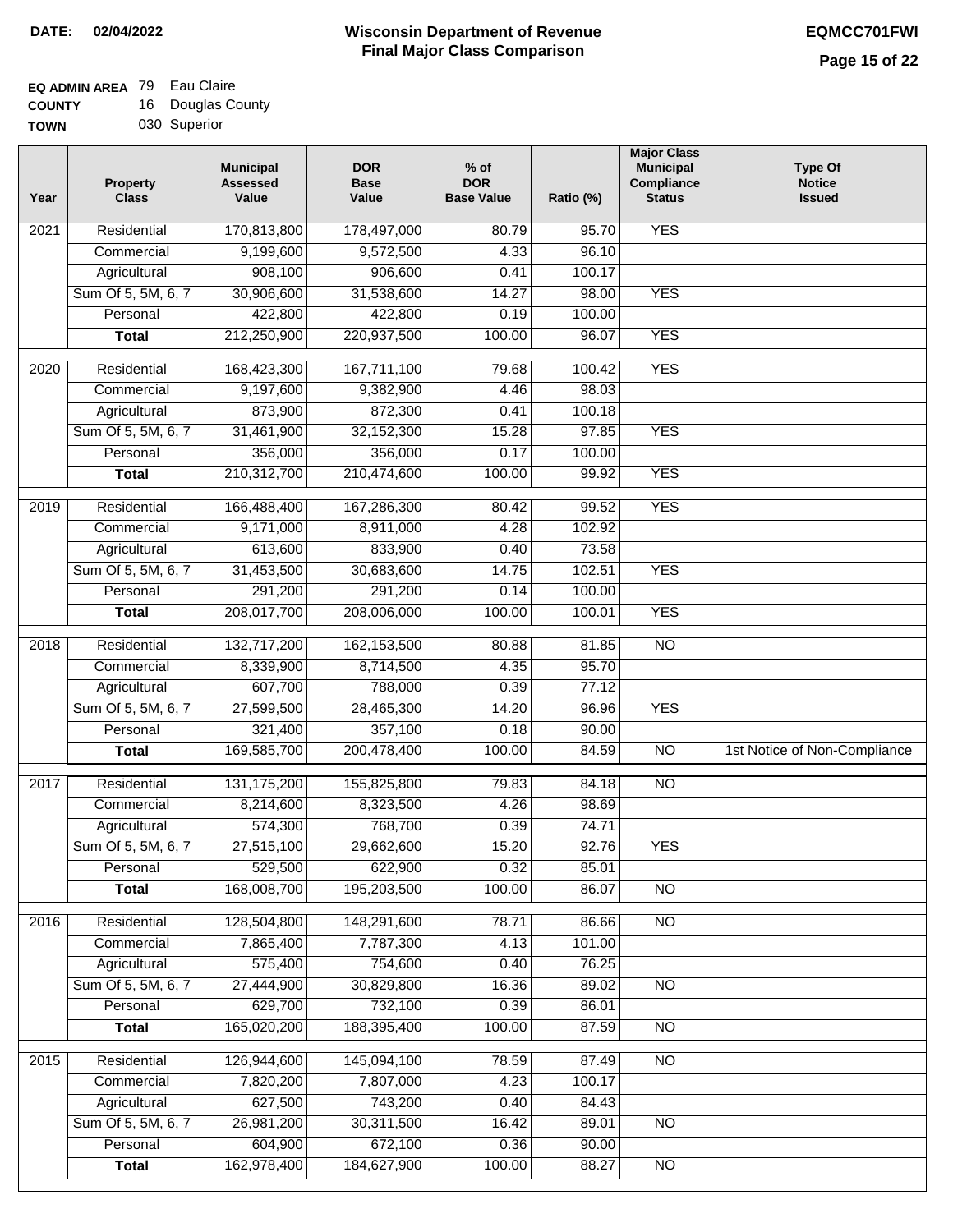### **EQ ADMIN AREA** 79 Eau Claire **COUNTY**

| <b>COUNTY</b> | 16 Douglas County |
|---------------|-------------------|
| <b>TOWN</b>   | 032 Wascott       |

| Year              | <b>Property</b><br><b>Class</b> | <b>Municipal</b><br><b>Assessed</b><br>Value | <b>DOR</b><br><b>Base</b><br>Value | $%$ of<br><b>DOR</b><br><b>Base Value</b> | Ratio (%) | <b>Major Class</b><br><b>Municipal</b><br>Compliance<br><b>Status</b> | <b>Type Of</b><br><b>Notice</b><br><b>Issued</b> |
|-------------------|---------------------------------|----------------------------------------------|------------------------------------|-------------------------------------------|-----------|-----------------------------------------------------------------------|--------------------------------------------------|
| 2021              | Residential                     | 264,293,400                                  | 326,809,600                        | 91.69                                     | 80.87     | N <sub>O</sub>                                                        |                                                  |
|                   | Commercial                      | 9,011,600                                    | 10,380,700                         | 2.91                                      | 86.81     |                                                                       |                                                  |
|                   | Agricultural                    | 23,500                                       | 27,500                             | 0.01                                      | 85.45     |                                                                       |                                                  |
|                   | Sum Of 5, 5M, 6, 7              | 21,397,300                                   | 18,240,600                         | 5.12                                      | 117.31    |                                                                       |                                                  |
|                   | Personal                        | 837,700                                      | 985,500                            | 0.28                                      | 85.00     |                                                                       |                                                  |
|                   | <b>Total</b>                    | 295,563,500                                  | 356,443,900                        | 100.00                                    | 82.92     | N <sub>O</sub>                                                        |                                                  |
| 2020              | Residential                     | 261,343,500                                  | 299,087,000                        | 91.33                                     | 87.38     | $\overline{NO}$                                                       |                                                  |
|                   | Commercial                      | 8,804,800                                    | 9,935,800                          | 3.03                                      | 88.62     |                                                                       |                                                  |
|                   | Agricultural                    | 25,100                                       | 26,400                             | 0.01                                      | 95.08     |                                                                       |                                                  |
|                   | Sum Of 5, 5M, 6, 7              | 21,775,600                                   | 17,471,600                         | 5.33                                      | 124.63    |                                                                       |                                                  |
|                   | Personal                        | 921,100                                      | 969,500                            | 0.30                                      | 95.01     |                                                                       |                                                  |
|                   | <b>Total</b>                    | 292,870,100                                  | 327,490,300                        | 100.00                                    | 89.43     | $\overline{NO}$                                                       |                                                  |
|                   |                                 |                                              |                                    |                                           |           |                                                                       |                                                  |
| 2019              | Residential                     | 258,464,700                                  | 265,974,800                        | 90.65                                     | 97.18     | <b>YES</b>                                                            |                                                  |
|                   | Commercial                      | 8,324,800                                    | 8,946,900                          | 3.05                                      | 93.05     |                                                                       |                                                  |
|                   | Agricultural                    | 25,000                                       | 25,300                             | 0.01                                      | 98.81     |                                                                       |                                                  |
|                   | Sum Of 5, 5M, 6, 7              | 22,039,800                                   | 17,681,600                         | 6.03                                      | 124.65    |                                                                       |                                                  |
|                   | Personal                        | 742,700                                      | 765,700                            | 0.26                                      | 97.00     |                                                                       |                                                  |
|                   | <b>Total</b>                    | 289,597,000                                  | 293,394,300                        | 100.00                                    | 98.71     | <b>YES</b>                                                            |                                                  |
| $\overline{2018}$ | Residential                     | 256,458,100                                  | 269,052,900                        | 90.80                                     | 95.32     | <b>YES</b>                                                            |                                                  |
|                   | Commercial                      | 8,311,400                                    | 8,757,900                          | 2.96                                      | 94.90     |                                                                       |                                                  |
|                   | Agricultural                    | 25,000                                       | 24,700                             | 0.01                                      | 101.21    |                                                                       |                                                  |
|                   | Sum Of 5, 5M, 6, 7              | 22,073,700                                   | 17,697,400                         | 5.97                                      | 124.73    |                                                                       |                                                  |
|                   | Personal                        | 739,300                                      | 778,200                            | 0.26                                      | 95.00     |                                                                       |                                                  |
|                   | <b>Total</b>                    | 287,607,500                                  | 296,311,100                        | 100.00                                    | 97.06     | <b>YES</b>                                                            |                                                  |
| 2017              | Residential                     | 252,459,000                                  | 262,663,700                        | 89.51                                     | 96.11     | <b>YES</b>                                                            |                                                  |
|                   | Commercial                      | 8,100,400                                    | 8,451,300                          | 2.88                                      | 95.85     |                                                                       |                                                  |
|                   | Agricultural                    | 25,100                                       | 24,100                             | 0.01                                      | 104.15    |                                                                       |                                                  |
|                   | Sum Of 5, 5M, 6, 7              | 22,224,600                                   | 21,481,300                         | 7.32                                      | 103.46    |                                                                       |                                                  |
|                   | Personal                        | 827,100                                      | 827,100                            | 0.28                                      | 100.00    |                                                                       |                                                  |
|                   | <b>Total</b>                    | 283,636,200                                  | 293,447,500                        | 100.00                                    | 96.66     | <b>YES</b>                                                            |                                                  |
| 2016              | Residential                     | 251,010,800                                  | 243,963,000                        | 89.02                                     | 102.89    | <b>YES</b>                                                            |                                                  |
|                   | Commercial                      | 8,111,600                                    | 8,291,200                          | 3.03                                      | 97.83     |                                                                       |                                                  |
|                   | Agricultural                    | 25,100                                       | 23,700                             | 0.01                                      | 105.91    |                                                                       |                                                  |
|                   | Sum Of 5, 5M, 6, 7              | 22,306,200                                   | 20,999,700                         | 7.66                                      | 106.22    |                                                                       |                                                  |
|                   | Personal                        | 806,970                                      | 768,600                            | 0.28                                      | 104.99    |                                                                       |                                                  |
|                   | <b>Total</b>                    | 282,260,670                                  | 274,046,200                        | 100.00                                    | 103.00    | <b>YES</b>                                                            |                                                  |
| $\overline{2015}$ | Residential                     | 250,327,000                                  | 229,361,200                        | 87.91                                     | 109.14    | <b>YES</b>                                                            |                                                  |
|                   | Commercial                      | 8,056,600                                    | 8,238,800                          | 3.16                                      | 97.79     |                                                                       |                                                  |
|                   | Agricultural                    | 25,100                                       | 23,300                             | 0.01                                      | 107.73    |                                                                       |                                                  |
|                   | Sum Of 5, 5M, 6, 7              | 22,403,900                                   | 22,574,900                         | 8.65                                      | 99.24     | <b>YES</b>                                                            |                                                  |
|                   | Personal                        | 757,180                                      | 721,100                            | 0.28                                      | 105.00    |                                                                       |                                                  |
|                   | <b>Total</b>                    | 281,569,780                                  | 260,919,300                        | 100.00                                    | 107.91    | <b>YES</b>                                                            |                                                  |
|                   |                                 |                                              |                                    |                                           |           |                                                                       |                                                  |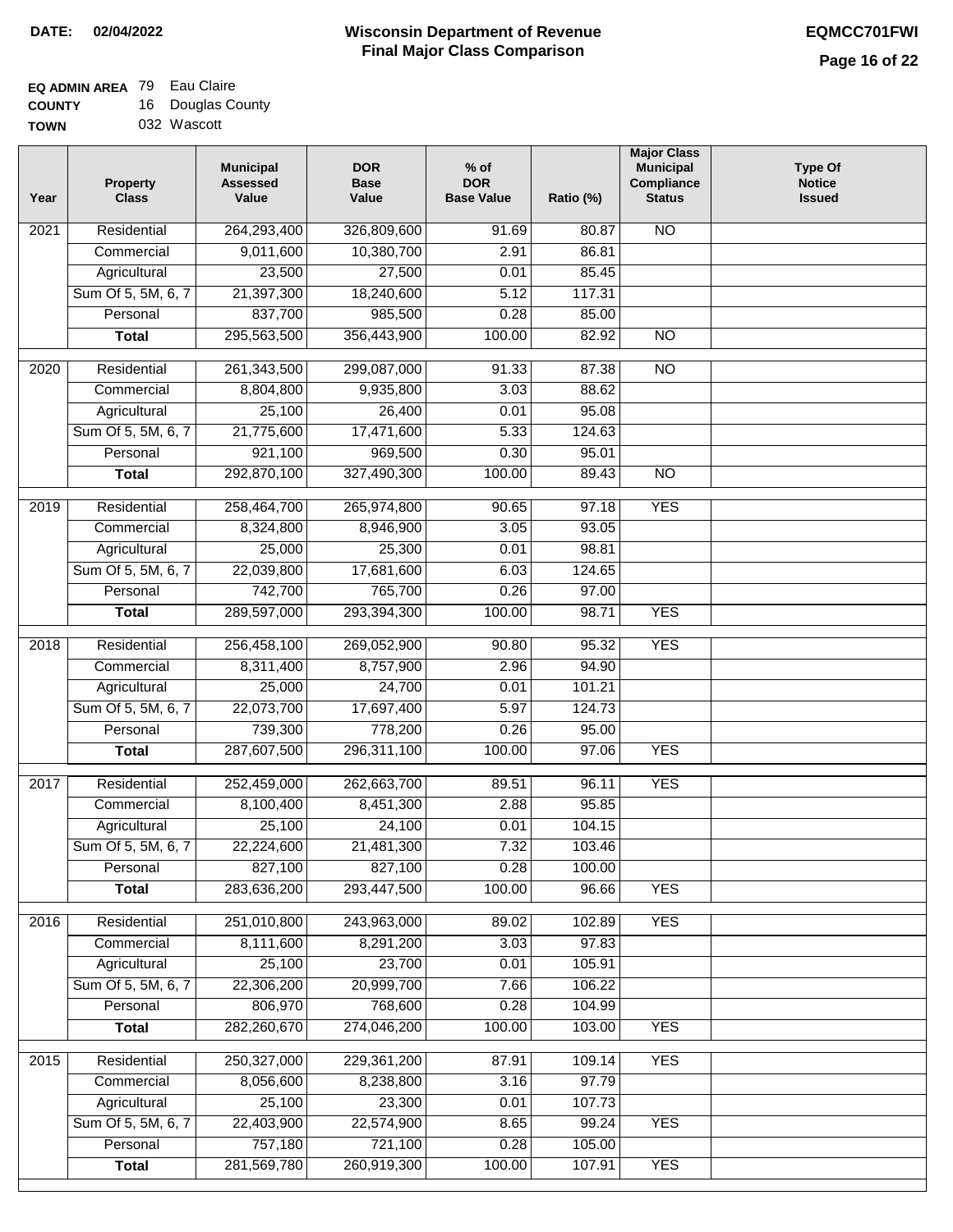### **EQ ADMIN AREA** 79 Eau Claire

**COUNTY VILLAGE** 16 Douglas County 146 Lake Nebagamon

| Year              | <b>Property</b><br><b>Class</b> | <b>Municipal</b><br><b>Assessed</b><br>Value | <b>DOR</b><br><b>Base</b><br>Value | $%$ of<br><b>DOR</b><br><b>Base Value</b> | Ratio (%) | <b>Major Class</b><br><b>Municipal</b><br>Compliance<br><b>Status</b> | <b>Type Of</b><br><b>Notice</b><br><b>Issued</b> |
|-------------------|---------------------------------|----------------------------------------------|------------------------------------|-------------------------------------------|-----------|-----------------------------------------------------------------------|--------------------------------------------------|
| $\overline{202}1$ | Residential                     | 179,301,800                                  | 185, 357, 300                      | 93.96                                     | 96.73     | <b>YES</b>                                                            |                                                  |
|                   | Commercial                      | 7,152,700                                    | 7,466,400                          | 3.78                                      | 95.80     |                                                                       |                                                  |
|                   | Agricultural                    | 1,300                                        | 1,300                              | 0.00                                      | 100.00    |                                                                       |                                                  |
|                   | Sum Of 5, 5M, 6, 7              | 3,745,800                                    | 4,006,200                          | 2.03                                      | 93.50     |                                                                       |                                                  |
|                   | Personal                        | 440,792                                      | 445,200                            | 0.23                                      | 99.01     |                                                                       |                                                  |
|                   | <b>Total</b>                    | 190,642,392                                  | 197,276,400                        | 100.00                                    | 96.64     | <b>YES</b>                                                            |                                                  |
| $\overline{2020}$ | Residential                     | 177,936,300                                  | 180,300,600                        | 93.99                                     | 98.69     | <b>YES</b>                                                            |                                                  |
|                   | Commercial                      | 7,213,100                                    | 7,389,800                          | 3.85                                      | 97.61     |                                                                       |                                                  |
|                   | Agricultural                    | 1,300                                        | 1,300                              | 0.00                                      | 100.00    |                                                                       |                                                  |
|                   | Sum Of 5, 5M, 6, 7              | 3,746,400                                    | 3,763,800                          | 1.96                                      | 99.54     |                                                                       |                                                  |
|                   | Personal                        | 366,202                                      | 366,200                            | 0.19                                      | 100.00    |                                                                       |                                                  |
|                   | <b>Total</b>                    | 189,263,302                                  | 191,821,700                        | 100.00                                    | 98.67     | <b>YES</b>                                                            |                                                  |
| 2019              | Residential                     | 141,894,800                                  | 179,446,100                        | 94.19                                     | 79.07     | $\overline{10}$                                                       |                                                  |
|                   | Commercial                      | 6,091,200                                    | 6,862,900                          | 3.60                                      | 88.76     |                                                                       |                                                  |
|                   | Agricultural                    | 600                                          | 600                                | 0.00                                      | 100.00    |                                                                       |                                                  |
|                   | Sum Of 5, 5M, 6, 7              | 5,884,000                                    | 3,710,900                          | 1.95                                      | 158.56    |                                                                       |                                                  |
|                   | Personal                        | 413,970                                      | 487,100                            | 0.26                                      | 84.99     |                                                                       |                                                  |
|                   | <b>Total</b>                    | 154,284,570                                  | 190,507,600                        | 100.00                                    | 80.99     | $\overline{NO}$                                                       | 2nd Notice of Non-Compliance                     |
| 2018              | Residential                     | 141,163,500                                  | 169,966,300                        | 93.95                                     | 83.05     | $\overline{NO}$                                                       |                                                  |
|                   | Commercial                      | 6,086,700                                    | 6,723,800                          | 3.72                                      | 90.52     |                                                                       |                                                  |
|                   | Agricultural                    | 600                                          | 600                                | 0.00                                      | 100.00    |                                                                       |                                                  |
|                   | Sum Of 5, 5M, 6, 7              | 6,114,900                                    | 3,777,800                          | 2.09                                      | 161.86    |                                                                       |                                                  |
|                   | Personal                        | 394,630                                      | 434,300                            | 0.24                                      | 90.87     |                                                                       |                                                  |
|                   | <b>Total</b>                    | 153,760,330                                  | 180,902,800                        | 100.00                                    | 85.00     | $\overline{NO}$                                                       | 1st Notice of Non-Compliance                     |
| 2017              | Residential                     | 140,305,100                                  | 157,691,200                        | 93.62                                     | 88.97     | $\overline{NO}$                                                       |                                                  |
|                   | Commercial                      | 6,086,700                                    | 6,403,700                          | 3.80                                      | 95.05     |                                                                       |                                                  |
|                   | Agricultural                    | 600                                          | 600                                | 0.00                                      | 100.00    |                                                                       |                                                  |
|                   | Sum Of 5, 5M, 6, 7              | 6,268,300                                    | 3,872,200                          | 2.30                                      | 161.88    |                                                                       |                                                  |
|                   | Personal                        | 431,122                                      | 478,700                            | 0.28                                      | 90.06     |                                                                       |                                                  |
|                   | <b>Total</b>                    | 153,091,822                                  | 168,446,400                        | 100.00                                    | 90.88     | <b>NO</b>                                                             |                                                  |
| 2016              | Residential                     | 139,360,400                                  | 158,337,100                        | 93.67                                     | 88.02     | $\overline{NO}$                                                       |                                                  |
|                   | Commercial                      | 6,076,600                                    | 6,265,000                          | 3.71                                      | 96.99     |                                                                       |                                                  |
|                   | Agricultural                    | 600                                          | 600                                | 0.00                                      | 100.00    |                                                                       |                                                  |
|                   | Sum Of 5, 5M, 6, 7              | 6,354,400                                    | 3,921,900                          | 2.32                                      | 162.02    |                                                                       |                                                  |
|                   | Personal                        | 463,932                                      | 509,800                            | 0.30                                      | 91.00     |                                                                       |                                                  |
|                   | <b>Total</b>                    | 152,255,932                                  | 169,034,400                        | 100.00                                    | 90.07     | $\overline{NO}$                                                       |                                                  |
| 2015              | Residential                     | 139,477,500                                  | 156,535,300                        | 93.60                                     | 89.10     | <b>NO</b>                                                             |                                                  |
|                   | Commercial                      | 6,075,500                                    | 6,081,300                          | 3.64                                      | 99.90     |                                                                       |                                                  |
|                   | Agricultural                    | 600                                          | 600                                | 0.00                                      | 100.00    |                                                                       |                                                  |
|                   | Sum Of 5, 5M, 6, 7              | 6,512,800                                    | 4,016,400                          | 2.40                                      | 162.16    |                                                                       |                                                  |
|                   | Personal                        | 567,116                                      | 609,800                            | 0.36                                      | 93.00     |                                                                       |                                                  |
|                   | <b>Total</b>                    | 152,633,516                                  | 167,243,400                        | 100.00                                    | 91.26     | NO                                                                    |                                                  |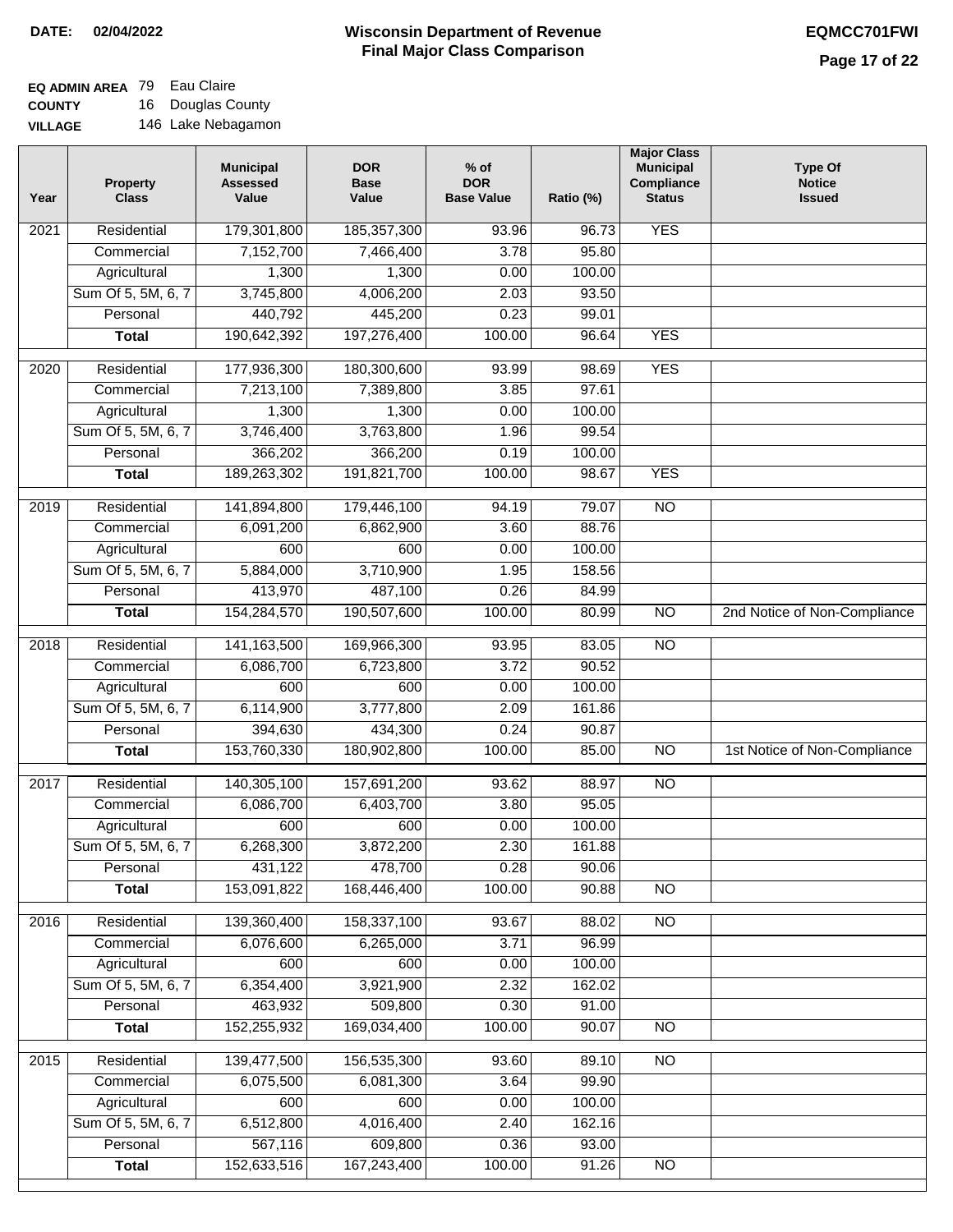#### **EQ ADMIN AREA** 79 Eau Claire **COUNTY**  $16 \quad D_0$

| <b>COUNTY</b>  | 16 | Douglas County |
|----------------|----|----------------|
| <b>VILLAGE</b> |    | 165 Oliver     |

| Year | <b>Property</b><br><b>Class</b> | <b>Municipal</b><br><b>Assessed</b><br>Value | <b>DOR</b><br><b>Base</b><br>Value | $%$ of<br><b>DOR</b><br><b>Base Value</b> | Ratio (%) | <b>Major Class</b><br><b>Municipal</b><br>Compliance<br><b>Status</b> | <b>Type Of</b><br><b>Notice</b><br><b>Issued</b> |
|------|---------------------------------|----------------------------------------------|------------------------------------|-------------------------------------------|-----------|-----------------------------------------------------------------------|--------------------------------------------------|
| 2021 | Residential                     | 23,520,900                                   | 29,595,400                         | 93.53                                     | 79.47     | N <sub>O</sub>                                                        |                                                  |
|      | Commercial                      | 1,725,900                                    | 2,020,500                          | 6.39                                      | 85.42     |                                                                       |                                                  |
|      | Agricultural                    | 0                                            | 0                                  | 0.00                                      | 0.00      |                                                                       |                                                  |
|      | Sum Of 5, 5M, 6, 7              | 0                                            | 0                                  | 0.00                                      | 0.00      |                                                                       |                                                  |
|      | Personal                        | 27,800                                       | 27,800                             | 0.09                                      | 100.00    |                                                                       |                                                  |
|      | <b>Total</b>                    | 25,274,600                                   | 31,643,700                         | 100.00                                    | 79.87     | $\overline{NO}$                                                       |                                                  |
| 2020 | Residential                     | 23,268,600                                   | 26,679,800                         | 92.99                                     | 87.21     | $\overline{10}$                                                       |                                                  |
|      | Commercial                      | 1,725,900                                    | 1,980,900                          | 6.90                                      | 87.13     |                                                                       |                                                  |
|      | Agricultural                    | 0                                            | 0                                  | 0.00                                      | 0.00      |                                                                       |                                                  |
|      | Sum Of 5, 5M, 6, 7              | 0                                            | 0                                  | 0.00                                      | 0.00      |                                                                       |                                                  |
|      | Personal                        | 28,900                                       | 28,900                             | 0.10                                      | 100.00    |                                                                       |                                                  |
|      | <b>Total</b>                    | 25,023,400                                   | 28,689,600                         | 100.00                                    | 87.22     | $\overline{NO}$                                                       |                                                  |
| 2019 | Residential                     | 23,205,900                                   | 25,358,600                         | 92.97                                     | 91.51     | <b>YES</b>                                                            |                                                  |
|      | Commercial                      | 1,724,300                                    | 1,885,100                          | 6.91                                      | 91.47     |                                                                       |                                                  |
|      | Agricultural                    | 0                                            | 0                                  | 0.00                                      | 0.00      |                                                                       |                                                  |
|      | Sum Of 5, 5M, 6, 7              | $\Omega$                                     | $\Omega$                           | 0.00                                      | 0.00      |                                                                       |                                                  |
|      | Personal                        | 31,100                                       | 31,100                             | 0.11                                      | 100.00    |                                                                       |                                                  |
|      | <b>Total</b>                    | 24,961,300                                   | 27,274,800                         | 100.00                                    | 91.52     | <b>YES</b>                                                            |                                                  |
| 2018 | Residential                     | 22,903,200                                   | 23,422,700                         | 92.64                                     | 97.78     | <b>YES</b>                                                            |                                                  |
|      | Commercial                      | 1,641,400                                    | 1,766,800                          | 6.99                                      | 92.90     |                                                                       |                                                  |
|      | Agricultural                    | 0                                            | 0                                  | 0.00                                      | 0.00      |                                                                       |                                                  |
|      | Sum Of 5, 5M, 6, 7              | $\Omega$                                     | $\Omega$                           | 0.00                                      | 0.00      |                                                                       |                                                  |
|      | Personal                        | 95,300                                       | 95,300                             | 0.38                                      | 100.00    |                                                                       |                                                  |
|      | <b>Total</b>                    | 24,639,900                                   | 25,284,800                         | 100.00                                    | 97.45     | <b>YES</b>                                                            |                                                  |
| 2017 | Residential                     | 22,411,700                                   | 22,704,200                         | 92.26                                     | 98.71     | <b>YES</b>                                                            |                                                  |
|      | Commercial                      | 1,748,800                                    | 1,864,300                          | 7.58                                      | 93.80     |                                                                       |                                                  |
|      | Agricultural                    | 0                                            | 0                                  | 0.00                                      | 0.00      |                                                                       |                                                  |
|      | Sum Of 5, 5M, 6, 7              | 0                                            | 0                                  | 0.00                                      | 0.00      |                                                                       |                                                  |
|      | Personal                        | 40,400                                       | 40,400                             | 0.16                                      | 100.00    |                                                                       |                                                  |
|      | <b>Total</b>                    | 24,200,900                                   | 24,608,900                         | 100.00                                    | 98.34     | <b>YES</b>                                                            |                                                  |
| 2016 | Residential                     | 22,039,800                                   | 22,332,300                         | 92.30                                     | 98.69     | <b>YES</b>                                                            |                                                  |
|      | Commercial                      | 1,748,800                                    | 1,827,800                          | 7.55                                      | 95.68     |                                                                       |                                                  |
|      | Agricultural                    | 0                                            | 0                                  | 0.00                                      | 0.00      |                                                                       |                                                  |
|      | Sum Of 5, 5M, 6, 7              | 0                                            | 0                                  | 0.00                                      | 0.00      |                                                                       |                                                  |
|      | Personal                        | 35,100                                       | 35,100                             | 0.15                                      | 100.00    |                                                                       |                                                  |
|      | <b>Total</b>                    | 23,823,700                                   | 24,195,200                         | 100.00                                    | 98.46     | <b>YES</b>                                                            |                                                  |
| 2015 | Residential                     | 21,678,000                                   | 20,927,000                         | 92.04                                     | 103.59    | <b>YES</b>                                                            |                                                  |
|      | Commercial                      | 1,689,300                                    | 1,768,300                          | 7.78                                      | 95.53     | <b>YES</b>                                                            |                                                  |
|      | Agricultural                    | 0                                            | 0                                  | 0.00                                      | 0.00      |                                                                       |                                                  |
|      | Sum Of 5, 5M, 6, 7              | 0                                            | 0                                  | 0.00                                      | 0.00      |                                                                       |                                                  |
|      | Personal                        | 41,700                                       | 41,700                             | 0.18                                      | 100.00    |                                                                       |                                                  |
|      | <b>Total</b>                    | 23,409,000                                   | 22,737,000                         | 100.00                                    | 102.96    | <b>YES</b>                                                            |                                                  |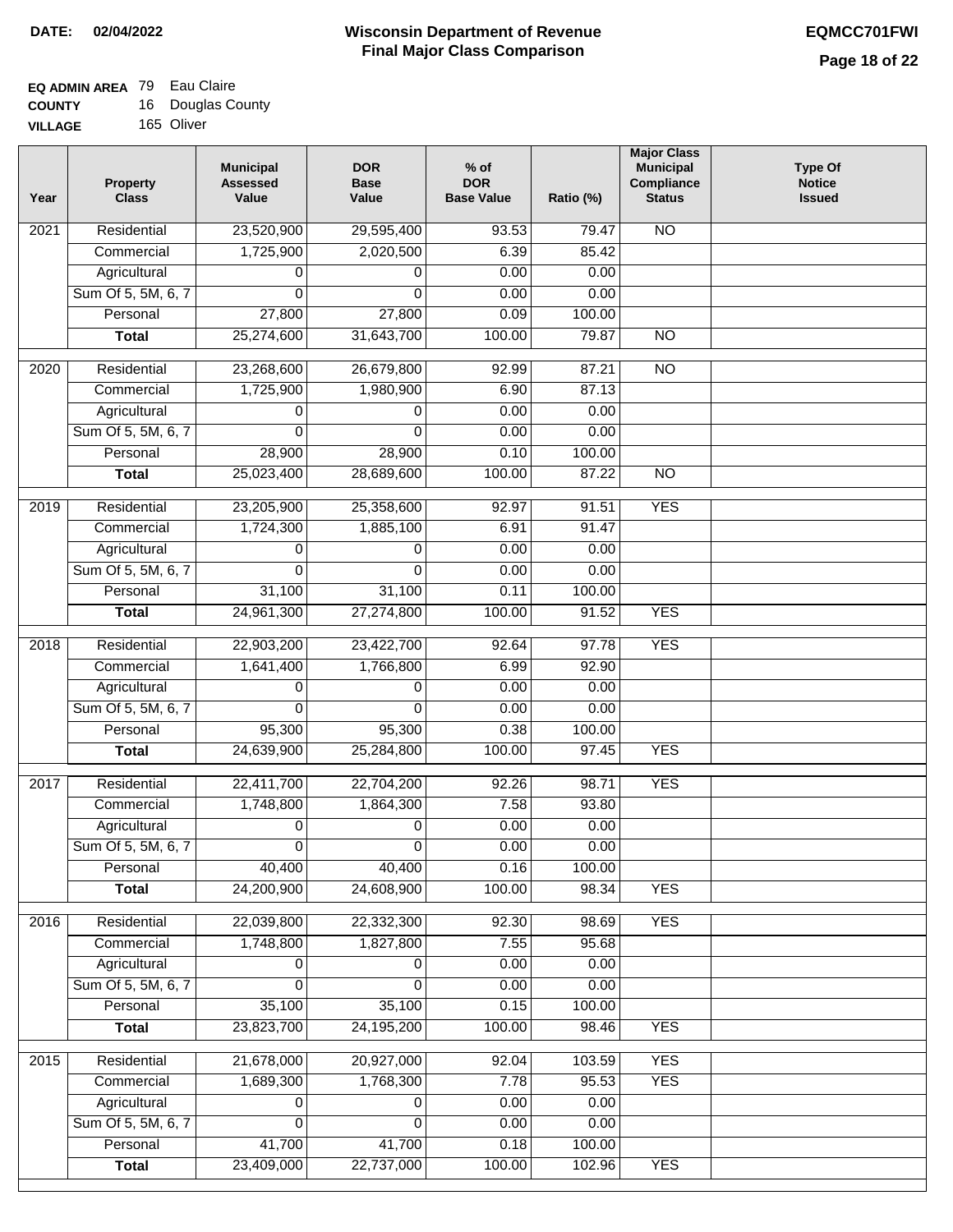### **EQ ADMIN AREA** 79 Eau Claire

| <b>COUNTY</b>  | 16 | Douglas County |
|----------------|----|----------------|
| <b>VILLAGE</b> |    | 171 Poplar     |

| 171 Poplar<br>.AGE |  |
|--------------------|--|

| Year | <b>Property</b><br><b>Class</b> | <b>Municipal</b><br><b>Assessed</b><br>Value | <b>DOR</b><br><b>Base</b><br>Value | $%$ of<br><b>DOR</b><br><b>Base Value</b> | Ratio (%) | <b>Major Class</b><br><b>Municipal</b><br>Compliance<br><b>Status</b> | <b>Type Of</b><br><b>Notice</b><br><b>Issued</b> |
|------|---------------------------------|----------------------------------------------|------------------------------------|-------------------------------------------|-----------|-----------------------------------------------------------------------|--------------------------------------------------|
| 2021 | Residential                     | 37,095,000                                   | 43,376,400                         | 78.94                                     | 85.52     | $\overline{NO}$                                                       |                                                  |
|      | Commercial                      | 6,133,400                                    | 6,684,400                          | 12.17                                     | 91.76     | <b>YES</b>                                                            |                                                  |
|      | Agricultural                    | 388,400                                      | 403,500                            | 0.73                                      | 96.26     |                                                                       |                                                  |
|      | Sum Of 5, 5M, 6, 7              | 3,197,800                                    | 4,061,400                          | 7.39                                      | 78.74     |                                                                       |                                                  |
|      | Personal                        | 420,200                                      | 420,200                            | 0.76                                      | 100.00    |                                                                       |                                                  |
|      | <b>Total</b>                    | 47,234,800                                   | 54,945,900                         | 100.00                                    | 85.97     | $\overline{NO}$                                                       |                                                  |
| 2020 | Residential                     | 36,491,300                                   | 39,609,700                         | 77.92                                     | 92.13     | <b>YES</b>                                                            |                                                  |
|      | Commercial                      | 6,100,100                                    | 6,520,700                          | 12.83                                     | 93.55     | <b>YES</b>                                                            |                                                  |
|      | Agricultural                    | 387,800                                      | 387,700                            | 0.76                                      | 100.03    |                                                                       |                                                  |
|      | Sum Of 5, 5M, 6, 7              | 3,197,600                                    | 3,764,400                          | 7.41                                      | 84.94     |                                                                       |                                                  |
|      | Personal                        | 552,200                                      | 552,200                            | 1.09                                      | 100.00    |                                                                       |                                                  |
|      | <b>Total</b>                    | 46,729,000                                   | 50,834,700                         | 100.00                                    | 91.92     | <b>YES</b>                                                            |                                                  |
| 2019 | Residential                     | 35,915,200                                   | 38,264,800                         | 78.47                                     | 93.86     | <b>YES</b>                                                            |                                                  |
|      | Commercial                      | 5,988,200                                    | 6,103,600                          | 12.52                                     | 98.11     | <b>YES</b>                                                            |                                                  |
|      | Agricultural                    | 362,300                                      | 371,900                            | 0.76                                      | 97.42     |                                                                       |                                                  |
|      | Sum Of 5, 5M, 6, 7              | 3,197,600                                    | 3,634,700                          | 7.45                                      | 87.97     |                                                                       |                                                  |
|      | Personal                        | 388,200                                      | 388,200                            | 0.80                                      | 100.00    |                                                                       |                                                  |
|      | <b>Total</b>                    | 45,851,500                                   | 48,763,200                         | 100.00                                    | 94.03     | <b>YES</b>                                                            |                                                  |
| 2018 | Residential                     | 35,438,600                                   | 36,349,300                         | 78.32                                     | 97.49     | <b>YES</b>                                                            |                                                  |
|      | Commercial                      | 5,852,100                                    | 5,850,600                          | 12.61                                     | 100.03    | <b>YES</b>                                                            |                                                  |
|      | Agricultural                    | 362,300                                      | 362,700                            | 0.78                                      | 99.89     |                                                                       |                                                  |
|      | Sum Of 5, 5M, 6, 7              | 3,200,400                                    | 3,637,300                          | 7.84                                      | 87.99     |                                                                       |                                                  |
|      | Personal                        | 208,800                                      | 208,800                            | 0.45                                      | 100.00    |                                                                       |                                                  |
|      | <b>Total</b>                    | 45,062,200                                   | 46,408,700                         | 100.00                                    | 97.10     | <b>YES</b>                                                            |                                                  |
| 2017 | Residential                     | 34,892,300                                   | 35,211,000                         | 79.26                                     | 99.09     | <b>YES</b>                                                            |                                                  |
|      | Commercial                      | 5,039,400                                    | 4,918,300                          | 11.07                                     | 102.46    | <b>YES</b>                                                            |                                                  |
|      | Agricultural                    | 359,100                                      | 359,100                            | 0.81                                      | 100.00    |                                                                       |                                                  |
|      | Sum Of 5, 5M, 6, 7              | 3,200,400                                    | 3,529,900                          | 7.95                                      | 90.67     |                                                                       |                                                  |
|      | Personal                        | 406,000                                      | 406,000                            | 0.91                                      | 100.00    |                                                                       |                                                  |
|      | <b>Total</b>                    | 43,897,200                                   | 44,424,300                         | 100.00                                    | 98.81     | <b>YES</b>                                                            |                                                  |
|      |                                 |                                              |                                    |                                           |           |                                                                       |                                                  |
| 2016 | Residential                     | 34,606,300                                   | 34,579,200                         | 79.09                                     | 100.08    | <b>YES</b>                                                            |                                                  |
|      | Commercial                      | 4,955,300                                    | 4,739,400                          | 10.84                                     | 104.56    | <b>YES</b>                                                            |                                                  |
|      | Agricultural                    | 352,800                                      | 352,700                            | 0.81                                      | 100.03    |                                                                       |                                                  |
|      | Sum Of 5, 5M, 6, 7              | 3,219,400                                    | 3,631,900                          | 8.31                                      | 88.64     |                                                                       |                                                  |
|      | Personal                        | 418,400                                      | 418,400                            | 0.96                                      | 100.00    |                                                                       |                                                  |
|      | <b>Total</b>                    | 43,552,200                                   | 43,721,600                         | 100.00                                    | 99.61     | <b>YES</b>                                                            |                                                  |
| 2015 | Residential                     | 34,511,800                                   | 29,473,900                         | 76.16                                     | 117.09    | $\overline{NO}$                                                       |                                                  |
|      | Commercial                      | 4,681,100                                    | 4,465,200                          | 11.54                                     | 104.84    | <b>YES</b>                                                            |                                                  |
|      | Agricultural                    | 348,600                                      | 348,100                            | 0.90                                      | 100.14    |                                                                       |                                                  |
|      | Sum Of 5, 5M, 6, 7              | 3,247,500                                    | 3,970,200                          | 10.26                                     | 81.80     | <b>NO</b>                                                             |                                                  |
|      | Personal                        | 442,600                                      | 442,600                            | 1.14                                      | 100.00    |                                                                       |                                                  |
|      | <b>Total</b>                    | 43,231,600                                   | 38,700,000                         | 100.00                                    | 111.71    | N <sub>O</sub>                                                        |                                                  |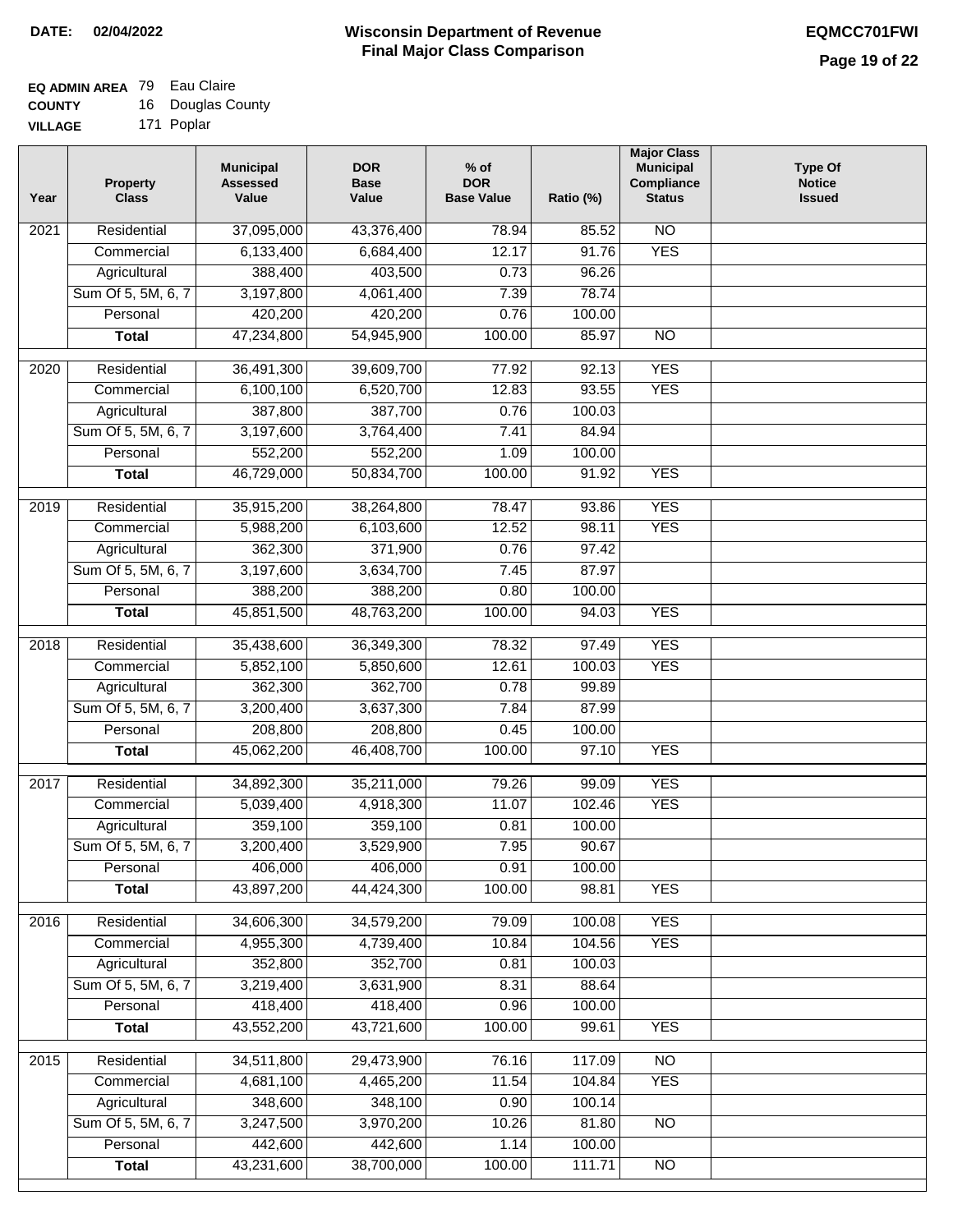# **EQ ADMIN AREA** 79 Eau Claire

**COUNTY VILLAGE** 16 Douglas County 181 Solon Springs

| Year | Property<br><b>Class</b> | <b>Municipal</b><br><b>Assessed</b><br>Value | <b>DOR</b><br><b>Base</b><br>Value | $%$ of<br><b>DOR</b><br><b>Base Value</b> | Ratio (%) | <b>Major Class</b><br><b>Municipal</b><br>Compliance<br><b>Status</b> | <b>Type Of</b><br><b>Notice</b><br><b>Issued</b> |
|------|--------------------------|----------------------------------------------|------------------------------------|-------------------------------------------|-----------|-----------------------------------------------------------------------|--------------------------------------------------|
| 2021 | Residential              | 37,296,000                                   | 50,194,800                         | 82.90                                     | 74.30     | N <sub>O</sub>                                                        |                                                  |
|      | Commercial               | 9,312,500                                    | 10,147,800                         | 16.76                                     | 91.77     | <b>YES</b>                                                            |                                                  |
|      | Agricultural             | 0                                            | 0                                  | 0.00                                      | 0.00      |                                                                       |                                                  |
|      | Sum Of 5, 5M, 6, 7       | $\Omega$                                     | $\Omega$                           | 0.00                                      | 0.00      |                                                                       |                                                  |
|      | Personal                 | 203,500                                      | 203,500                            | 0.34                                      | 100.00    |                                                                       |                                                  |
|      | <b>Total</b>             | 46,812,000                                   | 60,546,100                         | 100.00                                    | 77.32     | $\overline{NO}$                                                       |                                                  |
| 2020 | Residential              | 35,756,700                                   | 44,250,300                         | 81.73                                     | 80.81     | $\overline{NO}$                                                       |                                                  |
|      | Commercial               | 9,026,400                                    | 9,672,800                          | 17.87                                     | 93.32     | <b>YES</b>                                                            |                                                  |
|      | Agricultural             | 0                                            | 0                                  | 0.00                                      | 0.00      |                                                                       |                                                  |
|      | Sum Of 5, 5M, 6, 7       | $\Omega$                                     | $\Omega$                           | 0.00                                      | 0.00      |                                                                       |                                                  |
|      | Personal                 | 220,500                                      | 220,500                            | 0.41                                      | 100.00    |                                                                       |                                                  |
|      | <b>Total</b>             | 45,003,600                                   | 54,143,600                         | 100.00                                    | 83.12     | $\overline{NO}$                                                       |                                                  |
| 2019 | Residential              | 35,010,600                                   | 39,939,300                         | 81.57                                     | 87.66     | $\overline{10}$                                                       |                                                  |
|      | Commercial               | 8,588,100                                    | 8,780,900                          | 17.93                                     | 97.80     | <b>YES</b>                                                            |                                                  |
|      | Agricultural             | 0                                            | 0                                  | 0.00                                      | 0.00      |                                                                       |                                                  |
|      | Sum Of 5, 5M, 6, 7       | $\Omega$                                     | $\Omega$                           | 0.00                                      | 0.00      |                                                                       |                                                  |
|      | Personal                 | 240,300                                      | 240,300                            | 0.49                                      | 100.00    |                                                                       |                                                  |
|      | <b>Total</b>             | 43,839,000                                   | 48,960,500                         | 100.00                                    | 89.54     | $\overline{NO}$                                                       |                                                  |
|      |                          |                                              |                                    |                                           |           |                                                                       |                                                  |
| 2018 | Residential              | 34,622,500                                   | 38,408,100                         | 81.36                                     | 90.14     | <b>YES</b>                                                            |                                                  |
|      | Commercial               | 8,499,000                                    | 8,521,900                          | 18.05                                     | 99.73     | <b>YES</b>                                                            |                                                  |
|      | Agricultural             | 0                                            | 0                                  | 0.00                                      | 0.00      |                                                                       |                                                  |
|      | Sum Of 5, 5M, 6, 7       | $\mathbf 0$                                  | $\mathbf 0$                        | 0.00                                      | 0.00      |                                                                       |                                                  |
|      | Personal                 | 274,900                                      | 274,900                            | 0.58                                      | 100.00    |                                                                       |                                                  |
|      | <b>Total</b>             | 43,396,400                                   | 47,204,900                         | 100.00                                    | 91.93     | <b>YES</b>                                                            |                                                  |
| 2017 | Residential              | 34,781,800                                   | 37,511,300                         | 82.01                                     | 92.72     | <b>YES</b>                                                            |                                                  |
|      | Commercial               | 8,386,200                                    | 7,946,000                          | 17.37                                     | 105.54    | <b>YES</b>                                                            |                                                  |
|      | Agricultural             | 0                                            | $\pmb{0}$                          | 0.00                                      | 0.00      |                                                                       |                                                  |
|      | Sum Of 5, 5M, 6, 7       | $\pmb{0}$                                    | $\overline{0}$                     | 0.00                                      | 0.00      |                                                                       |                                                  |
|      | Personal                 | 283,800                                      | 283,800                            | 0.62                                      | 100.00    |                                                                       |                                                  |
|      | <b>Total</b>             | 43,451,800                                   | 45,741,100                         | 100.00                                    | 95.00     | <b>YES</b>                                                            |                                                  |
| 2016 | Residential              | 34,634,400                                   | 36,993,900                         | 82.07                                     | 93.62     | <b>YES</b>                                                            |                                                  |
|      | Commercial               | 8,323,100                                    | 7,728,300                          | 17.14                                     | 107.70    | <b>YES</b>                                                            |                                                  |
|      | Agricultural             | 0                                            | 0                                  | 0.00                                      | 0.00      |                                                                       |                                                  |
|      | Sum Of 5, 5M, 6, 7       | $\Omega$                                     | $\Omega$                           | 0.00                                      | 0.00      |                                                                       |                                                  |
|      | Personal                 | 354,300                                      | 354,300                            | 0.79                                      | 100.00    |                                                                       |                                                  |
|      | <b>Total</b>             | 43,311,800                                   | 45,076,500                         | 100.00                                    | 96.09     | <b>YES</b>                                                            |                                                  |
| 2015 | Residential              | 34,123,600                                   | 36,124,500                         | 81.56                                     | 94.46     | <b>YES</b>                                                            |                                                  |
|      | Commercial               | 8,176,600                                    | 7,658,000                          | 17.29                                     | 106.77    | <b>YES</b>                                                            |                                                  |
|      | Agricultural             | 0                                            | 0                                  | 0.00                                      | 0.00      |                                                                       |                                                  |
|      | Sum Of 5, 5M, 6, 7       | 0                                            | 0                                  | 0.00                                      | 0.00      |                                                                       |                                                  |
|      | Personal                 | 511,900                                      | 511,900                            | 1.16                                      | 100.00    |                                                                       |                                                  |
|      | <b>Total</b>             | 42,812,100                                   | 44,294,400                         | 100.00                                    | 96.65     | <b>YES</b>                                                            |                                                  |
|      |                          |                                              |                                    |                                           |           |                                                                       |                                                  |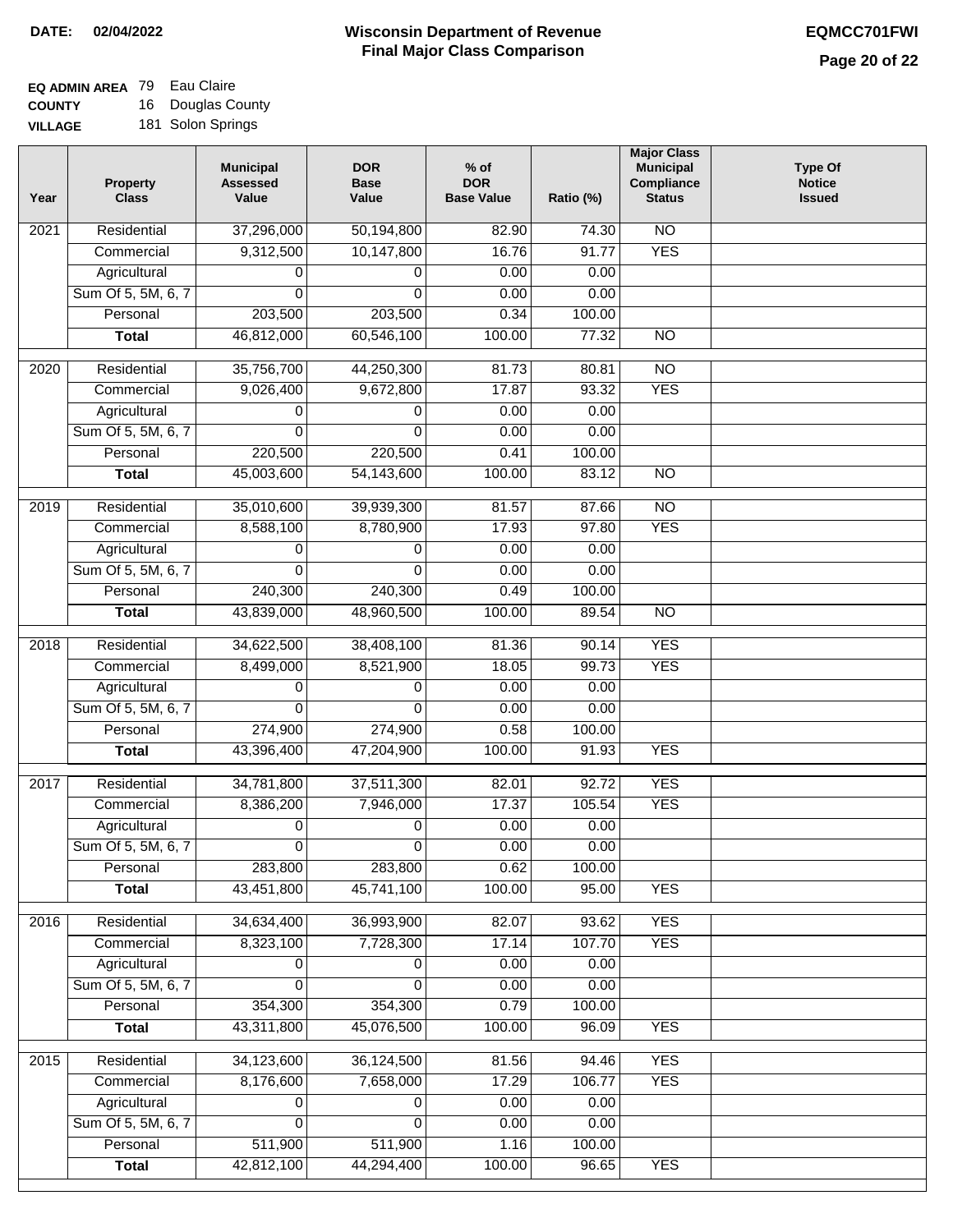## **EQ ADMIN AREA** 79 Eau Claire

**COUNTY VILLAGE** 16 Douglas County

| 182 Superior<br>GЕ |
|--------------------|
|                    |

| Year | <b>Property</b><br><b>Class</b> | <b>Municipal</b><br><b>Assessed</b><br>Value | <b>DOR</b><br><b>Base</b><br>Value | $%$ of<br><b>DOR</b><br><b>Base Value</b> | Ratio (%) | <b>Major Class</b><br><b>Municipal</b><br>Compliance<br><b>Status</b> | <b>Type Of</b><br><b>Notice</b><br><b>Issued</b> |
|------|---------------------------------|----------------------------------------------|------------------------------------|-------------------------------------------|-----------|-----------------------------------------------------------------------|--------------------------------------------------|
| 2021 | Residential                     | 43,522,200                                   | 54,483,500                         | 90.94                                     | 79.88     | N <sub>O</sub>                                                        |                                                  |
|      | Commercial                      | 4,884,600                                    | 5,375,500                          | 8.97                                      | 90.87     |                                                                       |                                                  |
|      | Agricultural                    | 0                                            | 0                                  | 0.00                                      | 0.00      |                                                                       |                                                  |
|      | Sum Of 5, 5M, 6, 7              | 0                                            | $\mathbf{0}$                       | 0.00                                      | 0.00      |                                                                       |                                                  |
|      | Personal                        | 51,000                                       | 51,000                             | 0.09                                      | 100.00    |                                                                       |                                                  |
|      | <b>Total</b>                    | 48,457,800                                   | 59,910,000                         | 100.00                                    | 80.88     | $\overline{NO}$                                                       |                                                  |
| 2020 | Residential                     | 43,246,000                                   | 49,285,300                         | 90.87                                     | 87.75     | $\overline{NO}$                                                       |                                                  |
|      | Commercial                      | 4,511,400                                    | 4,904,200                          | 9.04                                      | 91.99     |                                                                       |                                                  |
|      | Agricultural                    | 0                                            | 0                                  | 0.00                                      | 0.00      |                                                                       |                                                  |
|      | Sum Of 5, 5M, 6, 7              | $\Omega$                                     | 0                                  | 0.00                                      | 0.00      |                                                                       |                                                  |
|      | Personal                        | 45,400                                       | 45,400                             | 0.08                                      | 100.00    |                                                                       |                                                  |
|      | <b>Total</b>                    | 47,802,800                                   | 54,234,900                         | 100.00                                    | 88.14     | $\overline{NO}$                                                       |                                                  |
| 2019 | Residential                     | 43,277,600                                   | 46,563,800                         | 90.80                                     | 92.94     | <b>YES</b>                                                            |                                                  |
|      | Commercial                      | 4,511,400                                    | 4,670,700                          | 9.11                                      | 96.59     |                                                                       |                                                  |
|      | Agricultural                    | 0                                            | 0                                  | 0.00                                      | 0.00      |                                                                       |                                                  |
|      | Sum Of 5, 5M, 6, 7              | $\Omega$                                     | $\Omega$                           | 0.00                                      | 0.00      |                                                                       |                                                  |
|      | Personal                        | 47,300                                       | 47,300                             | 0.09                                      | 100.00    |                                                                       |                                                  |
|      | <b>Total</b>                    | 47,836,300                                   | 51,281,800                         | 100.00                                    | 93.28     | <b>YES</b>                                                            |                                                  |
|      |                                 |                                              |                                    |                                           |           |                                                                       |                                                  |
| 2018 | Residential                     | 42,705,400                                   | 45,093,800                         | 90.79                                     | 94.70     | <b>YES</b>                                                            |                                                  |
|      | Commercial                      | 4,461,600                                    | 4,530,300                          | 9.12                                      | 98.48     |                                                                       |                                                  |
|      | Agricultural                    | 0                                            | 0                                  | 0.00                                      | 0.00      |                                                                       |                                                  |
|      | Sum Of 5, 5M, 6, 7              | 0                                            | 0                                  | 0.00                                      | 0.00      |                                                                       |                                                  |
|      | Personal                        | 44,200                                       | 44,200                             | 0.09                                      | 100.00    |                                                                       |                                                  |
|      | <b>Total</b>                    | 47,211,200                                   | 49,668,300                         | 100.00                                    | 95.05     | <b>YES</b>                                                            |                                                  |
| 2017 | Residential                     | 42,996,500                                   | 44,958,700                         | 93.11                                     | 95.64     | <b>YES</b>                                                            |                                                  |
|      | Commercial                      | 2,502,900                                    | 2,546,200                          | 5.27                                      | 98.30     |                                                                       |                                                  |
|      | Agricultural                    | 0                                            | 0                                  | 0.00                                      | 0.00      |                                                                       |                                                  |
|      | Sum Of 5, 5M, 6, 7              | $\overline{0}$                               | $\overline{0}$                     | 0.00                                      | 0.00      |                                                                       |                                                  |
|      | Personal                        | 779,600                                      | 779,600                            | 1.61                                      | 100.00    |                                                                       |                                                  |
|      | <b>Total</b>                    | 46,279,000                                   | 48,284,500                         | 100.00                                    | 95.85     | <b>YES</b>                                                            |                                                  |
| 2016 | Residential                     | 42,869,700                                   | 43,527,100                         | 92.71                                     | 98.49     | <b>YES</b>                                                            |                                                  |
|      | Commercial                      | 2,446,100                                    | 2,440,600                          | 5.20                                      | 100.23    |                                                                       |                                                  |
|      | Agricultural                    | 0                                            | 0                                  | 0.00                                      | 0.00      |                                                                       |                                                  |
|      | Sum Of 5, 5M, 6, 7              | 0                                            | $\Omega$                           | 0.00                                      | 0.00      |                                                                       |                                                  |
|      | Personal                        | 983,000                                      | 983,000                            | 2.09                                      | 100.00    |                                                                       |                                                  |
|      | <b>Total</b>                    | 46,298,800                                   | 46,950,700                         | 100.00                                    | 98.61     | <b>YES</b>                                                            |                                                  |
|      |                                 |                                              |                                    |                                           |           |                                                                       |                                                  |
| 2015 | Residential                     | 42,883,300                                   | 44,429,500                         | 92.53                                     | 96.52     | <b>YES</b>                                                            |                                                  |
|      | Commercial                      | 2,561,200                                    | 2,552,000                          | 5.32                                      | 100.36    | <b>YES</b>                                                            |                                                  |
|      | Agricultural                    | 0                                            | 0                                  | 0.00                                      | 0.00      |                                                                       |                                                  |
|      | Sum Of 5, 5M, 6, 7              | 0                                            | 0                                  | 0.00                                      | 0.00      |                                                                       |                                                  |
|      | Personal                        | 1,033,200                                    | 1,033,200                          | 2.15                                      | 100.00    |                                                                       |                                                  |
|      | <b>Total</b>                    | 46,477,700                                   | 48,014,700                         | 100.00                                    | 96.80     | <b>YES</b>                                                            |                                                  |